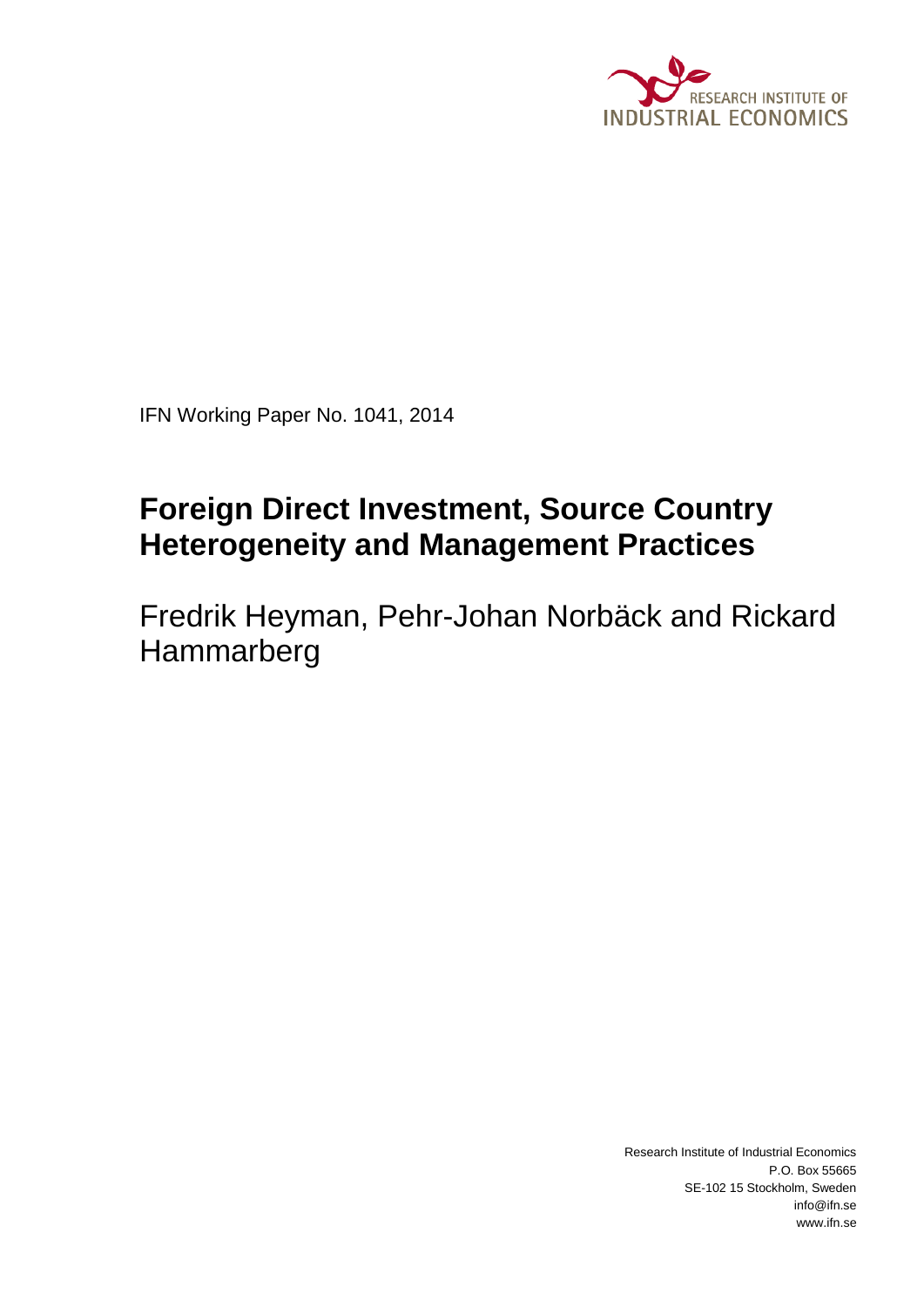## **Foreign Direct Investment, Source Country**

## **Heterogeneity and Management Practices**

Fredrik Heyman

Pehr-Johan Norbäck

Rickard Hammarberg

This version: September 25, 2014

Abstract: This paper examines whether and, if so, why source country heterogeneity exists in foreign direct investment (FDI). Using detailed data on all Swedish firms for the period from 1996 to 2009, we find statistical evidence that affiliate performance differs systematically across source countries. For instance, affiliates of US multinational enterprises (MNEs) are, on average, approximately three times more productive than affiliates headquartered in the Nordic countries. One possible explanation for these discrepancies is differences in organization practices across source countries. Using new firm-level data from the World Management Survey to estimate a global index of the quality of management practices for MNEs with headquarters in our source countries of interest, we find that source country heterogeneity in affiliate performance is highly correlated with differences in management practices.

**JEL:** F21, F23, L1, M1 **Keywords**: Multinational firms, FDI, Management practices, Firm performance

**Acknowledgements**: We are grateful for helpful comments from Trond Randøy, David Dorn, and seminar participants at SNEE 2014 and NOITS 2014. Fredrik Heyman acknowledges financial support from the Swedish Research Council for Health, Working Life, and Welfare (Forte) and Torsten Söderberg's foundation, Pehr-Johan Norbäck from the Tom Hedelius' and Jan Wallander's Research Foundation and Rickard Hammarberg from the Marianne and Marcus Wallenberg Foundation. The Research Institute of Industrial Economics (IFN), P.O. Box 55665, SE-102 15 Stockholm, Sweden, [rickard.hammarberg@ifn.se,](mailto:rickard.hammarberg@ifn.se) [fredrik.heyman@ifn.se](mailto:fredrik.heyman@ifn.se) and pehrjohan.norback@ifn.se.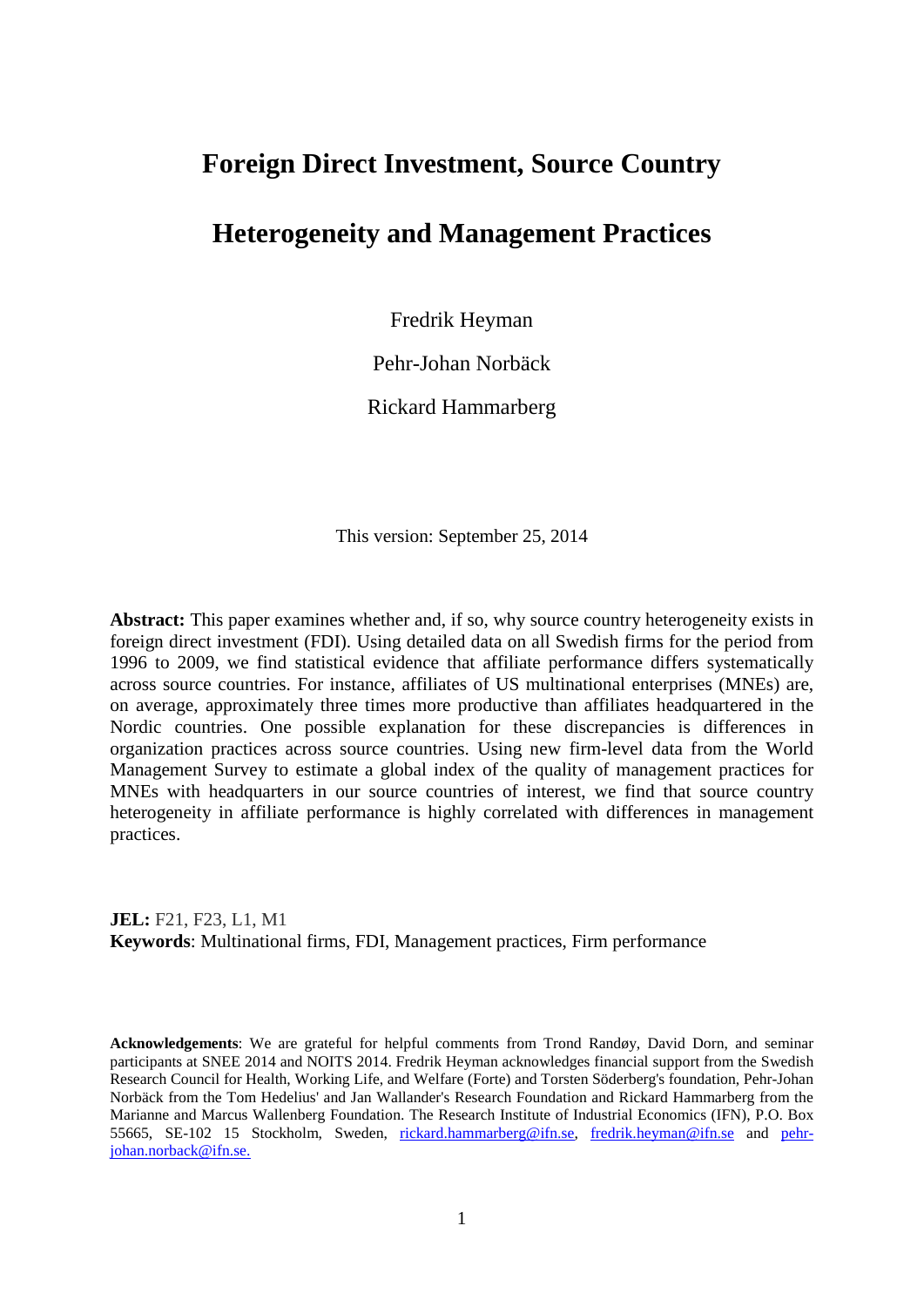## **1. Introduction**

It is a stylized fact that multinational enterprises (MNEs) pay higher wages, have higher productivity, and perform more R&D than indigenous firms. In his seminal work, Dunning (1980) provided an early explanation for this pattern, arguing that MNEs possess unique knowledge of production methods, management practices, or technologies. With the ownership of such firm-specific assets, he argued, MNEs are able to maintain the sales, profits, and productivity levels that are required to cover the additional costs associated with foreign expansion. Firm-specific assets have also been integrated into more formal theories on foreign direct investment (FDI), such as the Knowledge-Capital Model (see Markusen, 2001), and more recent models with heterogeneous firms, in which firms select into different entry modes to serve a foreign market conditional on the quality of their firm-specific assets (see e.g., Helpman et al., 2004).

Dunning's original concept was inspired by British industry studies conducted in the 1950s, which revealed that US affiliates where more productive than indigenous British firms. US firms were superior to British firms, he argued, because production factors were better managed in US firms and because management practices constituted a firm-specific asset that could be transferred across borders (from the US to the UK) at little cost.

In this paper, we revisit the question whether source country-specific differences in productivity exist between foreign affiliates and, if so, what explains such differences. Using detailed Swedish firm-level data and information on foreign affiliates in Sweden headquartered in up to 20 source countries, we first establish that significant differences in productivity exist between foreign-owned firms in general and Swedish firms. We then show that this foreign productivity premium masks significant source country differences in productivity between foreign affiliates from different source countries. Using newly available data from research by Bloom et al. (the World Management Survey (WMS)), we find that the observed source country heterogeneity in productivity between foreign affiliates is largely explained by differences in source country MNEs' global management practices.

We proceed as follows: In the next section, we provide a simple theoretical framework that we use to discuss the identification of source country-specific differences in productivity. Ultimately, we are interested in determining whether there exists a pure source country productivity effect that stems from the institutional or economic conditions of the source country. In a setting in which foreign firms can enter the market through greenfield entry or acquisitions of indigenous firms, we demonstrate that productivity differences between source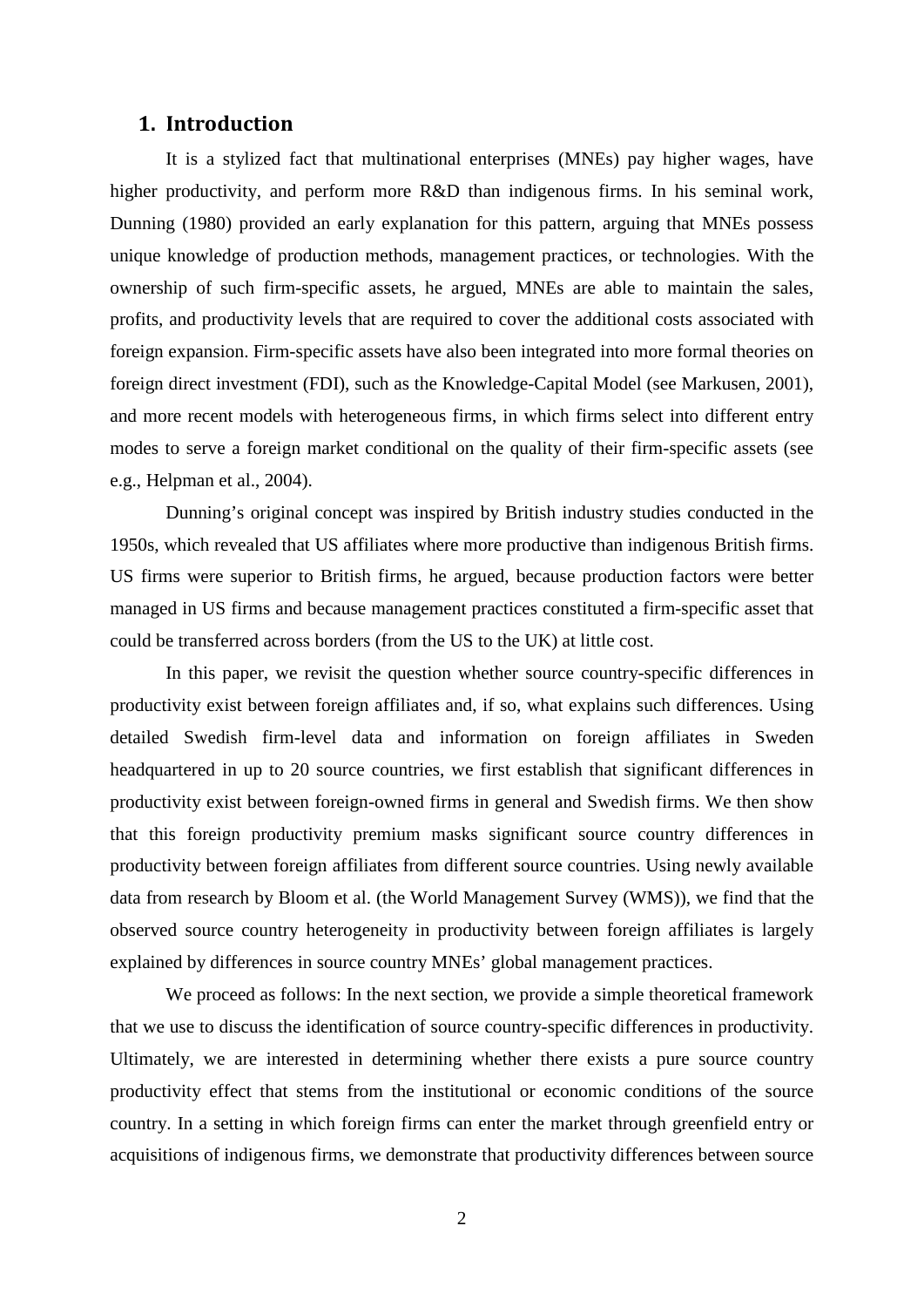countries can stem from both a selection effect generated by source country-specific entry barriers (owing to, e.g., geographical or cultural distance to the host country), which compel foreign firms that enter the country to have unusually high productivity, and a "pure" source country-specific effect (from, e.g., institutions) that affects productivity in foreign affiliates regardless of the location of the host country. From our oligopoly model, we also show that average differences in productivity between foreign affiliates and indigenous firms may arise through so-called "cherry-picking", by which foreign firms will have an incentive to purchase high-quality indigenous firms.

For this purpose, we first estimate average differences in productivity between foreign affiliates from various source countries and indigenous Swedish firms. To control for cherrypicking we also estimate how productivity changes after a foreign takeover and compare this takeover effect for different source countries. Section 3 presents the baseline estimates. We find significant source country-specific productivity differences, regardless of whether the estimates arise from cross-sectional variation or within-firm variation generated by ownership changes. Consistent with Dunning's original finding, we observe that affiliates of US MNEs have approximately 30% higher productivity than Swedish firms. Affiliates of Nordic MNEs and UK MNEs have a productivity premium of only approximately 10% relative to Swedish firms. Affiliates with France, Germany, Japan, or the Netherlands as a source country lie between these extremes. Regarding foreign acquisitions, we find smaller effects (as suggested by foreign "cherry-picking"), but the ranking across source countries remains the same. We obtain similar results when we compare foreign affiliates to Swedish local firms and Swedish MNEs and when we divide the estimates into manufacturing and service sectors. We also document significant additional source country heterogeneity in other firm outcomes.

Having established that significant productivity differences exist between foreign affiliates from different source countries, Section 4 aims to explain these source country differences and, in particular, to determine whether management practices can provide an explanation for these differences. In a series of important contributions, Nicholas Bloom, Raffaella Sadun, John Van Reenen and co-authors have studied how firms are organized and operated from a management perspective.<sup>[1](#page-3-0)</sup> They have demonstrated that management

<span id="page-3-0"></span><sup>&</sup>lt;sup>1</sup> See Bloom and Van Reenen (2007; 2010), Bloom et al. (2012a), Bloom et al. (2012b), Bloom et al. (2012c), and Bloom et al. (2014) for a summary of this research.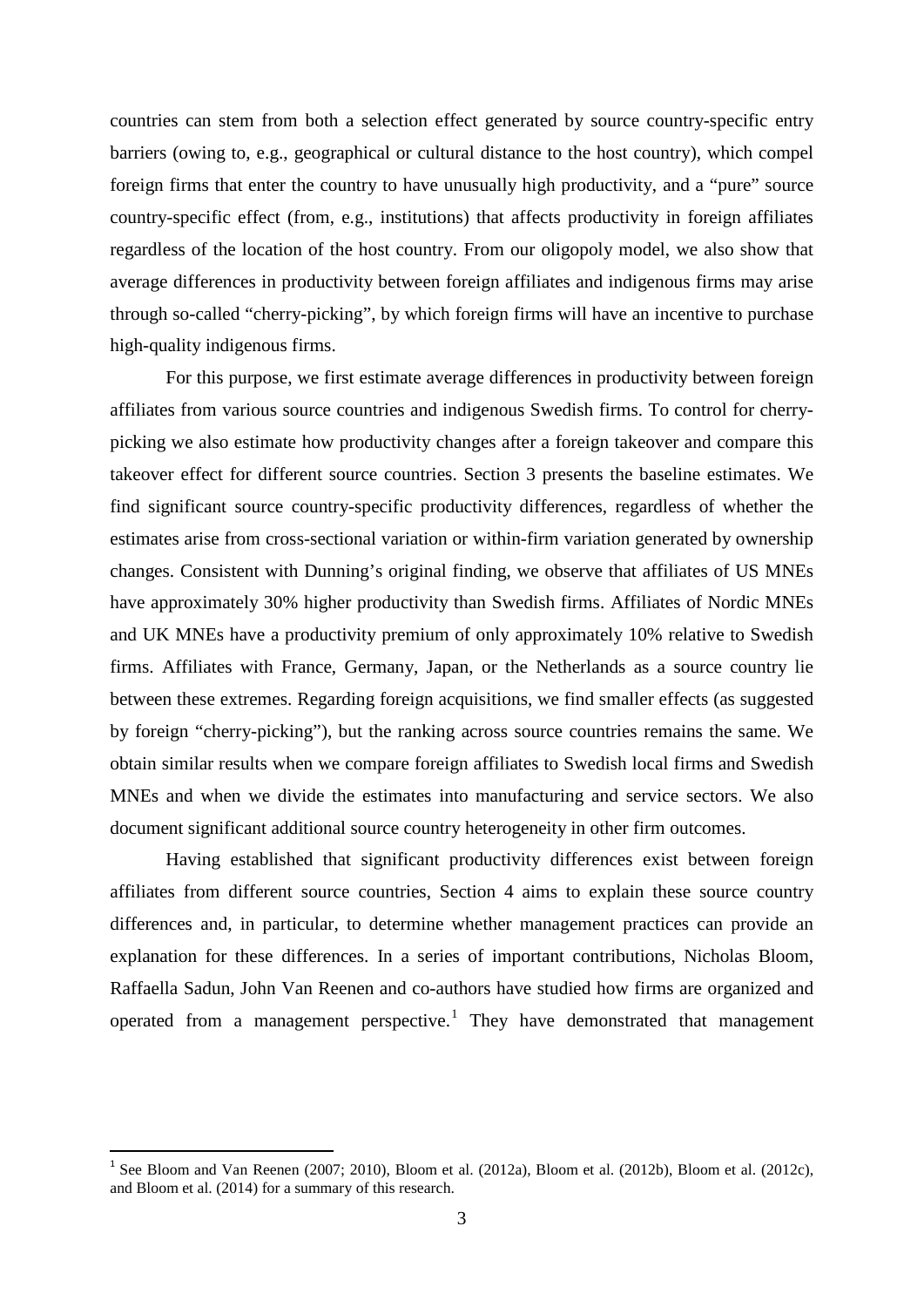practices differ systematically across countries and that firm performance is positively related to firm management quality.<sup>[2](#page-4-0)</sup>

To consider management quality, we first use the firm-level data on management practices in the WMS to estimate an index of the quality of management practices for the MNEs with headquarters in our source countries. By including host country and year fixed effects, as well as industry fixed effects, we can estimate average differences in global management practices for MNEs emanating from source countries with significant ownership in Sweden. As this global management index is, by construction, not influenced by source country barriers to investing in Sweden, we can use this index to estimate the effect of MNEs' source country-specific management practices on the performance of foreign affiliates in Sweden.

We find that the global management practices of source country MNEs are significantly correlated with the productivity of their foreign affiliates and that this variable robustly explains source country heterogeneity in affiliate performance. Further, this correlation remains statistically and quantitatively significant even after we include numerous controls for other source country characteristics that may account for source country-specific barriers or other institutions or economic outcomes in the source country that may affect foreign affiliates' productivity. For instance, our estimates reveal that a transfer of ownership from Luxembourg or Norway, which are revealed to have the lowest estimated MNE management practices, to the US, which has the highest estimated management practices, is associated with an increase in affiliate productivity of approximately 18% (in the case of Norway, explaining nearly the entire difference in average productivity between US and Norwegian affiliates). The positive relationship between the global management practices of source country MNEs and the productivity of foreign affiliates in Sweden is also robust to adding additional source countries, dividing the estimations into different sectors, or using the different sub-indexes of the WMS.

Our paper makes three contributions to the literature. First, the overwhelming empirical literature on MNEs and FDI examines the effects of FDI on performance in terms of employment, productivity, or wages by comparing national firms and foreign firms with all

<span id="page-4-0"></span> $2^2$  Evidence presented in Bloom et al. (2012c) indicates that management accounts for up to half of the total factor productivity gap between the US and other countries. They also demonstrate that US firms are managed more efficiently than firms from European countries and that this more efficient management is due to a higher level of competition in the US domestic market and better legal traditions in the US. Conditions in the home market of the investing firm can therefore influence the operations of a subsidiary and are hence a potentially important mechanism explaining cross-country differences in FDI outcomes.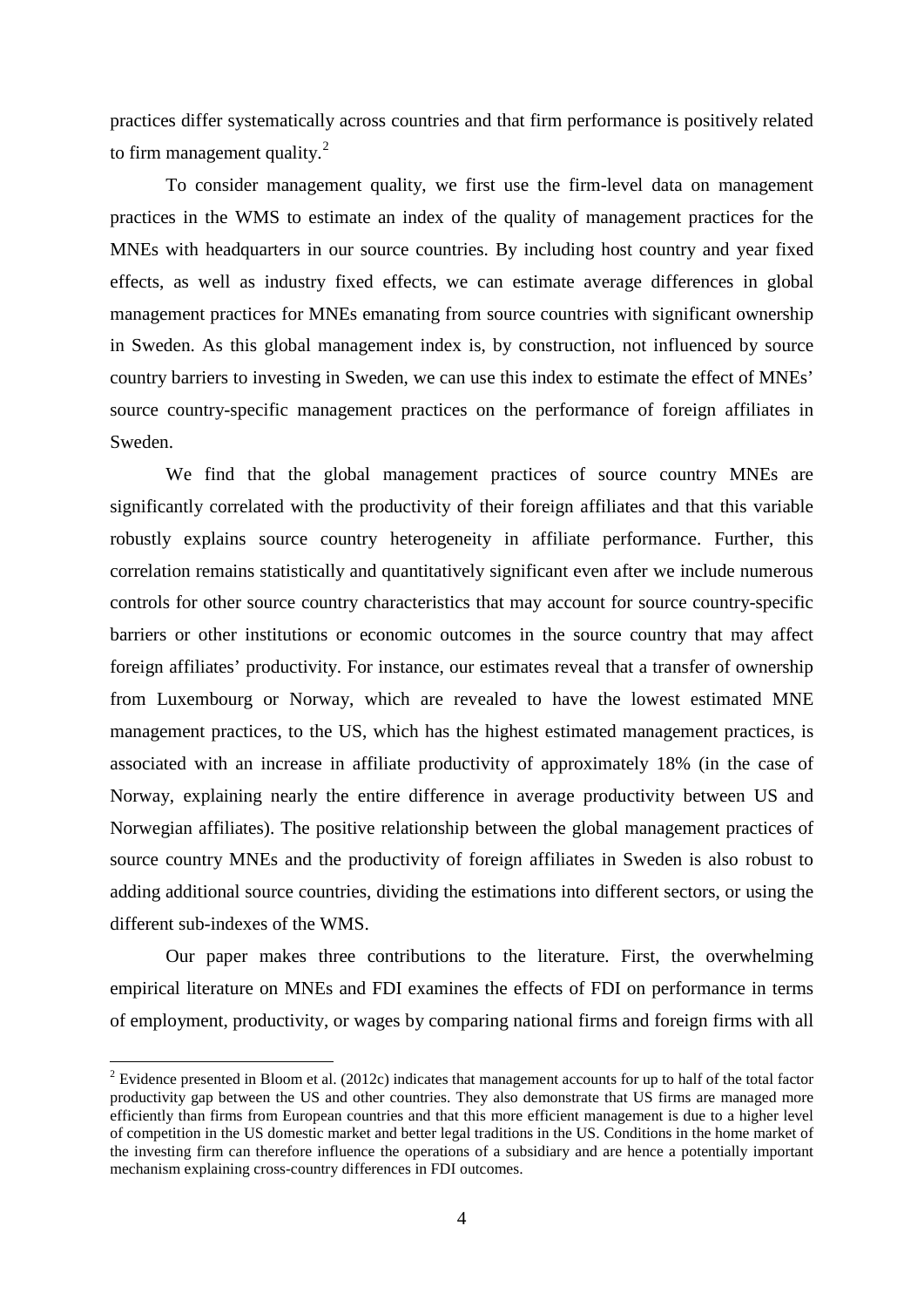different source countries combined into a single "foreign ownership" variable. While a few papers have followed Dunning's original work on source country heterogeneity, these studies only examine a limited number of source countries.<sup>[3](#page-5-0)</sup> As our data allow us to identify the source country for each foreign-owned firm in Sweden, we obtain a much richer set of source countries than that used in previous studies. Thus, the first contribution of this paper is to document a high degree of source country heterogeneity in FDI outcomes.

Our next contribution is that we also examine the origin of source country heterogeneity in FDI in detail. By correlating the performance of foreign affiliates in Sweden with a large number of explanatory variables, ranging from geography to institutions in the source country, the results also indicate which types of source country characteristics that provide the greatest benefits for a host country.

In our empirical analysis, we find that the most important variable for affiliate performance is an index of global management practices, which we estimate for affiliates of MNEs headquartered in the identified source countries by using data from the WMS. We thus contribute to the growing field of the new empirical economics of management, which has demonstrated that a large share of cross-country and within-country productivity, as well as productivity gaps between firms, can be explained by differences in management practices. Thus far, this literature stream has put less emphasis on source country differences in the management practices of MNEs. An exception is Bloom et al. (2012d) who find that US multinationals obtain higher productivity from IT than non-US multinationals or domestic firms in Europe, since better (people) management practices in US firms enable them to better exploit IT. Our study thus goes beyond this US vs. non-US MNE comparison, documenting large productivity differences between foreign affiliates from numerous source countries, and that source country-specific variation in the management practices of MNEs explains up to one-third of this variation.

<span id="page-5-0"></span><sup>&</sup>lt;sup>3</sup> Girma et al. (1999), for instance, investigate foreign ownership in the UK's manufacturing sector and examine whether productivity and wage differentials are related to the home country of the ultimate holding companies. This division is made for the US, Japan and others. The results reveal that US firms are the most productive and that they pay the highest wages. Conyon et al. (2002) instead distinguish between acquisitions in the UK by examining the acquirer's country of origin by using binary variables for firms from the US, the EU, and other foreign countries. They observe an increase in productivity across all types of foreign acquisitions, with the greatest increase observed for US firms, followed by EU firms, both being significantly larger than firms in other countries. Finally, Griffith and Simpson (2004) consider foreign-owned firms in the British manufacturing sector and expand the analysis further by including four different countries: the US, France, Germany, and Japan. They find that US firms have become increasingly more productive than domestic British firms and that US firms are the most productive among firms from the four countries. The other countries show no clear patterns.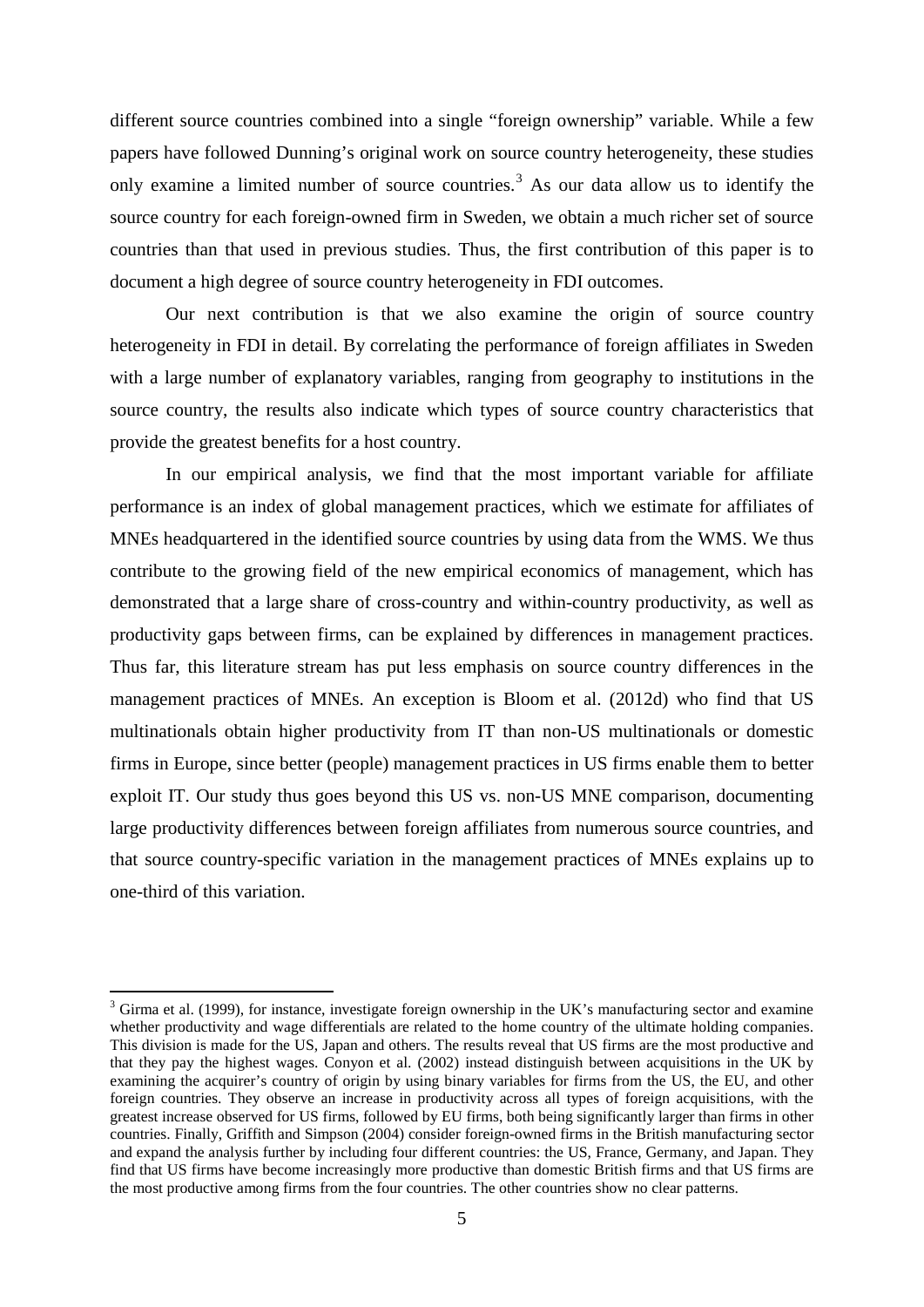## **2. Theoretical framework**

In this section, we describe a simple oligopoly model that will serve as a useful tool for considering how the source country of ownership affects firm performance and how this ownership effect can be identified in the data. While the model highlights the ownership effects of entry by foreign firms in heterogeneous source countries (in a setting in which foreign firms enter the market through indigenous firm acquisition or greenfield entry), it is not a structural model.

## 2.1 **Benchmark model**

-

Consider an industry in a country labeled "Home" with  $n$  firms present. Let  $S =$  $\{h, 1, \ldots, m, \ldots, M\}$  be the set of *source* countries, where country *m* is the country where the owners of firm *i* reside. Let  $s = h$  indicate an indigenous firm, and let  $s = m$  indicate that a firm is foreign owned, where foreign owners can be located in countries  $\{1, ..., m, ..., M\}$ . For simplicity, suppose that each firm uses capital and labor with Cobb-Douglas technology

$$
q_i = e^{A_{i_s}} K_i^{\alpha} L_i^{\beta} \tag{1}
$$

In Equation (1), output is  $q_i$ ,  $L_i$  is the amount of labor hired, and  $K_i$  is the amount of capital used. The parameter  $A_{i_s}$  captures firm-specific differences in productivity, where  $i_s$ indicates that firm *i* is headquartered in country *s*. We let  $A = \{A_{1s}, A_{2s}, \dots, A_{i} \}$  be the vector of firm-specific assets in the market.<sup>[4](#page-6-0)</sup>

In the empirical analysis, we will examine whether the source country affects firm performance, as measured by value added per employee. We will then assume that a firm's productivity  $A_{i_s}$  is the sum of an idiosyncratic component  $\phi_i$  and a source country-specific component  $\phi_s$ 

<span id="page-6-0"></span><sup>&</sup>lt;sup>4</sup> Firm-specific assets are central to our analysis, as they explain how heterogeneity across firms from different source countries can arise. Firm-specific assets are also central to the so-called OLI approach to explaining FDI (see Dunning, 1974, 1985, and 1988)). According to the OLI approach, FDI can be explained by multinational firms' access to Ownership advantages (O), Location advantages (L), and Internalization advantages (I). Firms consist of a collection of assets, which have a public good character within the firm: such assets can be used in multiple locations without decreasing their value. Firm-specific assets stem from knowledge concerning production methods, management practices, technologies, or the ownership of patents and brand names. Ownership of firm-specific assets gives a firm ownership advantages (O). A firm can then use ownership advantages to locate production abroad and to compete across national borders. Location advantages (L) pertain to where the firm will utilize of the services provided by these assets and therefore explain where a firm chooses to locate. Finally, internalization advantages (I) refer to whether firm-specific assets should be retained within the firm or whether the services of these assets can be used by other firms in the host country through, for instance, licensing agreements. While the OLI framework is not a formal theory, it has inspired recent theoretical contributions on FDI and MNEs (see Neary, 2009 for a discussion).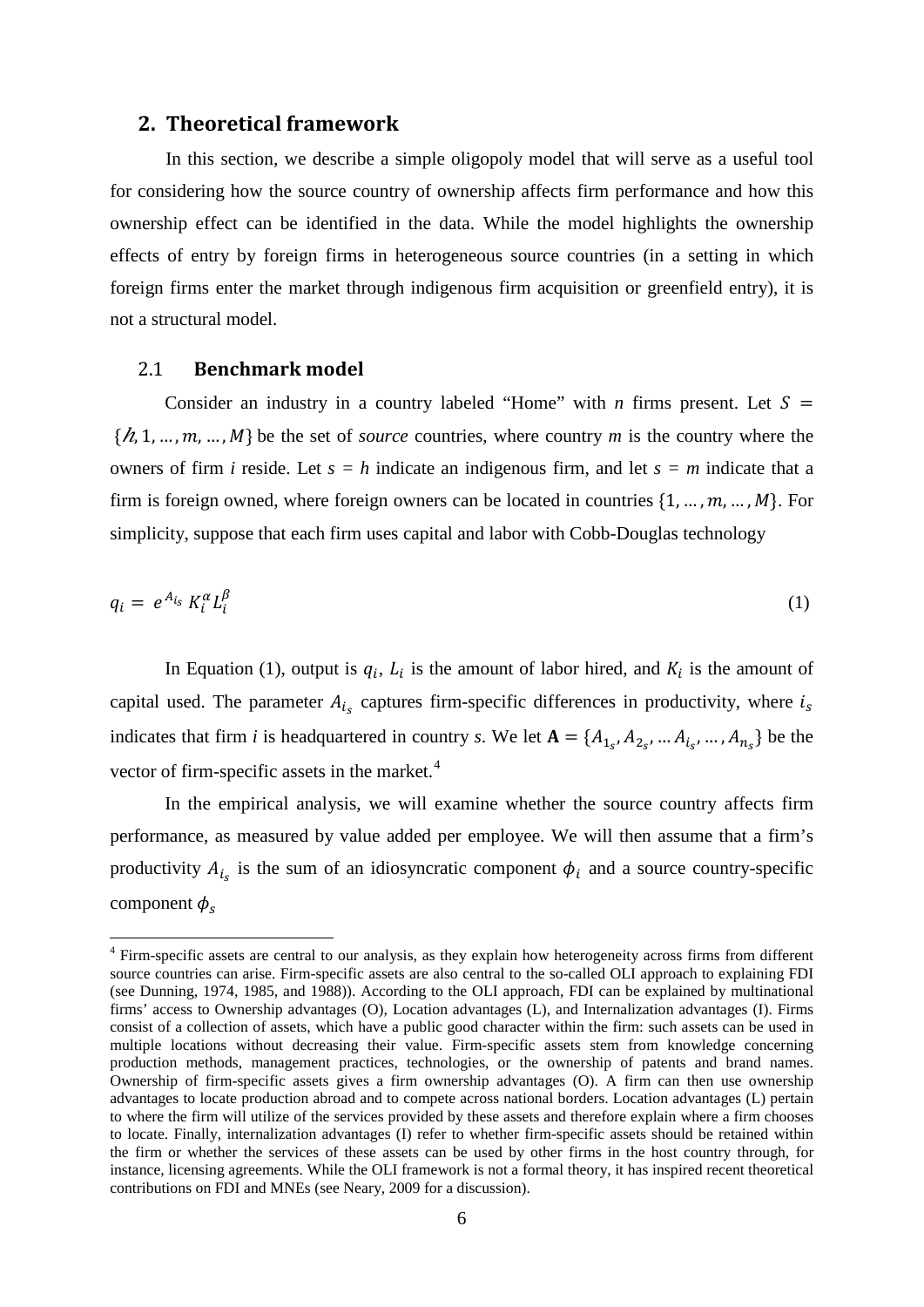$$
A_{i_s} = \phi_i + \phi_s. \tag{2}
$$

We assume that  $\phi_i$  has been drawn from some distribution  $G(\phi_i)$  and that it is taken as given by the firm. We further assume that  $\phi_i$  is known by all firms but unknown to the econometrician, who only has information on the distribution  $G(\phi_i)$ .

Cost minimization implies that the cost function associated with the technology in (1) is

$$
C_i(w, r, A_{i_s}, q_i) = \phi(w, r) q_i^{\frac{1}{\alpha + \beta}} e^{-A_{i_s}},
$$
\n(3)

where  $\phi(w, r) = \xi(\alpha, \beta) r^{\frac{\alpha}{\alpha + \alpha}}$  $\alpha+\beta W$  $\frac{\beta}{\alpha+\beta}$  is a function of the cost shares  $\alpha$  and  $\beta$ , the wage rate *w*, and the rent to capital  $r$ , (all of which we assume to be exogenous). It follows that the marginal cost is  $dC_i / dq_i = c_i$ , or

$$
c_i\big(q_i, A_{i_s}\big) = \frac{1}{\alpha + \beta} \phi(w, r) q_i^{-\left(\frac{\alpha + \beta - 1}{\alpha + \beta}\right)} e^{-A_{i_s}}
$$
\n<sup>(4)</sup>

Suppose that firms compete a la Cournot in selling homogenous goods (we discuss other oligopoly models below). The inverse demand is  $P(Q)$ , where  $Q = \sum_{i=1}^{n} q_i$  is the aggregate output, and we assume that the aggregate demand is concave  $P'(Q) < 0$  and  $P''(Q) \leq 0$ . Firms in the industry have profits

$$
\pi_i = [P(Q) - c_i(q_i, A_{i_s})]q_i - F_{i_s},
$$
\n(5)

where  $F_{i_s}$  is the entry cost into the industry for firm *i* with headquarters in country *s*. The firstorder conditions defining the Nash-equilibrium  $\mathbf{q}^*(\mathbf{A}) = (q_i^*(\mathbf{A}), q_{-i}^*(\mathbf{A}))$  are  $\frac{\partial \pi_i}{\partial q_i}$  $\frac{\partial n_i}{\partial q_i}(q_i^*, q_{-i}^*) =$ 0, where  $\bf{A}$  is, again, the vector of firm-specific assets in the market. The first-order conditions take the following form

$$
\frac{\partial \pi_i}{\partial q_i} = P(Q^*) - c_i \big( q_i^*, A_{i_s} \big) - P'(Q^*) = 0, \forall i.
$$
 (6)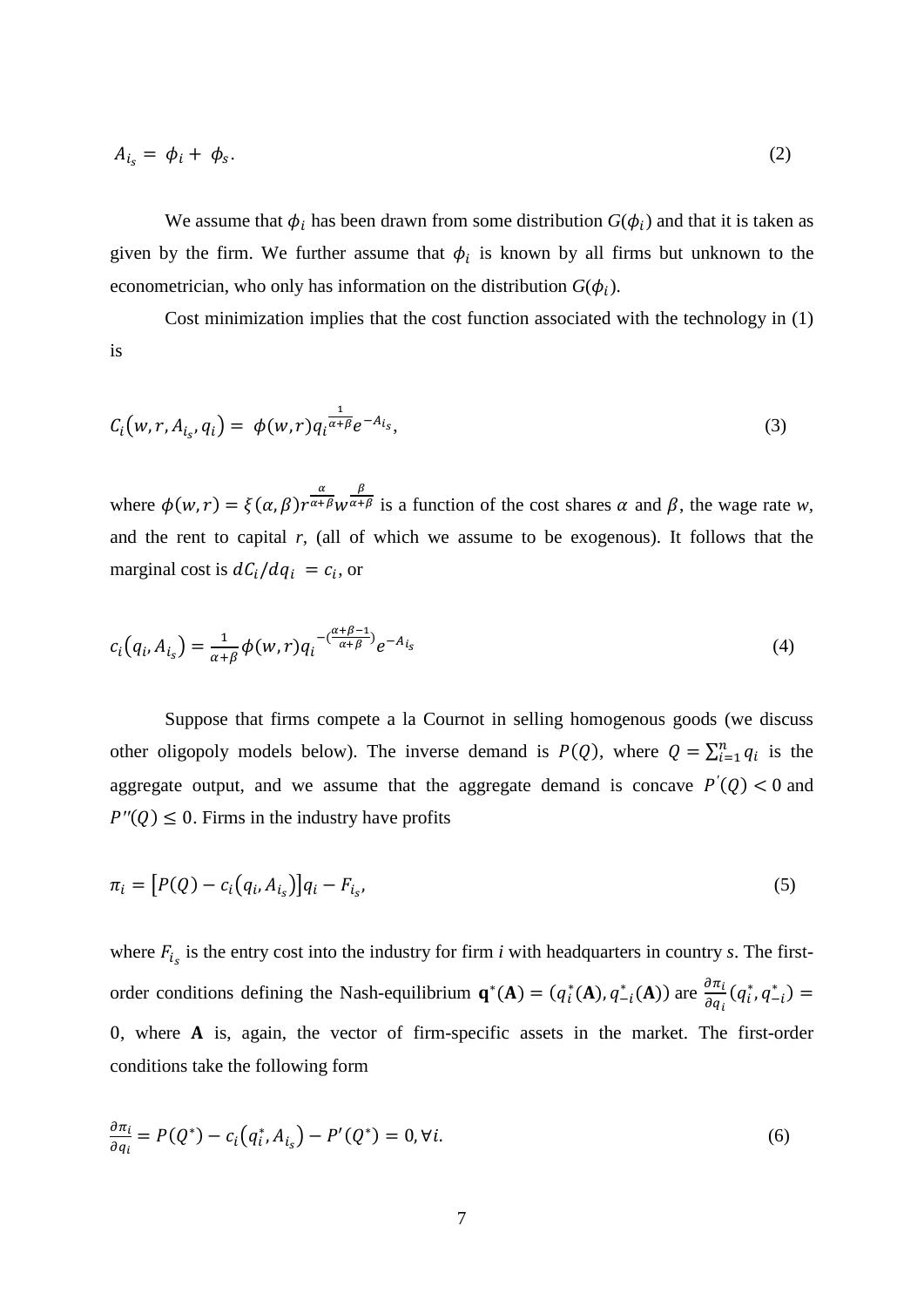Assuming that the stability conditions for the Nash-equilibrium  $\mathbf{q}^*(\mathbf{A}) = (q_i^*(\mathbf{A}), q_{-i}^*(\mathbf{A}))$  are fulfilled, we can use (5) and (6) to derive optimal profits  $\pi_i^*(A) = [P(Q^*(A))$  $c_i(q_i^*(\mathbf{A}), A_{i_s})\big]q_i^*(\mathbf{A}) - F_{i_s}$ , where the total output is  $Q^*(\mathbf{A}) = \sum_{i=1}^n q_i^*(\mathbf{A})$  and the marginal cost  $c_i(q_i^*(\mathbf{A}), A_{i_s})$  is given by (4). Assuming, for simplicity, a linear demand,  $P(Q) = a - Q$ , it is straightforward to show that the following Lemma holds:

**Lemma 1** *Holding the number of firms constant, firm i's profit is increasing in its own productivity*  $\frac{d\pi_i^*(A)}{dA}$  $\frac{\pi_i^*(A)}{dA_{i_S}}$  > 0 *but decreasing in the productivity of its rivals*,  $\frac{d\pi_i^*(A)}{dA_{j_S}}$  $\frac{n_i(\mathbf{A})}{dA_{j_s}} < 0, i \neq j.$ 

To close the model, firms—both foreign and domestic—will enter the market by exploiting profit opportunities. Firms may then enter an industry by purchasing existing firms or establishing new plants, and existing firms may merge if doing so is profitable. A complete analysis of this process is outside the scope of this paper. As our interest lies in identifying source country-specific differences in productivity,  $\phi_s$ , we will instead use the model to highlight specific problems that arise when we attempt to identify these source countryspecific differences in productivity.

#### 2.2 **Econometric model**

In the empirical analysis, we will estimate how labor productivity depends on a firm's source country. Without intermediate inputs, we can write value added per employee as

$$
\frac{VA_i^*}{L_i^*} = \frac{P(Q^*)q_i^*}{L_i^*},\tag{7}
$$

where we have omitted the asset vector **A** and where Shephard's Lemma  $\partial C_i (A_{i_s}, q_i^*)/\partial w =$  $L_i^*$  gives the demand for labor. If we substitute (1) and (2) into (7) and if we rewrite and take logs, we obtain

$$
\log\left(\frac{VA_i^*}{L_i^*}\right) = P(Q^*) + \alpha \log\left(\frac{K_i^*}{L_i^*}\right) + (\alpha + \beta - 1) \log(L_i^*) + \phi_s + \phi_i.
$$
 (8)

Equation (8) can be used to estimate how source country differences affect productivity, where  $\phi_i$  is the error term and  $\phi_s$  captures the influence of the source country on productivity. Identifying  $\phi_s$  is associated with at least two challenges, as described below.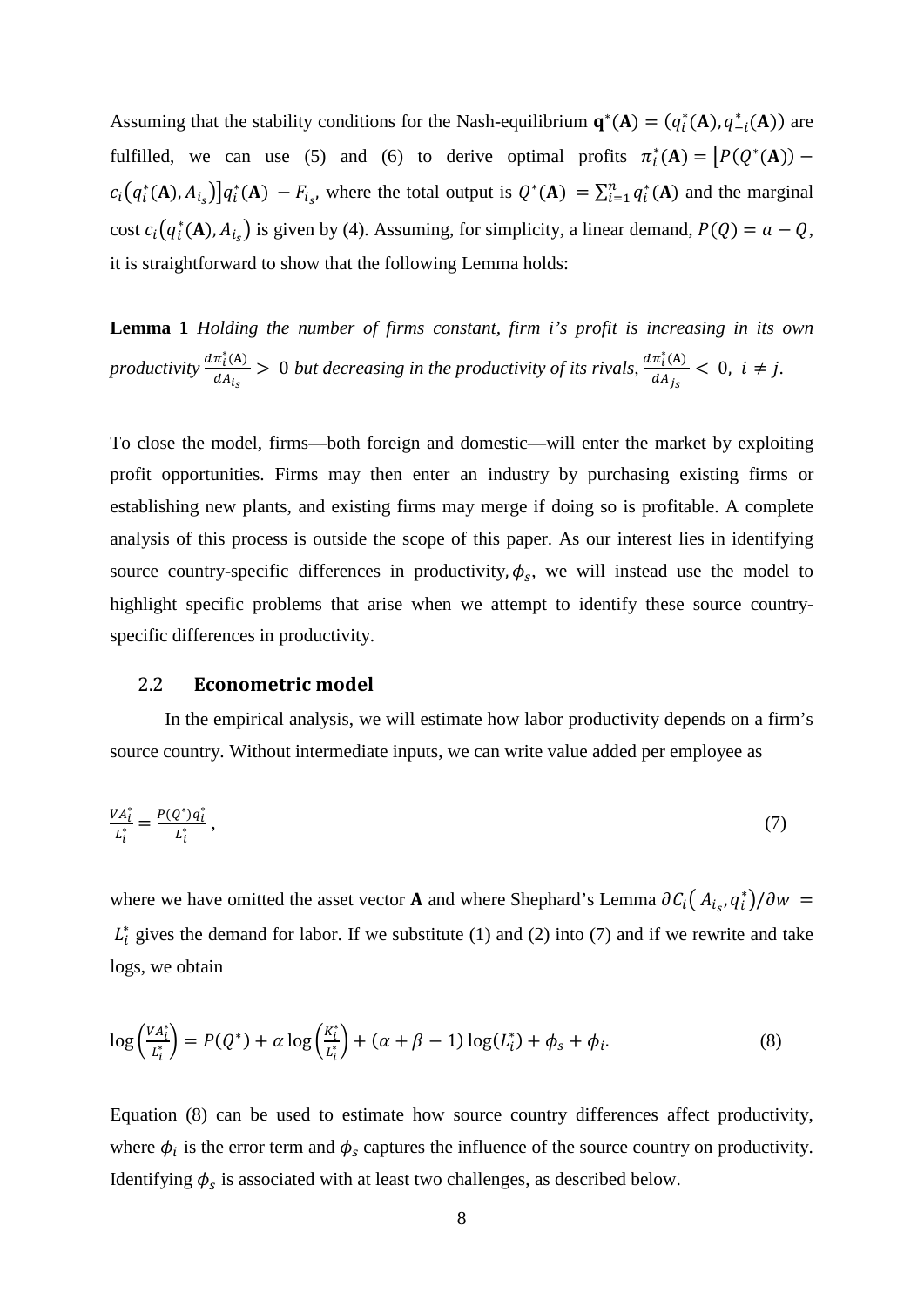#### 2.2.1 **Barriers to greenfield entry**

Domestic firms likely have lower entry costs than foreign firms, as domestic firms have greater knowledge of the domestic market. This is the "foreign liability effect" (Dunning, 1980 and Beugelsdijk et al., 2013), which suggests that foreign firms will need to have unusually high draws on their idiosyncratic productivity  $\phi_i$  to enter the domestic market. To illustrate this effect, suppose that entry costs are

$$
F_{i_s} = F_i + F_s = \begin{cases} F_i, & if \ s = h \\ F_i + \Delta_m, & if \ s = m, \end{cases}
$$
\n
$$
(9)
$$

In Equation (9), the term  $\Delta_m > 0$  captures the foreign liability effect. Let  $\underline{A}_h = \tilde{\phi}_{i_h} + \phi_h$  be the lowest productivity associated with entry by a domestic firm, and let  $\underline{A}_m = \tilde{\phi}_{i_m} + \phi_m$  be the lowest productivity associated with entry by a foreign firm headquartered in country *m*. Then

$$
\pi_i^*(\underline{A}_h) = F, \qquad \pi_i^*(\underline{A}_m) = F + \Delta_m. \tag{10}
$$

If  $\Delta_m > 0$ , it follows from Lemma 1 that  $\underline{A}_m = \tilde{\phi}_{i_m} + \phi_m > \underline{A}_h = \tilde{\phi}_{i_h} + \phi_h$ , i.e., foreign firms need a higher minimum productivity to enter the market. This selection effect is a potential problem for identifying source country-specific productivity differences: if the "entry hurdle",  $\Delta_m$ , in (9) and hence the implied cut-off  $\tilde{\phi}_{i_m}$  are correlated with the source country-specific productivity  $\phi_m$ , we cannot identify whether foreign source country productivity  $\phi_m$  differs from domestic source country productivity  $\phi_h$  when estimating (8).

To address this problem, we will try to measure  $\phi_s$  directly by using data on management practices from the WMS. Firms may have different abilities to adopt best management practices, or they may have obtained innovations or found ways to motivate staff in ways that rivals are unable to copy. Research by Bloom, Sadun, Van Reenen and coauthors has shown that these abilities differ systematically across source countries. To control for the foreign liability effect, or the hurdle effect, we will also control for other source country factors that may influence the ease of entry to isolate the impact of source countrygenerated management practices.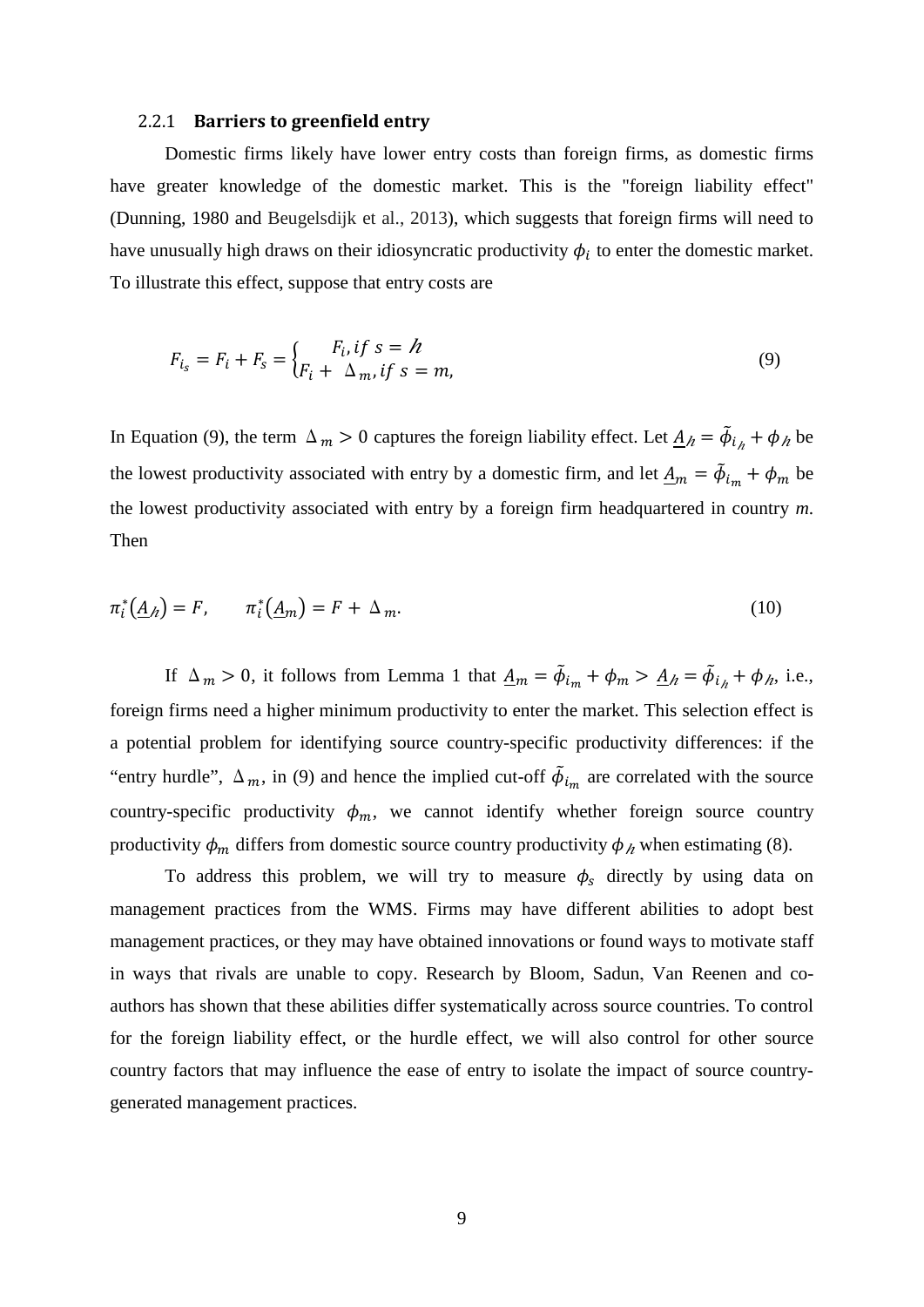## 2.2.2 **Acquisition entry and "cherry-picking"**

A large share of FDI occurs through foreign acquisitions of domestic firms rather than through greenfield entry. In an oligopoly, entry by acquisition may then generate so-called "cherry-picking": foreign firms tend to purchase the "best" domestic firms—in our framework, domestic firms with high productivity,  $A_{i,h}$ . This cherry-picking creates an upward bias in our estimates of the effect of foreign ownership on productivity in (8) and may also bias comparisons between foreign owners (to the extent that "cherry-picking" occurs differently among source countries).

To illustrate, let us follow the approach in Neary (2007) and examine bilateral, "myopic" merger incentives for foreign takeovers.<sup>[5](#page-10-0)</sup> To see how "cherry-picking" can arise, define  $v_i = \pi_i^*(A)$  as the reservation price for a domestic firm (for simplicity, we call it firm *i*), where, again,  $\pi_i^*(A)$  indicates that firms are in possession of assets  $A_{i_s}$  in the initial equilibrium with an asset vector  $\mathbf{A} = (A_{1,1}, A_{2,1}, \dots, A_{n,n})$ . The value of a foreign firm *j* with its headquarters in country *m* of purchasing domestic firm *i* is then  $v_{ji} = \pi_j^*(A^{ji}) - \pi_j^*(A)$  $T_{jm}$ , where  $T_{j_m}$  is the transaction cost and  $\pi_j^*(\mathbf{A}^{ji})$  is the profit of firm *j*, when—in addition to its assets  $A_{j_m}$ —it also possesses firm *i*'s assets  $A_{i_n}$ , i.e.,  $A^{j_l} = (A_{1_s}, ..., 0, ..., A_{j_m} +$  $A_{i_{1}},...,A_{n_{s}}$ , where the zero entry indicates that firm *i* sold its assets. To purchase firm *i*, firm *j* thus needs to have a willingness to pay  $v_{ji}$  that exceeds  $v_i$ , i.e.,  $v_{ji} > v_i$ . The standard Salant, Switzer, and Reynolds (1983) result implies that a foreign acquisition will not be profitable at low asset quality (when  $A_{i}$  is low). Essentially, at low asset quality, the increase in profit for the acquirer from its increased market power will not exceed the profit that it would earn if it did *not* make the acquisition. However, note that Lemma 1 implies that a foreign firm's valuation tends to increase more rapidly than the reservation price when the target's assets increase in quality, since

$$
\frac{d(v_{ji}-v_i)}{dA_{i}} = \underbrace{\frac{d\pi_j^*(\mathbf{A}^{ij})}{dA_{i}}}_{(+)} - \underbrace{\frac{d\pi_j^*(\mathbf{A})}{dA_{i}}}_{(+)} - \underbrace{\frac{\pi_j^*(\mathbf{A})}{dA_{i}}}_{-}.
$$
\n(11)

<span id="page-10-0"></span><sup>&</sup>lt;sup>5</sup> A more complicated strategy is to use an endogenous merger approach in which fewer assumptions are made in determining which firms are potential buyers and sellers. As our goal is merely to illustrate the mechanisms, we use the simple "exogenous" mergers approach. For endogenous mergers, see e.g., Norbäck and Persson (2007), Horn and Persson (2001), and Jehiel and Modovano (2000).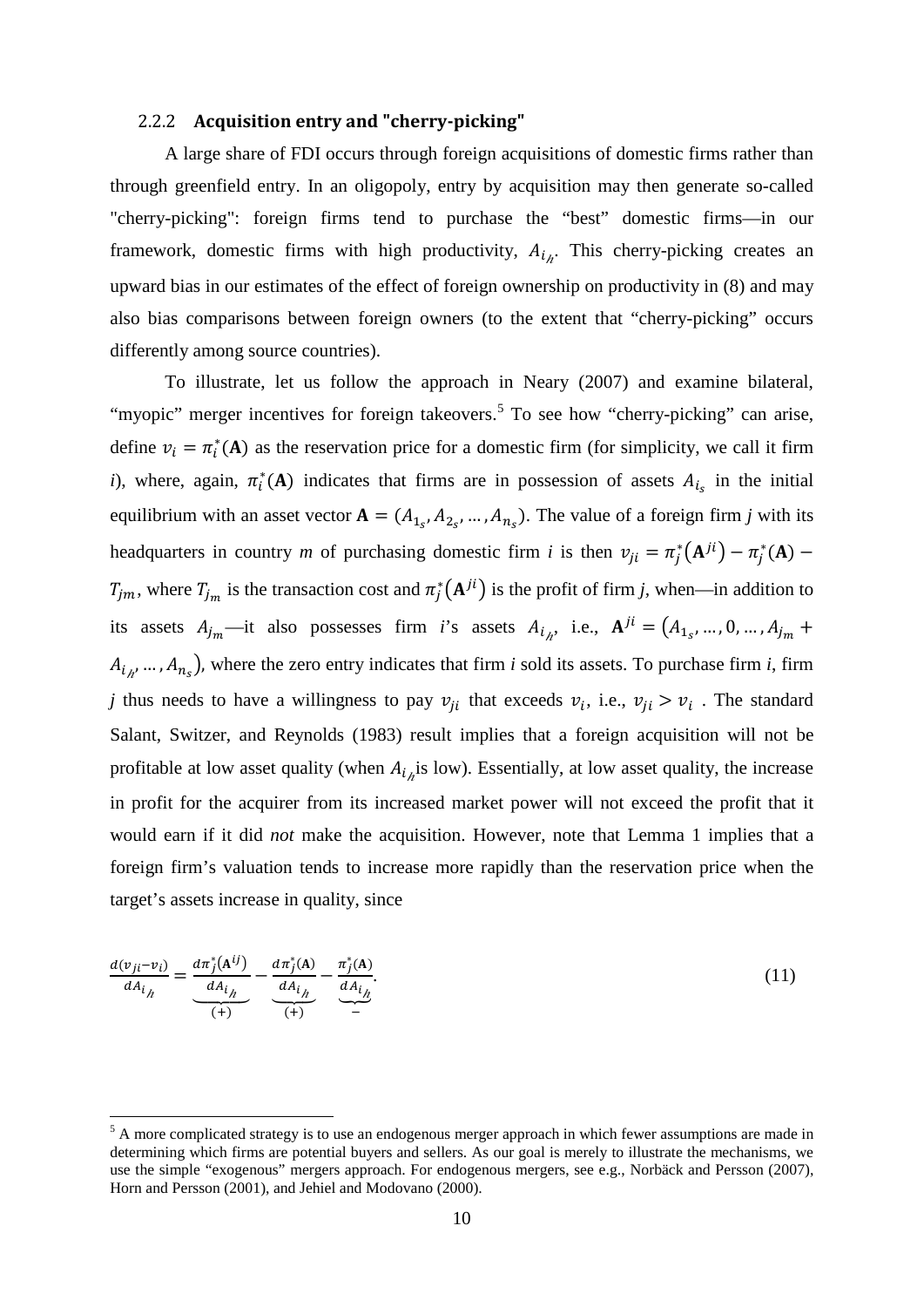The two first terms show that higher productivity increases the possessor's profit, (the possessor's profit increases irrespective of the identity of the owner of  $A_{i}$ ). Thus, their sum is ambiguous, and the sign depends on details such as how the concentration effect influences the sensitivity of the profits of the possessor to increasing productivity, whether synergies arise between firm *j*'s and firm *i*'s assets, and so on. However, from Lemma 1, we have that  $\pi_j^*(\mathbf{A})$  $\frac{dI(x)}{dA_i}$  < 0, and hence, the negative externality faced by firm *j* from a higher quality of firm *i*'s assets (when firm *i* does not sell to firm *j*) creates an additional incentive for firm *j* to purchase firm *i*. If the latter effect is substantial, while the former is netted out or small,  $a(v_{ji}-v_i)$  $\frac{\partial f(x)}{\partial A_i} > 0$ , "cherry-picking" will arise. Domestic targets will then tend to be firms with high-quality assets, i.e., firms with a high  $A_{i,j}$ . Productivity differences between domestic and foreign firms in a cross-sectional analysis such as (9) may then stem from foreign firms purchasing the "best" indigenous firms.

To address "cherry-picking", we use a panel analysis and replace  $\phi_i$  in (8) with  $\phi_i + \varepsilon_i$ , where  $\phi_i$  is now a fixed effect and  $\epsilon_i$  is a standard iid error term.

$$
\log\left(\frac{VA_i^*}{L_i^*}\right) = P(Q^*) + \alpha \log\left(\frac{K_i^*}{L_i^*}\right) + (\alpha + \beta - 1) \log(L_i^*) + \tilde{\phi}_s + \phi_i + \varepsilon_i.
$$
 (12)

With a firm-specific effect,  $\phi_i$ , estimates of  $\dot{\phi}_s$  will reveal the effect on productivity when an acquisition changes the source country of ownership, where  $\dot{\phi}_s = \phi_h$  holds before the acquisition and  $\dot{\phi}_s = \phi_m + \phi_h$  after a foreign acquisition. We can then infer source countryspecific differences in productivity between different home countries by comparing *different* foreign source countries with one another, provided that source countries do not differ in their propensity to cherry pick. This assumption may not hold, however, if foreign firms face different transactions costs in acquisitions,  $T_{jm}$ , creating a "hurdle effect" similar to that observed in greenfield entry.

While the panel estimates from  $(12)$  should enable us to identify the source countryspecific effect  $\phi_m$ , foreign acquisitions also create an additional potential econometric problem. Estimates of  $\phi_m$  in (12) can be upward biased if an acquisition implies a reduction in the number of firms in the market, which will increase the product market price  $P(Q^*)$  in (12) under standard assumptions. However, if this market power effect is *similar* between foreign acquisitions, it may vanish when we compare acquisitions from different source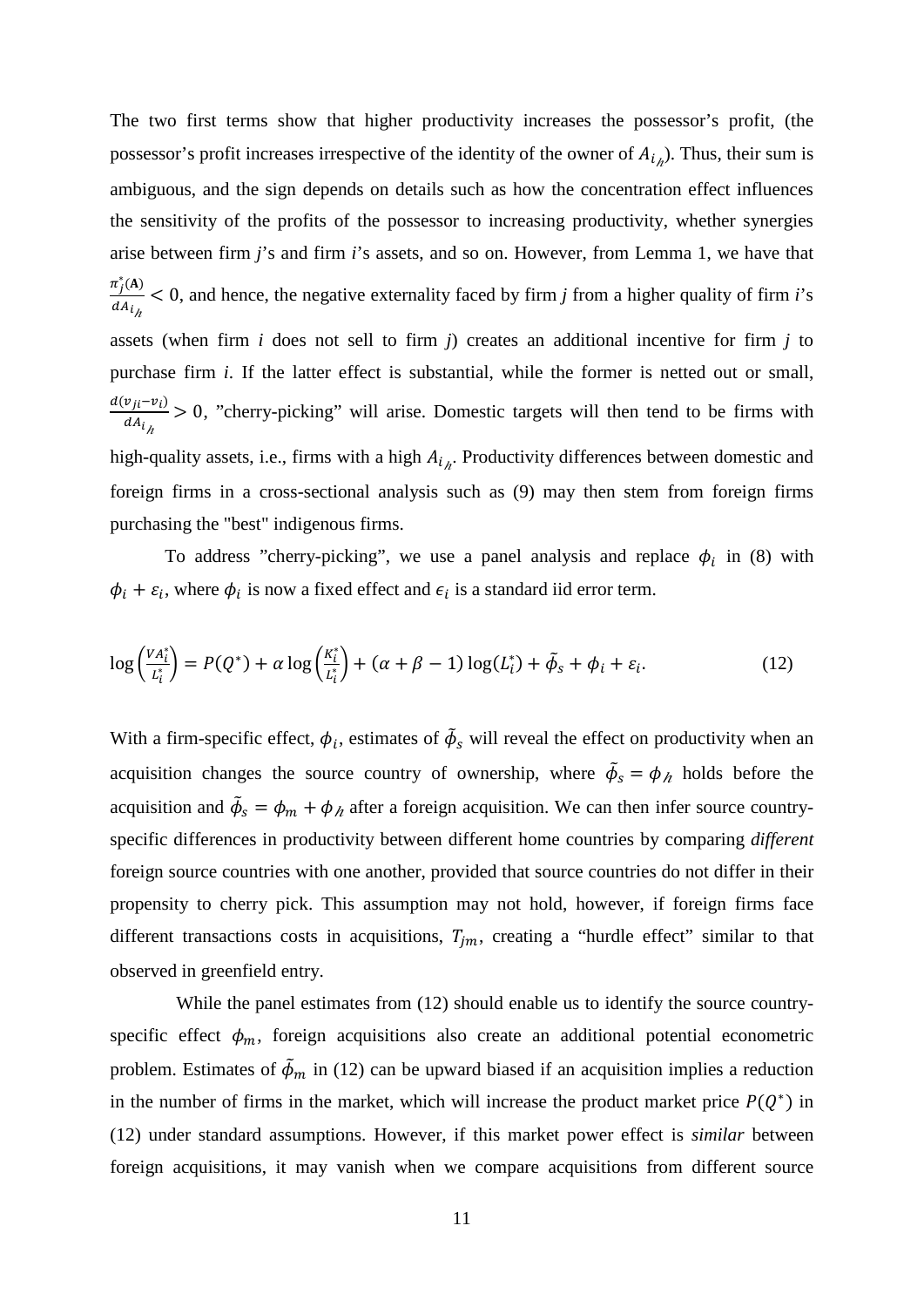countries. Thus, even if the effect of a foreign acquisition on the productivity of the target firm is potentially upward biased, we can eliminate or limit this upward bias if we compare the effect of foreign acquisitions on domestic firms among foreign source countries.

#### **2.2.3 Other oligopoly models**

To highlight results, we have used a Cournot model with homogenous products. It is however straightforward to extend the analysis to other forms of oligopoly interaction. Suppose for instance that firms produce differentiated products and compete in prices, with variable profits  $\pi_i = [p_i - c_i(q_i, A_{i_s})]q_i(p_i, p_{-i})$ , where  $p_i$  is the price of firm *i*,  $p_{-i}$  is the price of its rivals and  $q_i(p_i, p_{-i})$  is the demand facing firm *i* with  $\frac{\partial q_i}{\partial p_i} < 0$  and  $\frac{\partial q_i}{\partial p_{-i}} > 0$ . Then, the Nash-equilibrium in prices is given from  $\frac{\partial \pi_i(p_i^*, p_{-i}^*)}{\partial x_i}$  $\frac{\partial P_i P_i}{\partial p_i} = 0$ . Write the Nash-equilibrium as  $\mathbf{p}^*(\mathbf{A}) = (p_i^*(\mathbf{A}), p_{-i}^*(\mathbf{A}))$  and note that  $\pi_i(\mathbf{A}) = [p_i^* - c_i(q_i(\mathbf{p}^*(\mathbf{A})), A_{i_s})]q_i(\mathbf{p}^*(\mathbf{A})).$  In most oligopoly models, including Bertrand competition, one can then show that Lemma 1 applies. Under Bertrand competition, labor productivity is  $\left(\frac{VA_i^*}{L^*}\right)$  $\left( \frac{v_{i}^{*}A_{i}^{*}}{L_{i}^{*}}\right) =\frac{p_{i}^{*}q_{i}(\mathbf{p}^{*})}{L_{i}^{*}}$  $\frac{t_i(\mathbf{p})}{L_i^*}$ . If we substitute (1) and (2) into the former expression, rewrite and take logs, we obtain

$$
\log\left(\frac{VA_i^*}{L_i^*}\right) = p_i^* + \alpha \log\left(\frac{R_i^*}{L_i^*}\right) + (\alpha + \beta - 1) \log(L_i^*) + A_{i_s}.
$$
\n(13)

Note that estimating (13) is then synonymous to estimating equation (12).

## **3. Empirical analysis**

#### **3.1 Data**

To examine if source country productivity differences are present, we will use detailed data from a very extensive and detailed database from Statistics Sweden (SCB). The database comprises firm, plant and individual data, linked together with unique identification numbers. The analysis covers the period 1997 to 2009 and is based on all firms with at least 10 employees.

Firm-level data are taken from several register-based data sets in Statistics Sweden that cover the entire private sector. First, the financial statistics contain detailed firm-level information on all Swedish firms in the private sector. Examples of variables are value added,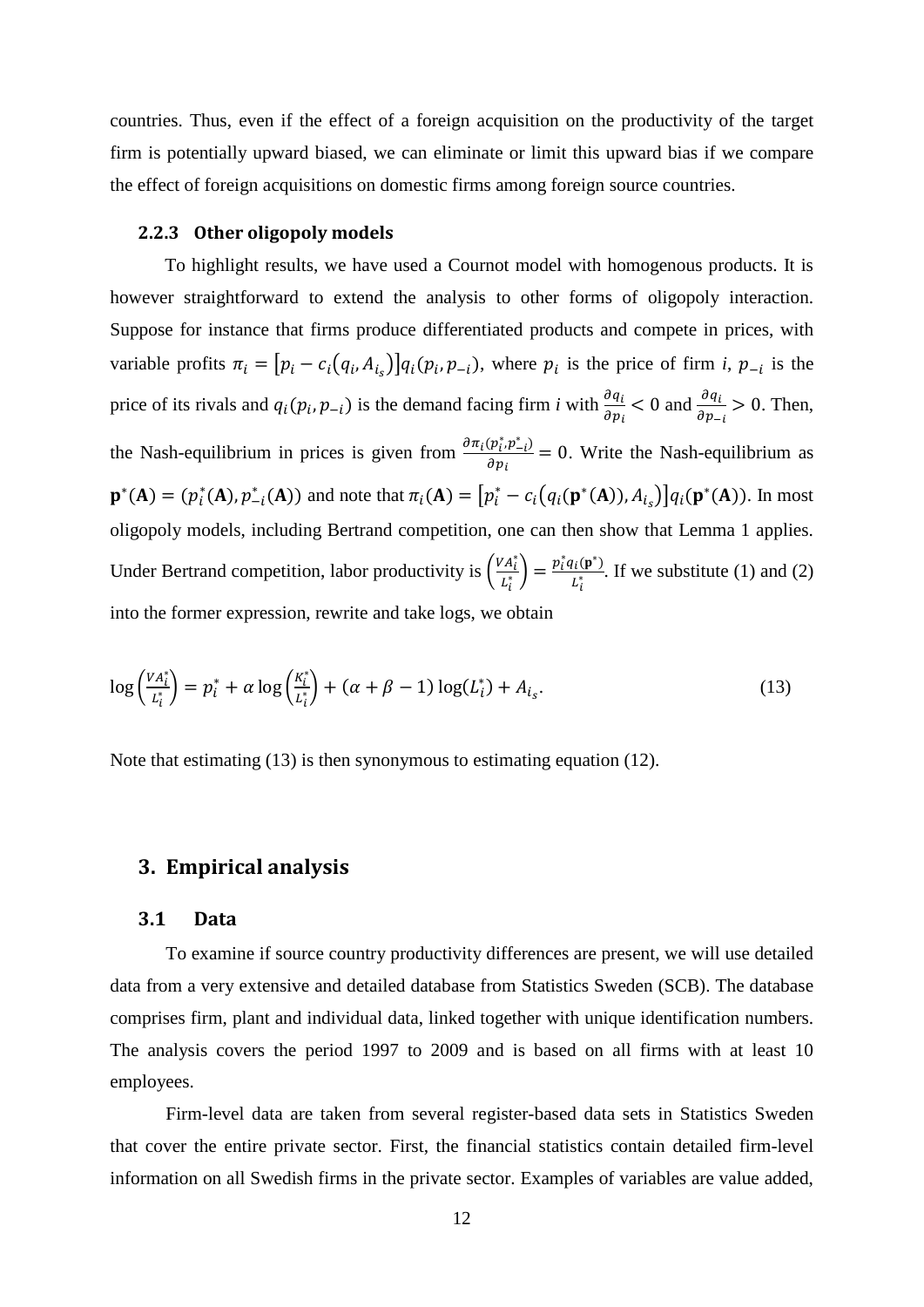capital stock (book value), number of employees, total wages, ownership status, profits, sales, and industry affiliation. Second, the Regional Labor Market Statistics (RAMS) includes plantlevel data on all firms. The RAMS adds firm information on the composition of the labor force with respect to educational level and demographics.<sup>[6](#page-13-0)</sup>

In order to examine the role of the nationality of the foreign owned firms, we have matched our firm-level data with data from the Swedish Agency for Economic and Regional Growth (Tillväxtanalys).<sup>[7](#page-13-1)</sup> These data contain information about the nationality of foreign multinational firms operating in Sweden. The data from the Swedish Agency for Economic and Regional Growth allows us to distinguish between the nationalities (source countries) of owners of foreign owned firms that control firms in Sweden. The main owner's place of origin defines the nationality. The Agency uses definitions of nationality of firms that are in accordance with definitions in similar data from the OECD and Eurostat.

A firm is finally classified as a foreign-owned MNE if more than 50 percent of the equity is foreign-owned.<sup>[8](#page-13-2)</sup> A foreign acquisition is defined as a firm that switches from being Swedish owned to being foreign owned. All firms except those that experience more than two ownership changes during the time period we study are included in the analysis. Furthermore, we only study acquisitions of firms where we have yearly information before and after the acquisition. We can relax these restrictions without qualitatively changing our results.

## **3.2 Descriptive statistics**

This section presents descriptive evidence on source country differences. We begin by documenting the evolution and importance of foreign ownership in Sweden and then present evidence on differences between Swedish-owned firms and foreign firms from different countries.

## *Employment in foreign-owned firms*

Figure 1 depicts the evolution of the total number of employees in Sweden in firms with at least 10 employees and the total number of employees in Swedish-owned firms. The difference between the two curves constitutes the number of employees in foreign-owned firms in Sweden. A number of observations emerge from Figure 1.

<span id="page-13-0"></span> $<sup>6</sup>$  Plant-level data are aggregated at the firm level.</sup>

<span id="page-13-1"></span> $\frac{7}{8}$  Detailed information regarding the data on nationality of firms can be found in Tillväxtanalys 2011.<br><sup>8</sup> Statistics Sweden uses the internationally common 50 percent cut-off in defining foreign ownership. Other

<span id="page-13-2"></span>studies on FDI do typically not find lower cut-off values to matter for the results (see e.g. Huttunen, 2007 and Barbosa and Louri, 2002).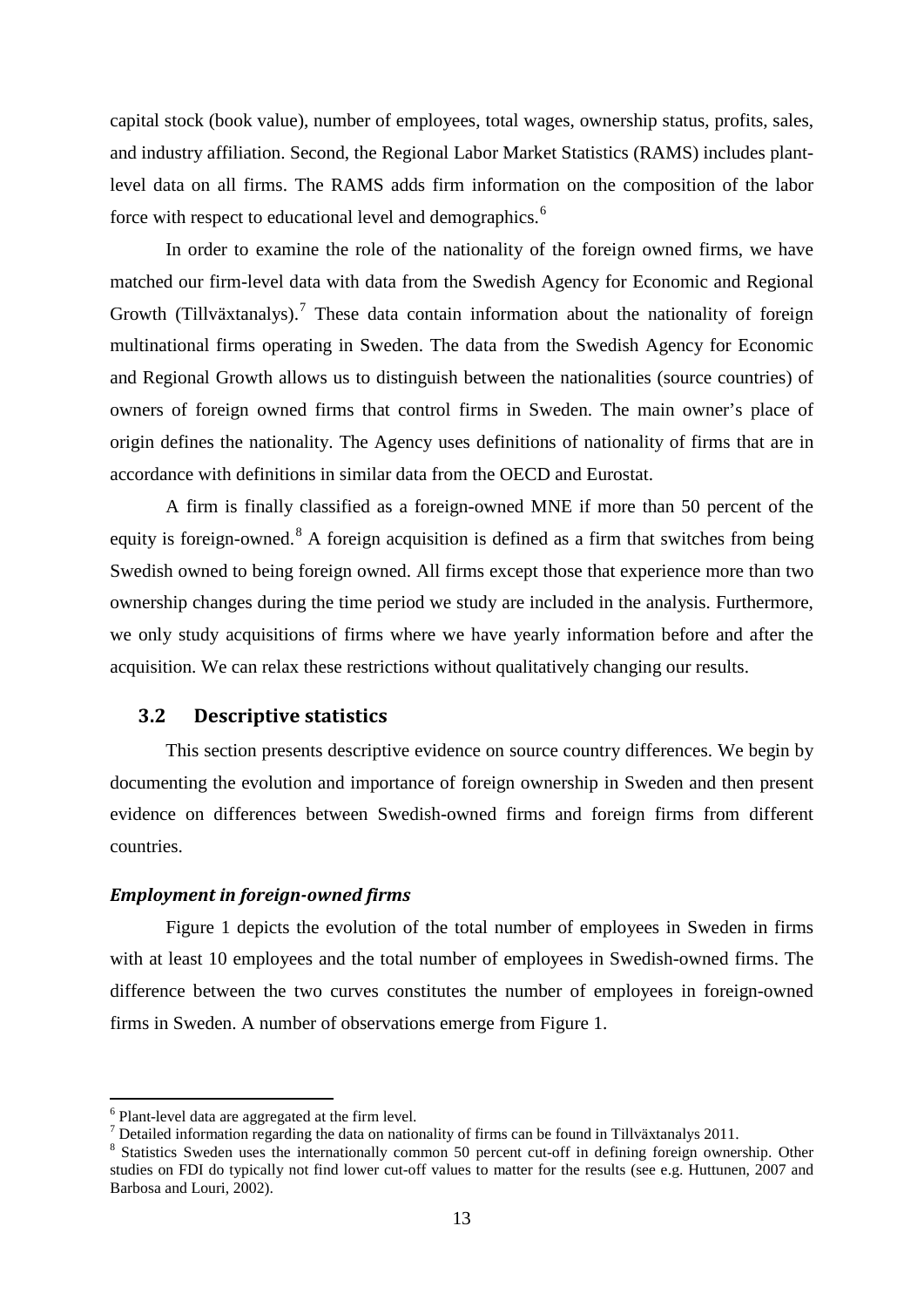#### --Figure 1 about here--

Total employment varies substantially over the 1996-2009 period. Sweden experienced its greatest economic crisis in the post-war period during the early 1990s, when Swedish companies lost their competitiveness in the world market while the Swedish state became very highly leveraged. During the recovery over the two following decades, total employment increased steadily until the IT crisis at the turn of the millennium. As the economy again recovered, total employment increased until circa 2008 at the outbreak of the financial crisis.[9](#page-14-0)

Foreign firms were crucial in this process, as employment increased much more in foreign-owned firms than in Swedish-owned firms; in 1996, foreign subsidiaries accounted for less than one-fifth of total employment; by 2009, however, foreign firms represent nearly one-third of total employment in firms with at least 10 employees. More than 80% of the new jobs were created in foreign-owned firms.<sup>[10](#page-14-1)</sup> These trends can also be seen in Table 1, which reports the total number of firms in Sweden, the total number of Swedish-owned firms, and the total number of foreign-owned firms during the 1996-2009 period. During this period, the number of foreign-owned firms more than doubled, while the corresponding increase in the number of Swedish-owned firms was only 35%.

--Table 1 about here—

## *Foreign acquisitions*

-

Foreign acquisitions were also clearly important. The last column in Table 1 reports annual figures on the number of foreign acquisitions in Sweden during the 1997-2009 period. Table 1 shows that a large share of the increase in foreign ownership occurred through foreign acquisitions, including foreign acquisitions of large Swedish MNEs, such as car producers Volvo and SAAB Automobile. The number of acquisitions varies significantly over the

<span id="page-14-0"></span><sup>&</sup>lt;sup>9</sup> The Swedish economy was reformed in fundamental ways in response to the recession that followed in the beginning of the 1990s. Reforms included shifting to a flexible exchange rate regime, cutting public spending, implementing major privatization and widespread market deregulation, reforming the budget system, and increasing Central Bank autonomy with a fixed inflation target.

<span id="page-14-1"></span><sup>&</sup>lt;sup>10</sup> Major explanations for this increase in foreign ownership include improvements in the business climate through the reformation of the Swedish economy. Examples of reforms are deregulated capital and foreign exchange markets in the late 1980s and reduced barriers to foreign ownership. The large currency crisis in 1992 also reduced the cost of Swedish assets and the cost of locating production in Sweden.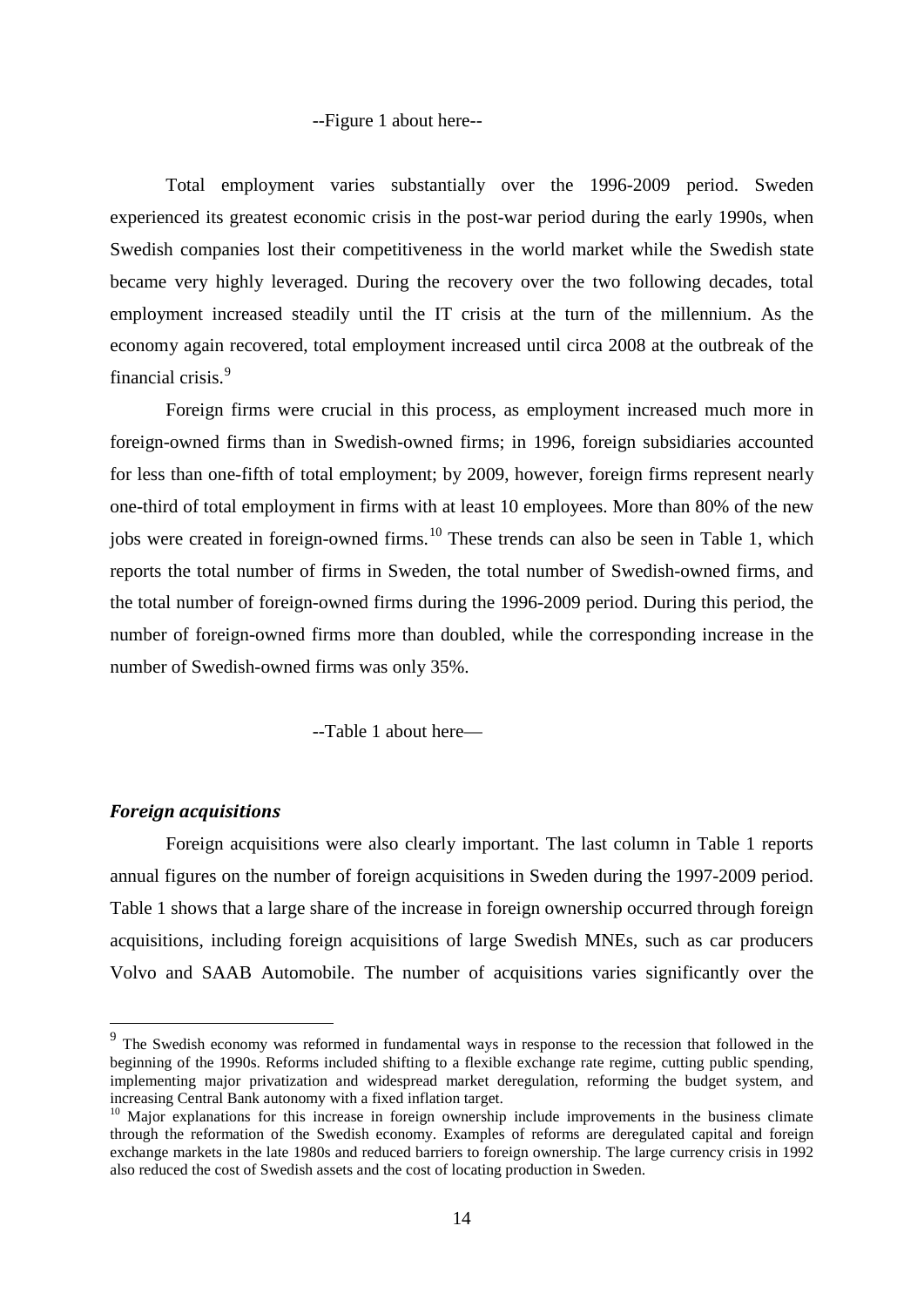period considered, with an average of 352 acquisitions of Swedish-owned firms with at least 10 employees per year.

#### *Different source countries*

Then, from what countries does the foreign ownership in Sweden primarily originate? In Table 2, we report the share of employment in foreign-owned Swedish firms with owners from twelve countries. The selection of countries is based on the countries with the largest number of firms located in Sweden. Therefore, apart from China, these countries dominate foreign ownership in the Swedish business sector.<sup>[11](#page-15-0)</sup> The figures in Table 2 are presented as annual averages for three separate periods—1996-2000, 2001-2005, and 2006-2009—as well as for the entire 1996-2009 period.

#### --Table 2 about here--

 Regardless of the period considered, US firms dominate, and approximately 20% of all workers are employed in a foreign firm with a US parent company. Firms from large European countries such as the UK, Germany, and France together employ approximately 28% of Swedish workers in foreign-owned firms. Firms from the Nordic countries represent a similar share of foreign employment in Sweden to that of the larger European countries. While the Nordic countries are much smaller, they are geographically closer to Sweden. From the discussion above, firms from countries closer to Sweden are likely to face lower entry costs, which can explain their large presence in Sweden. Somewhat surprisingly, approximately 4% of all employees in foreign firms during the 2006-2009 period have owners headquartered in Luxembourg. A potential explanation for this result is that locating the head office in Luxembourg entails tax advantages.

The last column in Table 2 reports the average number of affiliates emanating from different source countries during the considered period. Consistent with the employment shares, US firms have the largest number of subsidiaries, followed by Norway and Germany.

#### *Source country differences in performance*

-

Let us now examine source country differences in affiliate performance. The first column in Tables 3 compares the average labor productivity in foreign firms with owners from selected countries with Swedish firms of different types (China now being omitted).

<span id="page-15-0"></span><sup>&</sup>lt;sup>11</sup> China's miniscule share of the total employment in foreign-owned firms in Sweden indicates that despite the strong growth and development of the Chinese economy, Chinese ownership in Sweden has not expanded.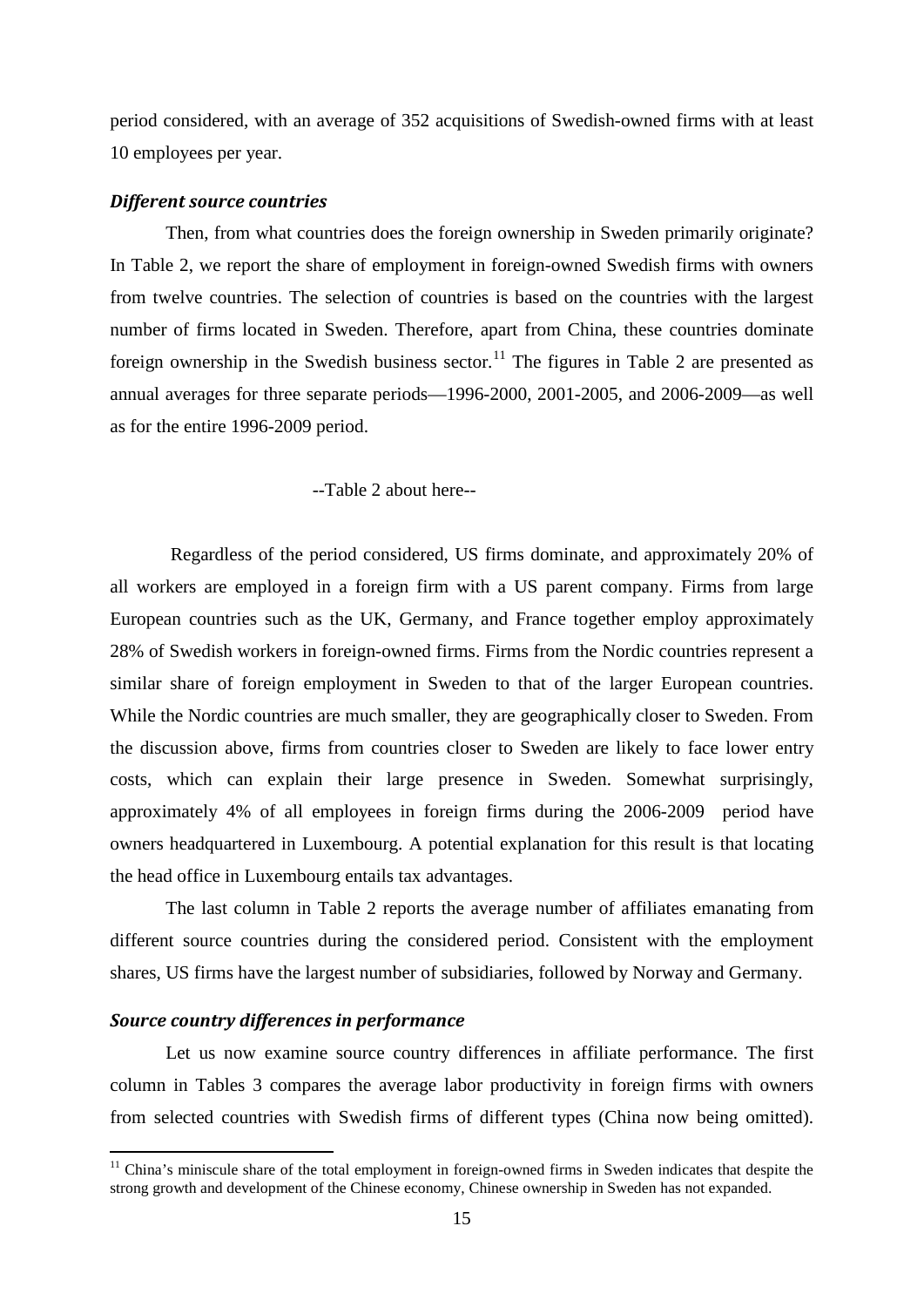Regardless of the country of origin, foreign subsidiaries have a higher average productivity than Swedish firms. Moreover, US firms have the largest difference: the average difference in labor productivity between a US-owned firm and a Swedish-owned firm is 260,000 SEK. Norwegian firms have the smallest average difference; their labor productivity merely exceeds that of Swedish firms by 70,000 SEK. This pattern is consistent with the discussion in Section 2.2.1 regarding the higher barriers to entry for far-distant US firms than closer Nordic firms, which force US firms that enter Sweden to be more productive on average than their Nordic rivals (which, in turn, must be more productive than indigenous Swedish firms facing the lowest barriers). However, as also noted in that section, such source countryspecific differences can also mirror specific institutions in the source countries: for instance, the large and competitive home market in the US is likely to foster highly productive firms, of which some will invest abroad.

### --Table 3 about here--

It is a well-known stylized fact that MNEs should be more productive, on average, than local firms. Comparing affiliates of Swedish multinational firms in Sweden with Swedish local (non-multinational) firms provides evidence of the higher productivity of MNEs relative to local firms. Swedish MNEs have a labor productivity exceeding that of Swedish local firms by 160,000 SEK. Swedish parent also have higher labor productivity than foreign affiliates from several other countries, possibly reflecting that headquarters services compose a larger share of activities for Swedish MNEs than for foreign affiliates.

Finally, Table 3 examines how source country ownership affects affiliate size in terms of the number of employees, average wages in the affiliates, and the share of workers with university education. Figure 2 shows that all these measures are highly correlated with affiliate productivity. Beginning at the top left in Figure 2, source country labor productivity is highly correlated with number of employees.<sup>[12](#page-16-0)</sup> Swedish parent MNEs are somewhat an outlier in terms of the number of employees, but this result should again not be surprising, as Sweden is the home country of these firms. Finally, Figure 2 indicates that source country productivity is highly correlated with the mean wage and skill share of firms from the same source country.

<span id="page-16-0"></span><sup>&</sup>lt;sup>12</sup> Under mild assumptions, this correlation can also be shown to hold by using the factor demand for labor in Section 2, which increases with source country labor productivity.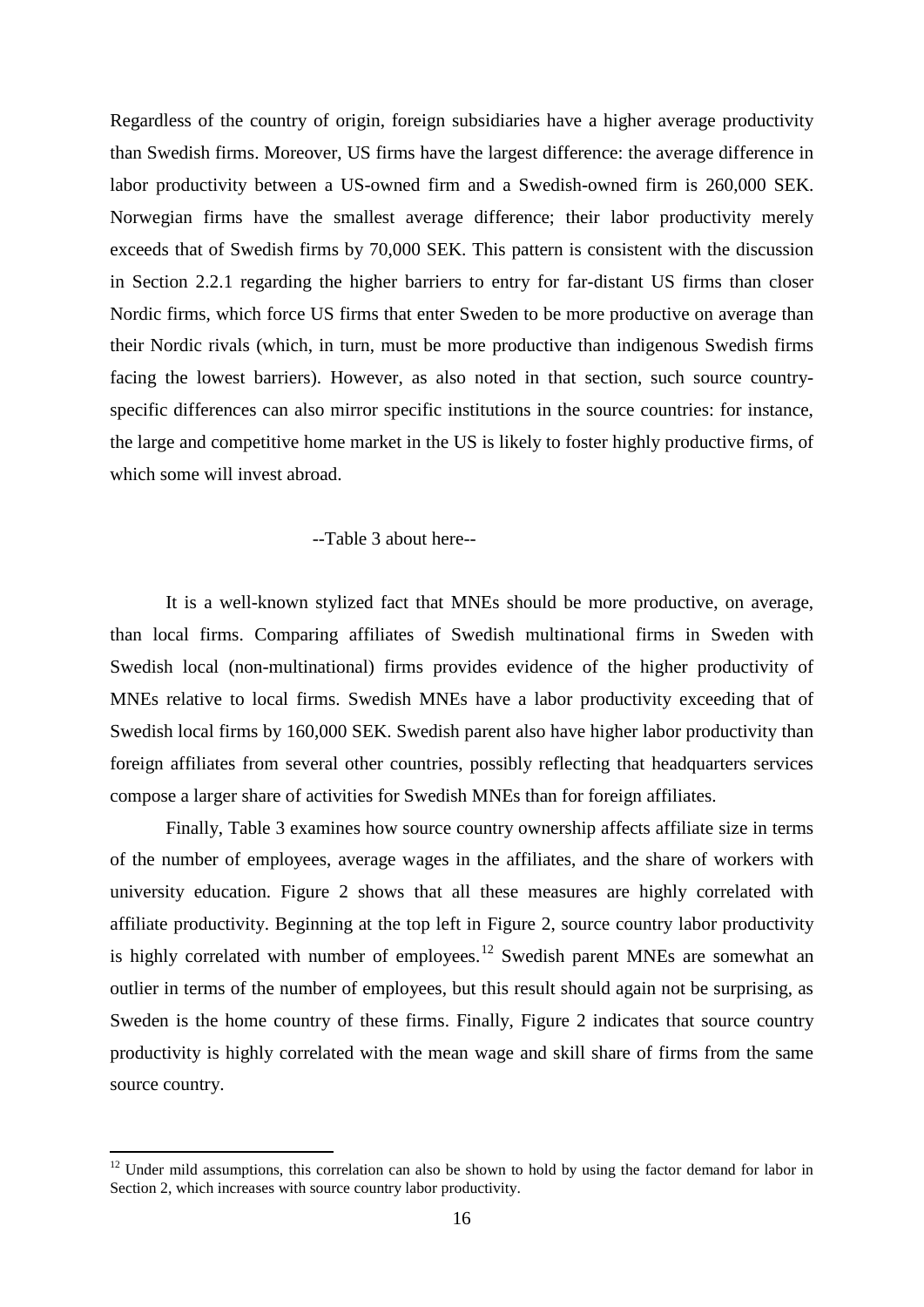--Figure 2 about here—

### **3.3 Estimating source country differences in productivity**

We now turn to the regression analysis. We first empirically estimate the "ownership" Equation (8) in Section 2.1 as follows:

$$
\log\left(\frac{VA_{it}^*}{L_{it}^*}\right) = \delta + \sum_m \gamma_m D_{imt} + \varphi \log\left(\frac{R_{it}^*}{L_{it}^*}\right) + \psi \log(L_{it}^*) + \vartheta Share\_skilled + \mu_{ht} + \varepsilon_{it}
$$
\n(14)

In Equation (14), we control for product market prices  $P(Q^*)$  by adding industry, year, and combined industry-year fixed effects. We also control for a firm's capital intensity and size in terms of employment in logs. The share of skilled workers, defined as the percentage share of employees with a higher education, is added as an additional control.<sup>[13](#page-17-0)</sup> The dummy variable  $D_{imt}$  contains information on the ownership of firm *i* at time *t*, where  $D_{imt} = 1$  holds if the firm is owned by a firm headquartered in a foreign country *m* and  $D_{imt} = 0$  holds if firm *i* has a Swedish owner. Swedish ownership is then our base category and is captured by the intercept  $\delta$ ; hence, the estimated coefficient  $\hat{\gamma}_m$  indicates the average percentage difference in labor productivity between a foreign-owned firm with controlling owners located in country *m* and a Swedish-owned firm, in a given industry-year pair. As in Section 3.2, we let country  $m$  be represented by Denmark, Finland, France, Germany, Japan, Luxembourg, Netherlands, Norway, Switzerland, UK, and the US. While these countries dominate foreign ownership in Sweden, as a robustness check, we will also include additional countries in our analysis.

The foreign firms that are used to estimate Equation (14) are subsidiaries that were established before 1996, established as start-ups or greenfields during the given time period, or established through acquisitions of Swedish firms. As noted in Section 2.2, differences in labor productivity between foreign-owned firms and Swedish-owned firms might arise because foreign firms tend to acquire ("cherry-pick") high-quality Swedish firms. To control for "cherry-picking" and unobservable firm characteristics, we estimate the acquisition Equation (12) from Section 2.2 as follows:

<span id="page-17-0"></span> $13$  We have thus added skilled labor as an input in the production function (1). Formally, we should then take the log of the share of skilled labor. However, as many firms, often smaller firms, may have a zero skill share, we do not include the log of the skill share. However, we also estimated (14) with the skill share in logs and did not observe qualitative changes in the results.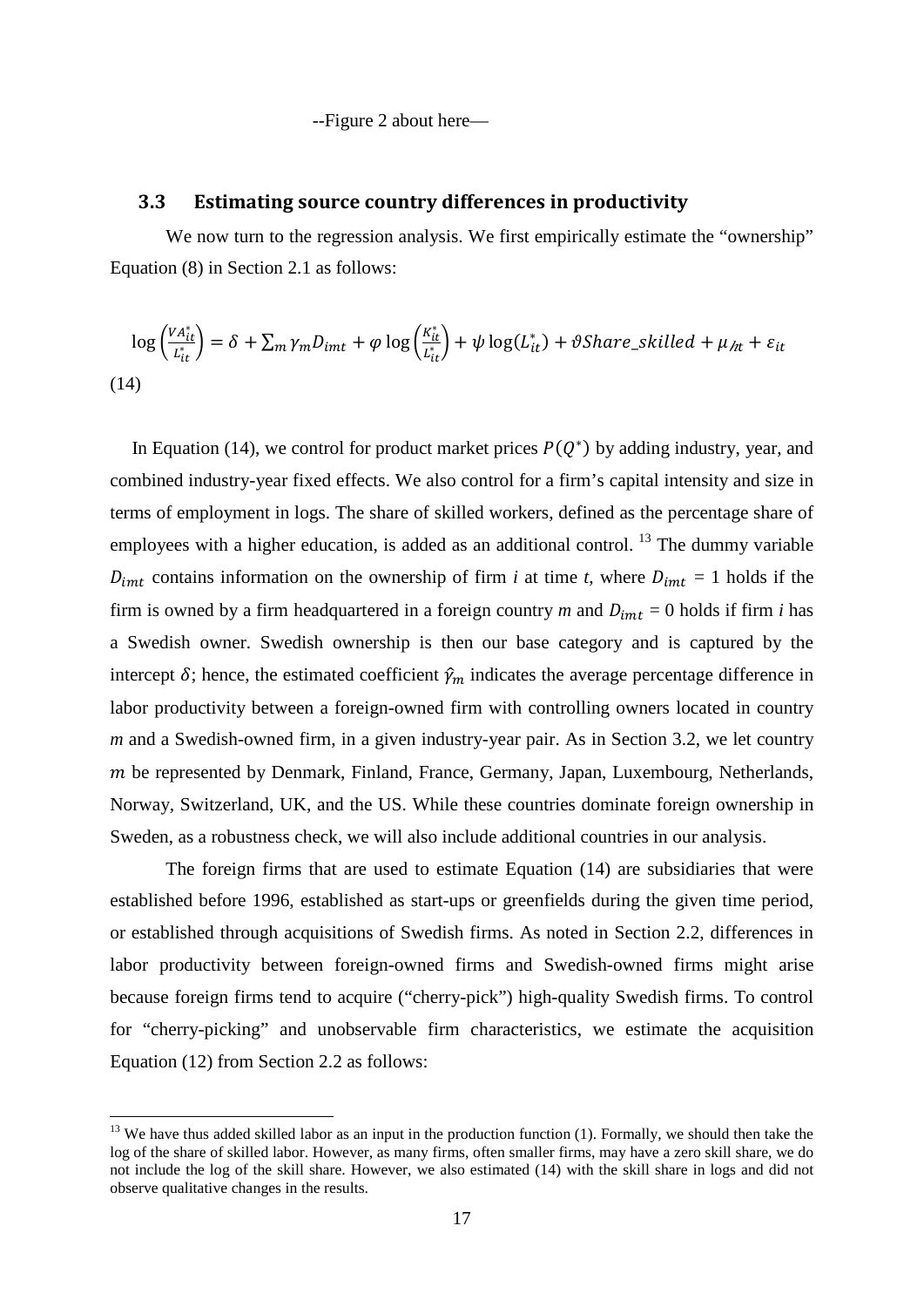$$
\log\left(\frac{VA_{it}^*}{L_{it}^*}\right) = \delta + \sum_m \gamma_m D_{imt} + \varphi \log\left(\frac{R_{it}^*}{L_{it}^*}\right) + \psi \log(L_{it}^*) + \vartheta \text{Share\_skilled} + \mu_t + \phi_i + \varepsilon_{it}.\tag{15}
$$

In Equation (15), we include a firm fixed effect  $\phi_i$  to control for unobserved heterogeneity in productivity and estimate the equation on all Swedish firms that become acquired. Firms that change ownership may, however, already before the takeover be developing differently from firms that are not acquired.<sup>[14](#page-18-0)</sup> Our approach to this problem is to address the issue of potentially omitted variables that may be related to the likelihood of being a takeover target. For this purpose, we exploit the fact that all acquisitions do not occur during the same time period. Using the "staggered" nature of the data, we can compare estimates from the full sample of firms to estimates obtained when we drop all firms that are never takeover targets from the sample. As identification in both cases comes from within-firm variation, the difference between the two approaches lies in the choice of the control group.<sup>[15](#page-18-1)</sup> If takeover targets as a group have different observable and unobservable characteristics from other firms, using the target sample would provide a better estimate of the actual takeover effect, provided that the characteristics are not time varying.

Thus, in our main specification, Equation (15) is estimated on the sample of Swedish firms that are acquired at some point from 1996 to 2009 by a foreign firm headquartered in country m.<sup>[16](#page-18-2)</sup> This implies that identification of the effect of foreign ownership then stems from the variation over time within firms. In this "difference-in-difference" approach, the estimated coefficient  $\hat{\gamma}_m$  shows the average difference change in labor productivity that occurs in a Swedish firm after the change to foreign ownership from source country *m*.

In Section 2.2, we also noted that the effects on the performance of the target firm from a foreign acquisition can be inflated by market power effects. With one fewer firm in the market, the remaining firms can raise prices, which can inflate labor productivity. In Equation (15), we thus control for this market power effect by comparing different foreign acquisitions and by assuming that the market power effects are similar between acquisitions from different

<span id="page-18-0"></span><sup>&</sup>lt;sup>14</sup> In other words, the concern is that the "parallel trends" assumption is violated or, more technically, that acquisitions are correlated with the error term.

<span id="page-18-1"></span><sup>&</sup>lt;sup>15</sup> See Stevenson and Wolfers (2006) for a detailed discussion of such a "staggered" difference-in-difference approach.

<span id="page-18-2"></span>As a comparison, we also estimated Equation (15) on the sample of all firms (not only on target firms). This estimation provided qualitatively identical results, which are available upon request.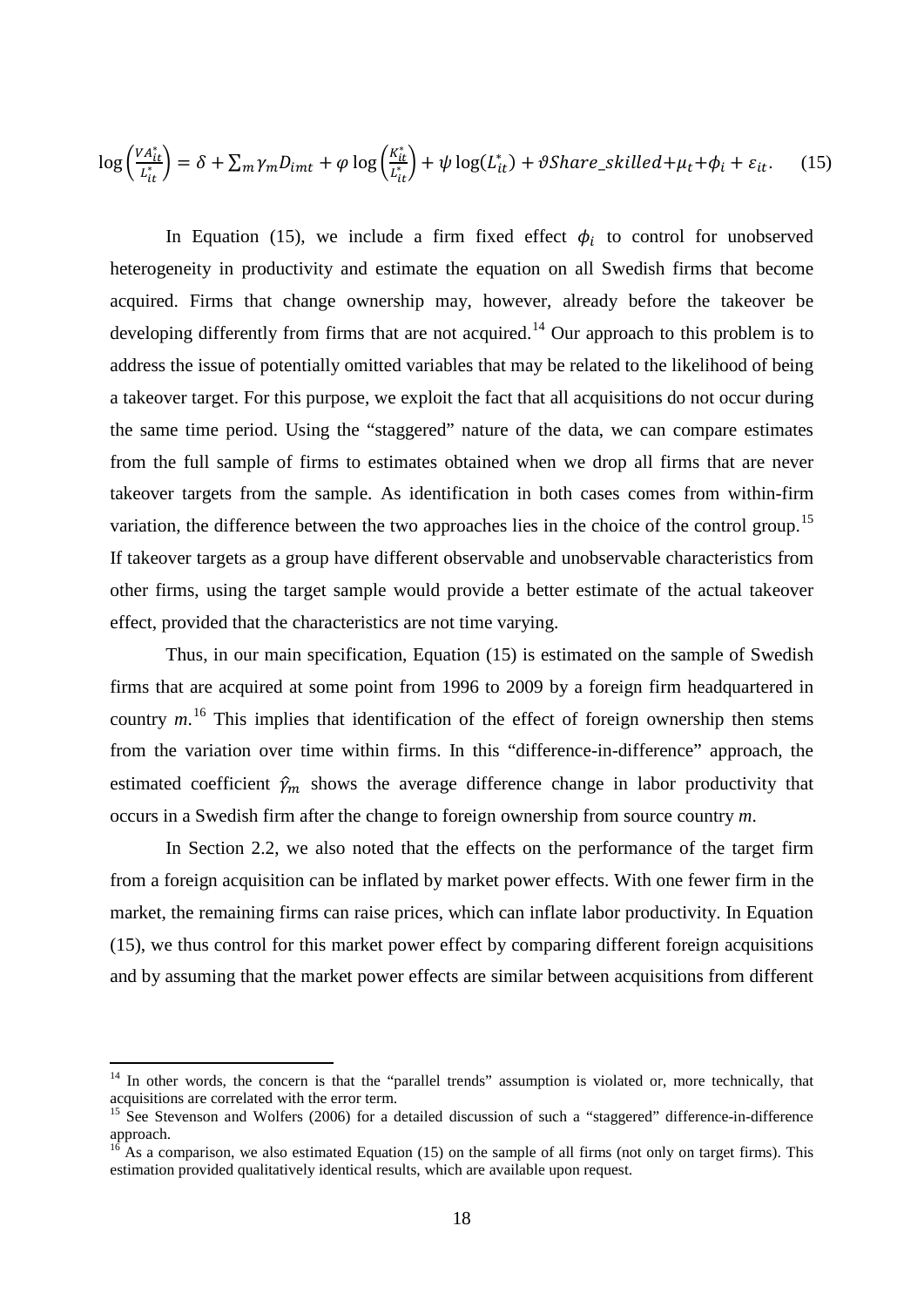source countries. We also distinguish between Swedish local firms and Swedish parent MNEs in Equations (14) and (15) and between the manufacturing and the service sector.

Finally, note that we cannot claim that our estimates of source country-specific effects on productivity are causal. To identify causal effects, we would need to randomly allocate ownership and to then measure the effects. Specification (15) is the best approximation of a causal effect, as it allows us to compare the same firm when it is Swedish owned and when it is foreign owned.

## **4. Source country heterogeneity in affiliate productivity**

In this section, we present statistical evidence on cross-country differences in productivity among foreign affiliates headquartered in different source countries. In the next section, we examine the sources of these differences.

## **4.1 Foreign ownership**

As a point of reference, we begin Table 4 with a version of Equation (14) in which we omit firm controls and in which only estimate a single foreign ownership dummy. Column (1) then indicates that in a given industry-year, foreign-owned firms have approximately 18% higher labor productivity than Swedish-owned firms. This estimate is also statistically significant at the 1% level and is approximately half the size of the foreign productivity premium emerging from Table 3.

## --Table 4 about here--

In Specification (2), we divide the effect of foreign ownership into a number of different source countries specified in Equation (14). These estimates (all highly significant) reveal considerable source country heterogeneity: at the top end, we again find that US firms have approximately 30% higher labor productivity on average than Swedish firms; at the bottom, we find that firms headquartered in the Nordic countries have only an approximately 10% higher productivity premium than Swedish firms.

Specification (3) provides the results of estimating Equation (14) with firm controls. We find that adding firm controls reduces the estimated source country differences in productivity. However, the ranking is not affected. This result is further illustrated in the top panel of Figure 3 (Panel I), which depicts the point estimates  $\hat{\gamma}_m$  together with their 95%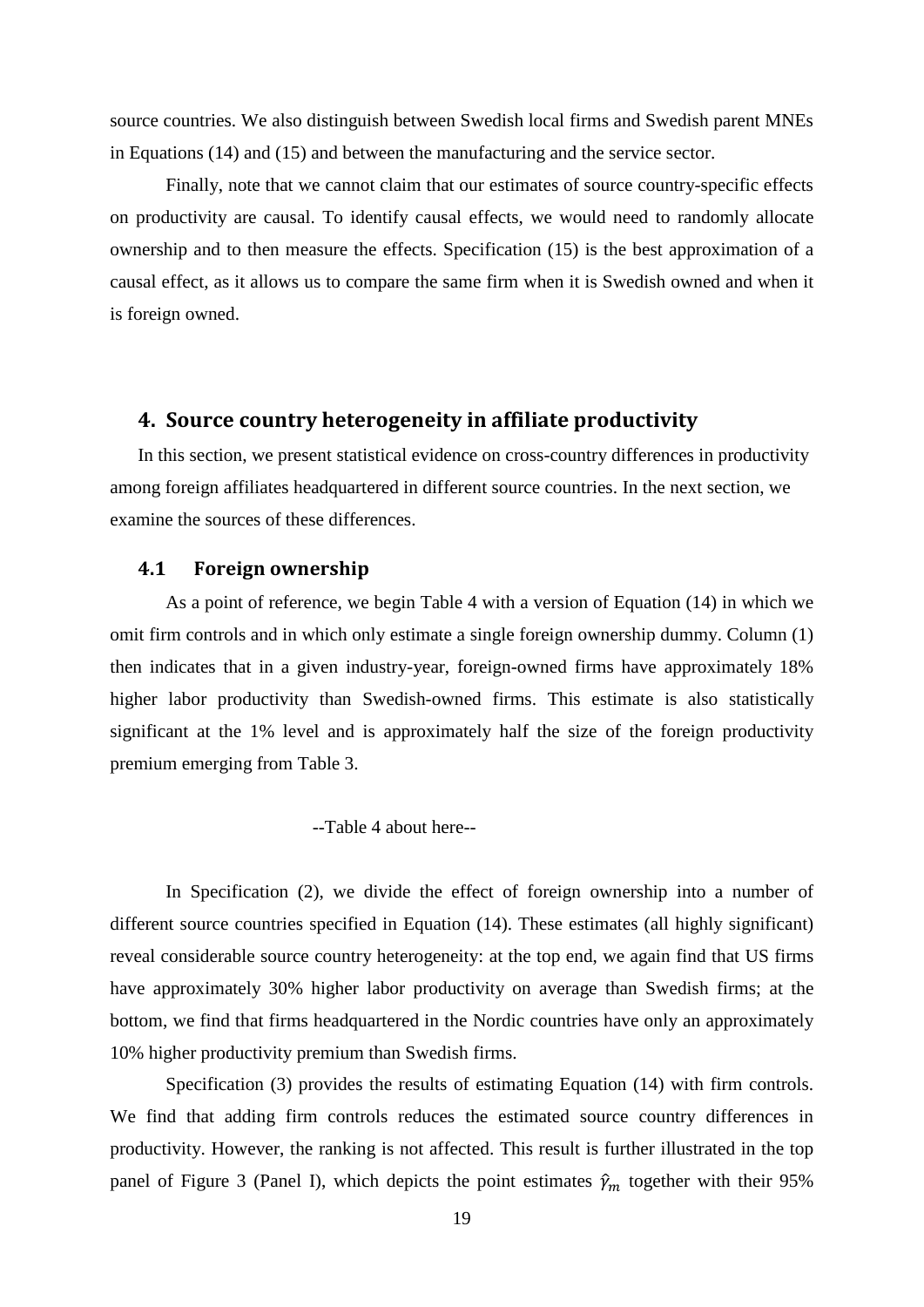confidence intervals. When the affiliates are ranked according to source country productivity, US affiliates are followed by Swiss, French, and Japanese affiliates, which are in turn followed by affiliates from Germany, Holland, and Luxembourg. UK affiliates have a productivity differential from Swedish firms that is similar to that of Nordic firms and thus are at the bottom of the distribution.

#### --Figure 3 about here--

Figure 3 (Panel I) and Table 4 thus indicate that significant differences in productivity exist between source countries. Table A1 in the Appendix tests this hypothesis statistically by using Wald tests of the equality of the estimated source country coefficients, i.e., tests of whether  $\hat{\gamma}_{m_i} = \hat{\gamma}_{m_k}$ . The top panel in Table A1 in Appendix reveals that US affiliates have a significantly higher productivity than affiliates from all other source countries. Further, Swiss affiliates have significantly higher productivity than affiliates from most other source countries, while Danish affiliates have lower average productivity than most other source countries.

To further explore how foreign ownership depends on the source country, we divide our sample into manufacturing and service sectors. The results are qualitatively similar, although we tend to obtain estimates that are more significant for the service sector (see columns 4 and 5 in Table 4).

Next, we compare foreign-owned firms with non-multinational Swedish firms, i.e., "local firms", and with multinational Swedish firms. We first estimate Equation (14) for Swedish local firms and foreign affiliates and then for Swedish parent firms (the home components of Swedish MNEs) and foreign affiliates. Column 6 reports the estimates with Swedish local firms as the reference, while column 7 provides the estimates with Swedish MNEs as the reference.<sup>[17](#page-20-0)</sup> The results are clear: the significant differences in performance between foreign firms and Swedish firms are predominately attributable to differences between foreign-owned firms and Swedish local firms. While we find that US affiliates have

<span id="page-20-0"></span><sup>&</sup>lt;sup>17</sup> Our theoretical framework does not distinguish between domestic local firms and domestic MNEs. It is straightforward, however, to also include a foreign investment decision for domestic firms. Including this variable would generate the same type of hurdle effect for domestic MNEs, which would also render these firms more productive than purely local firms. However, a complication arises because Sweden is the headquarters country for Swedish MNEs. As headquarters activities might differ from affiliate activities (headquarters activities may include R&D, marketing, and sales, for instance), we need to be careful in making a comparison with foreign firms. In this respect, comparing foreign affiliates to Swedish local firms is the closest practical approximation of the theoretical discussion above.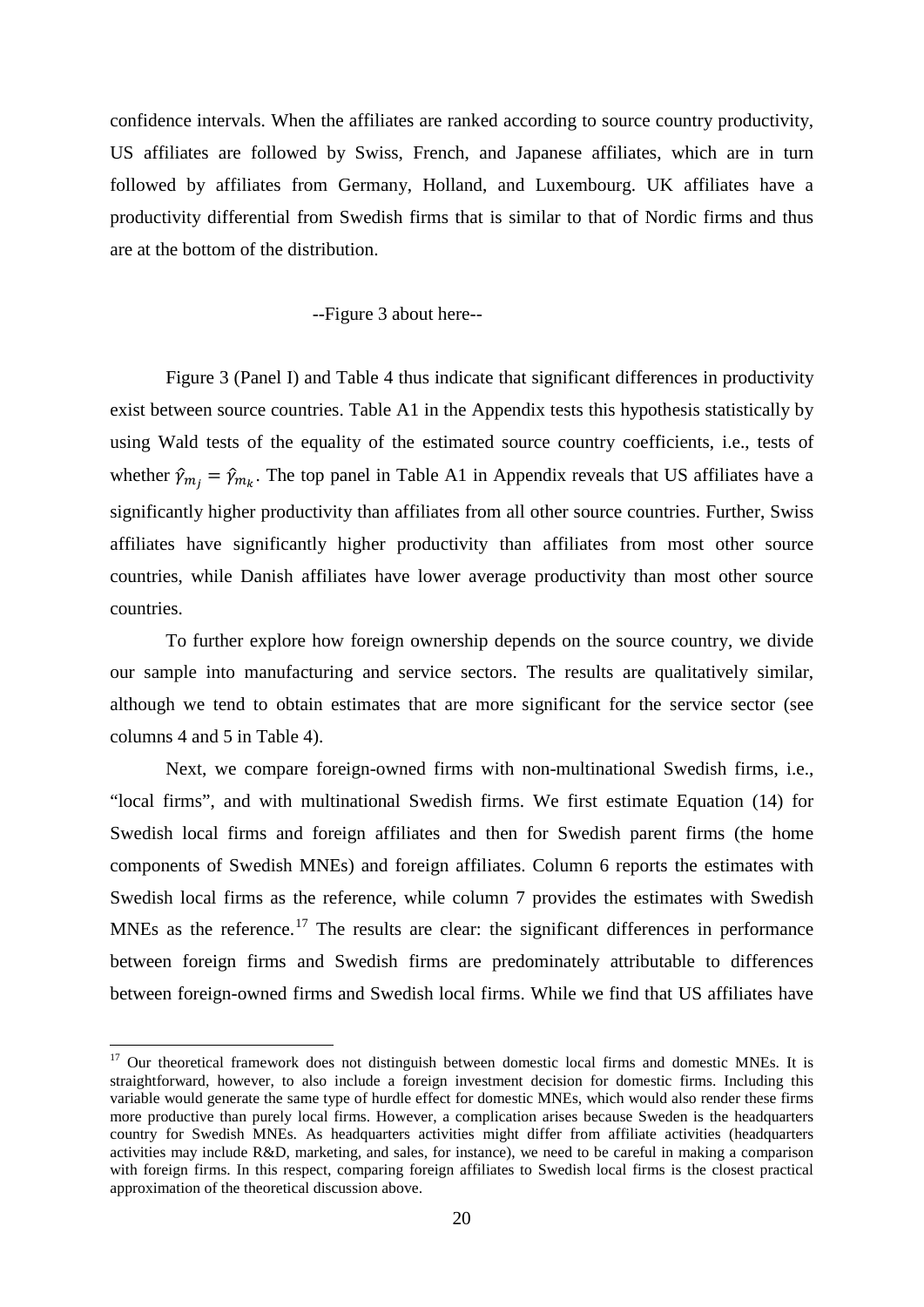a statistically significant productivity premium relative to Swedish MNEs, Swedish parent MNEs exhibit a statically significant productivity premium relative to affiliates from most other source countries. However, if we compare relative performance measures across source countries, the results for the two control groups of Swedish firms are very similar. This similarity is revealed by comparing the two upper panels (Panel I and II) in Figure 4. Wald tests in Table A1 also reveal that we obtain nearly identical results for relative source country performance, regardless of which control group we use.

In summary, our results thus far regarding heterogeneity across different foreign owners of Swedish affiliates reveal stable source country differences. Moreover, these source country differences are robust to the use of different comparison groups, namely, to a comparison of performance between foreign-owned firms and Swedish MNEs or Swedish local firms.

--Figure 4 about here--

### **4.2 Foreign acquisitions**

We now continue to examine how source country origin affects firm performance in foreign acquisitions of Swedish-owned firms. Table 5 reports the results of estimating Equation (15) on Swedish firms that become acquired at some point during the 1996-2009 period. In column 1, we again first report the unconditional effect on productivity of a change from Swedish to foreign ownership, without accounting for the nationality of the foreign buyer. The point estimate, which is significant at the 5% level, reveals that when a firm transitions from Swedish to foreign ownership (irrespective of the source country), this ownership change is associated with an increase in productivity of approximately 2.2%. This acquisition effect is considerably smaller than the effect of foreign ownership in Table 4, which suggests that "cherry-picking" (i.e., foreign firms purchasing high-performing Swedish firms) might explain some of the performance difference between foreign and Swedish firms observed in Table 4.

--Table 5 about here--

In column 2, we divide foreign ownership by source countries. Again, we find estimated coefficients that are smaller than those presented in column 2 in Table 4.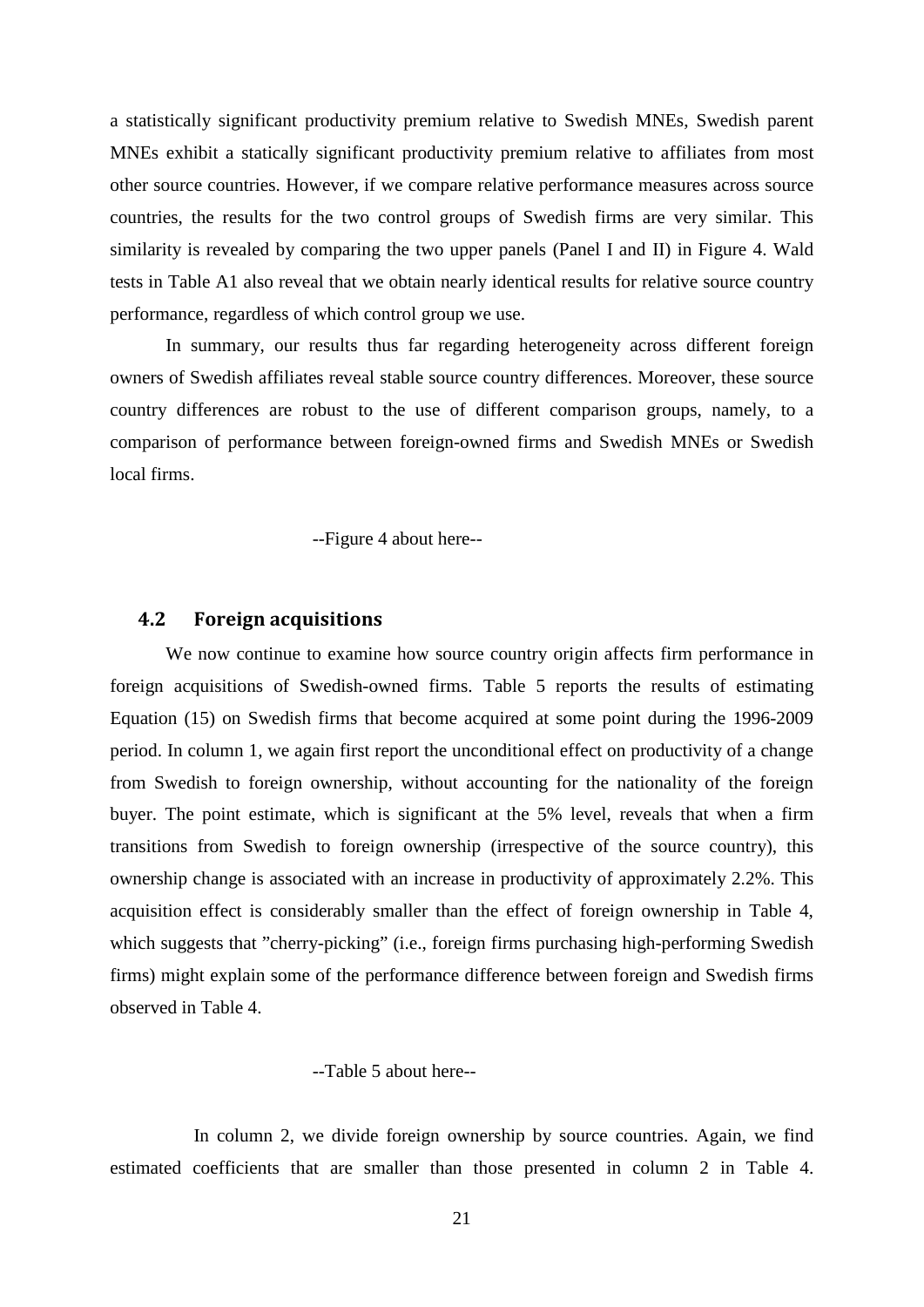Acquisitions from most source countries do not increase productivity after the ownership change, with the notable exceptions of US and Dutch acquisitions. Adding firm controls when estimating Equation (15) yields a larger estimated productivity increase following a US takeover. Dividing the sample into manufacturing and services again yields differences that are more significant (columns 4 and 5). Finally, dividing Swedish acquired firms into local firms and MNEs, we find that labor productivity significantly increases by approximately 10% after a US takeover of a local firm, while this effect is not significant when the target is a Swedish MNE.

Comparing the estimates for different foreign source countries again reveals interesting source country differences. Such differences are illustrated in the lower panels of Figure 4 (Panel III and IV), while the Appendix provides Wald tests on the differences between the different source country estimates. These Wald tests, based on specification 3 in Table 5, indicate that US acquisitions generate a significantly larger increase in productivity than acquisitions from e.g., Luxembourg, Norway, and the UK. In Table 5, we also find that foreign acquisition from Luxembourg even significantly decreases firm productivity in the service sector. This result is somewhat remarkable, as only US and Japanese affiliates have higher average productivity than affiliates from Luxembourg when we compare the effect of ownership on productivity (see Table 4). This may suggest that firms locate their headquarters in Luxembourg to gain tax advantages, which provide an advantage when acquirers bid for high-quality Swedish target firms.

#### **4.3 Other performance measures**

We conclude this section with Table 6, which reports results for other selected performance measures. Columns 1-3 present cross-sectional differences, and columns 4-6 report estimates from acquisition regressions. Focusing on acquisitions, we find that a shift from Swedish to US ownership increases employment in a Swedish firm by approximately 11%, on average, while the average wage increases by approximately 9%. Acquisitions by firms headquartered in several other countries are also estimated to significantly increase the average wage, but the estimated effects are smaller than the wage increase associated with a change to US ownership. We also find that the US wage premium is significant in all source country comparisons except in that for France. No effects are found when we analyze the impact on the share of skilled employees (column 5).

--Table 6 about here--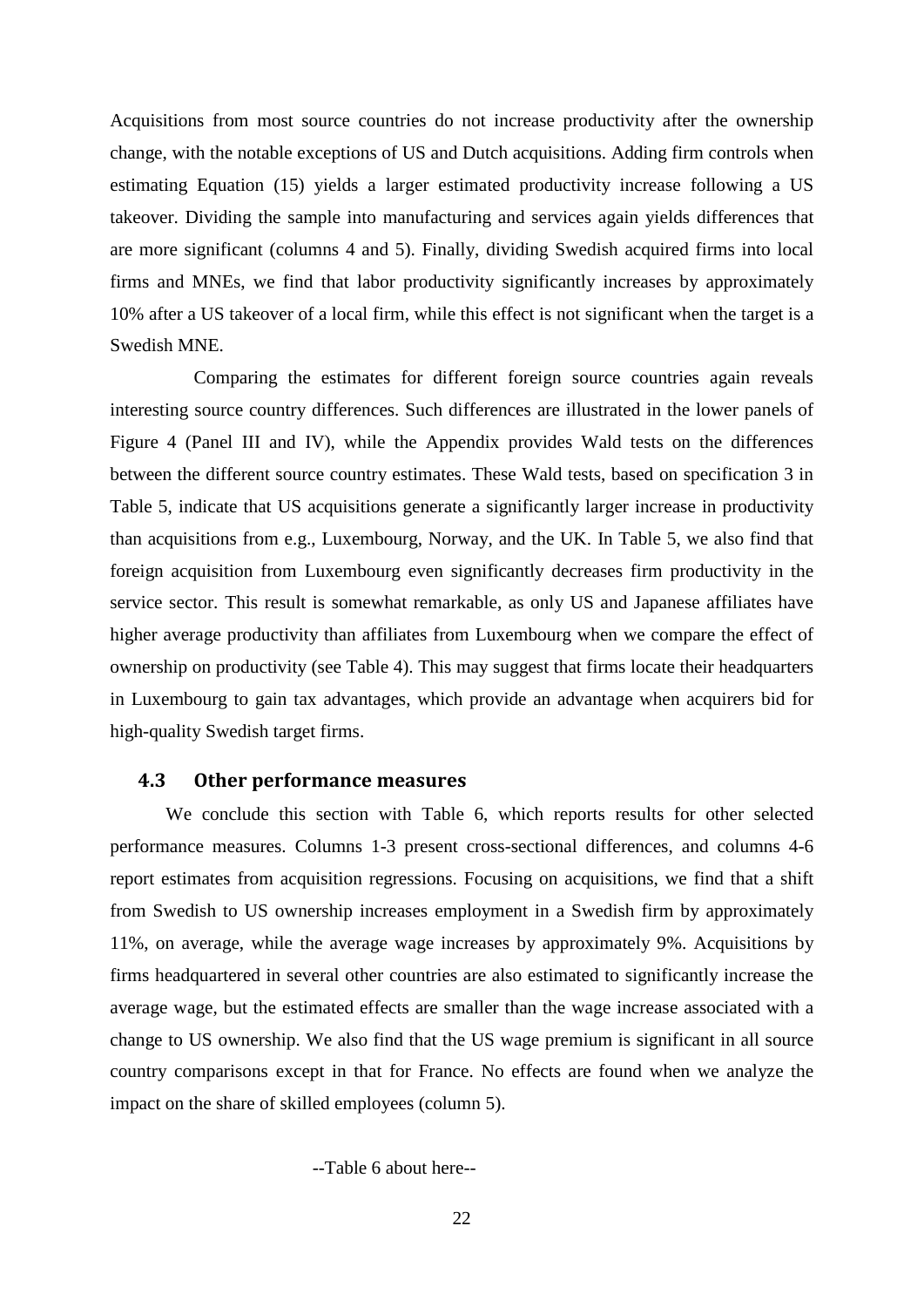This section has presented strong evidence on cross-country differences in productivity among foreign affiliates headquartered in different source countries. We find that the source country of a foreign firm has a significant impact on its productivity even after we control for various firm controls and industry and time effects, divide the sample into different industries or firm types, or control for different types of foreign entry. Our results indicate that certain countries perform better as owners than others, measured in terms of labor productivity, mean wages, skill share, and employment. For instance, affiliates of US firms tend be more productive and tend to pay higher wages than those from most other source countries.

## **5. Why do source country differences in performance arise? The role of management practices**

What does then explain the differences in performance across affiliates of different source countries? Section 2 suggested that source country differences in productivity may be due to either a selection effect arising from, for example, the geographical or cultural proximity of the source country to Sweden or a "pure" source country productivity effect arising from source country-specific institutions. To measure the latter source country influence on productivity, we will first estimate a global index of management practices for MNEs headquartered in different source countries by using recent data on management practices available from Bloom, Sadun, Van Reenen and co-authors [\(http://worldmanagementsurvey.org\)](http://worldmanagementsurvey.org/). We will then examine whether source country variation in MNEs' management practices can provide an explanation for the observed differences in the productivity of foreign affiliates in Sweden across source countries.

Our analysis is based on the following version of Equation (14):

$$
\log\left(\frac{VA_{it}^*}{L_{it}^*}\right) = \delta + \beta Management_m + \varphi \log\left(\frac{K_{it}^*}{L_{it}^*}\right) + \psi \log(L_{it}^*) + \varthetaShare\_skilled + \theta'X_{mt} + \mu_{ht} + \varepsilon_{it}
$$
\n(16)

In Equation (16), the variable  $Management<sub>m</sub>$  measures time-invariant source country management practices estimated across all host countries in which MNEs from the various source countries with significant ownership in Sweden are active. We describe this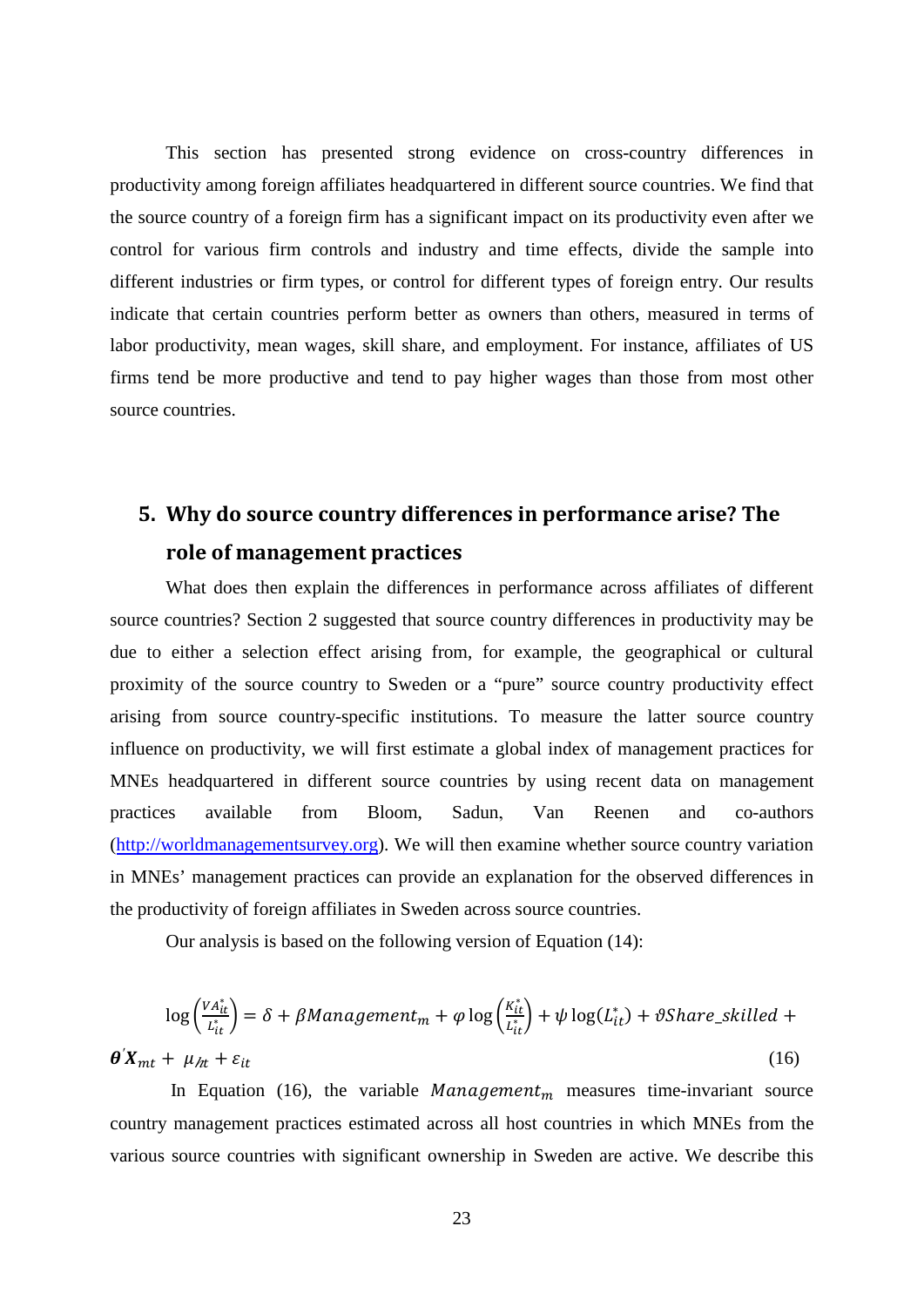variable in detail below. Note that we do not include Swedish firms in Equation (16); rather, *only* foreign affiliates are included. We include only foreign affiliates because we aim to explain the source country differences in productivity between foreign firms that we documented in the previous section. Because of this focus, all of the variation in the variable of interest, namely, management practices, will originate from foreign countries.

Management practices by MNEs from different countries may, of course, be correlated with other source country characteristics that affect their foreign investments. We therefore include a vector  $X_{mt}$  in Equation (16), which contains other source country-specific variables. In addition to other source country-specific factors affecting the productivity of foreign affiliates, these variables should control for source country-specific barriers to investing in Sweden.

In our default specification, we include geographical distance from the source country to Sweden. Our distance variable, *Distance,* measures the distance between the source country and Sweden and is based on the CEPII distance measure, which is a population-weighted measure that accounts for internal distances and population dispersion.<sup>[18](#page-24-0)</sup> We also include *Business Freedom* and *Freedom to Trade* from the Heritage Foundation, as well as *Rule of Law* from the Worldwide Governance Indicators (WGI) developed by Kaufman et al. (1999) and supplied by the World Bank. In the robustness section, we include numerous other source country characteristic variables such as legal institutions, economic freedom, human capital, and cultural differences. Table A5 in the Appendix provides a descriptive overview of all the included variables.

## **5.1 Estimating source country-specific management practices**

We use data from the WMS to estimate our source country management variable, *Management<sub>m</sub>*. The WMS data originate from several different surveys; the 2004 survey is used in Bloom and Van Reenen (2007), the 2006 survey is used in Bloom and van Reenen (2010), and finally, the combined 2004-2010 survey is described in Bloom et al. (2012a).

The WMS is based on randomly drawn samples of mid-size firms, employing between 100 and 5000 workers in multiple industries in 20 different countries. The survey is an interview-based evaluation tool that consists of 18 questions regarding management practices. The answers to each question are rated on a scale from 1 ("worst practice") to 5 ("best practice"). The WMS data cover both national and multinational firms. Multinational firms include both foreign affiliates and "parent firms", that is, the part of the MNEs located in the

<span id="page-24-0"></span> $18$  Further information on CEPII's distance measure is found in Mayer and Zignago (2006).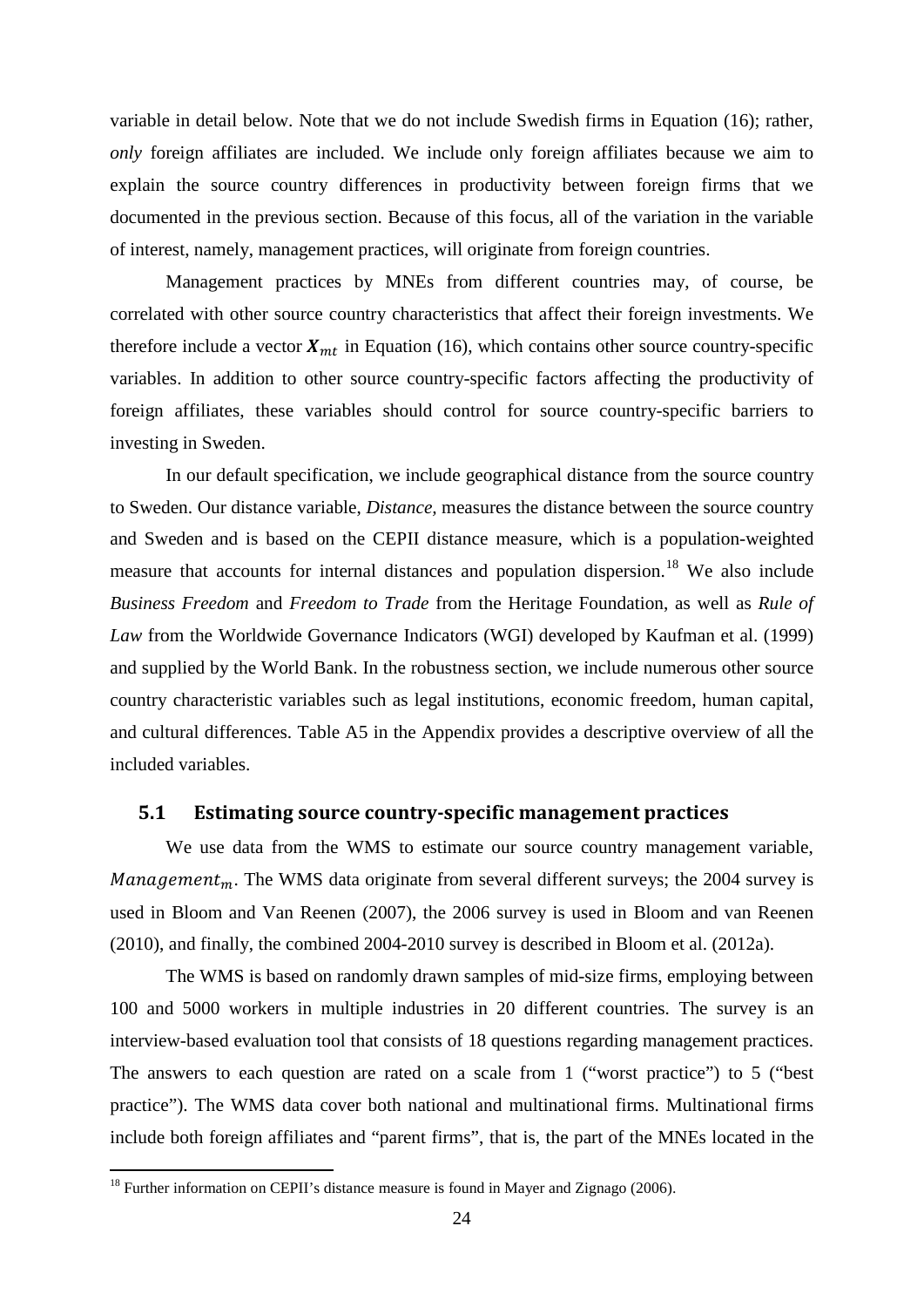source country. Interviews were conducted with mid-level managers in manufacturing plants, retail stores, hospitals, and schools, who have an overview of the management practices but who remain involved in the day-to-day work. We will focus on the *manufacturing* data, as these data are the most comprehensive.

The manufacturing data include over 9,000 firm-year observations in 20 host countries. Approximately 2,400 of these observations involve foreign affiliates, which have ownership spread across 52 different source countries. We will focus on the source country affiliation, which is more relevant for the present analysis than host country affiliation. The reason for this focus is that source country affiliation is the same connection that is used in the Swedish dataset, i.e., multinational affiliates from different source countries found in a foreign host country. Therefore, we use the source country variable to assign the country of interest rather than the host country variable, as used in the Bloom et al. studies. The use of this source country affiliation also provides us with a much richer country spectrum to work with compared to host country affiliation (52 countries instead of 20 countries). The remainder of the observations, when domestic multinationals are excluded, belong to local domestic firms. In all, approximately 4800 firm-year observations pertain to local domestic firms and are included in the country-specific management sample. Overall, our dataset contains more than 7000 firm-year observations for the period between 2000 and 2009.

The reason for not including the domestic MNEs is that the survey only samples firms with between 100 and 5000 employees. These domestic MNEs would be too small relative to the overall population of MNEs headquartered in these 20 countries. Including such firms would create a potential bias in measured management practices for these domestic MNEs. However, as foreign affiliates are, on average, much smaller than their "parent firm" in the source country, this selection problem will be much less severe if we examine the management practices of the foreign affiliates of MNEs headquartered in the various source countries.

The WMS data can also be disaggregated into three different areas: *Monitoring, Targets,* and *Incentives*. *Monitoring* focuses on how well companies observe internal activities and how well they use this information for continuous improvement. *Targets* investigates whether the company establishes the correct targets, tracks the correct outcome, and takes correct action if the targets and outcomes are inconsistent. Finally, *Incentives* considers whether an organization promotes and rewards its employees based on performance and prioritized hiring while attempting to retain its best workers. These sub-indices are of interest because they indicate that management styles can vary within each country and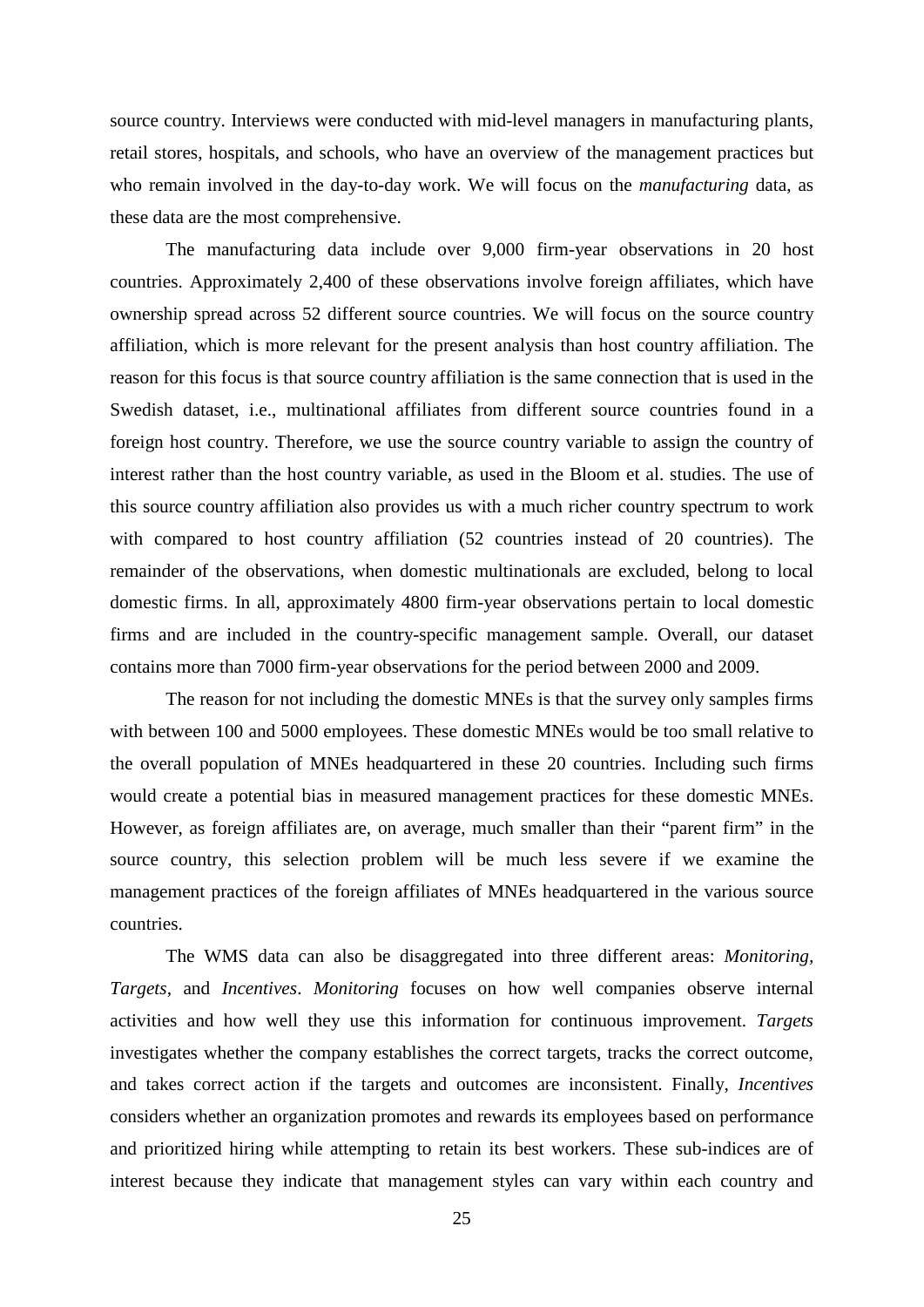because certain countries might score high in some measurement areas but low in others. The *overall* management index is an average of the three sub-indices.

To extract source country differences in management practices among MNEs from different source countries, we estimate the following model, which estimates the average difference in management practices between the foreign affiliates of MNEs headquartered in *the US, UK, France, Germany, Netherlands, Norway, Denmark, Finland, Luxembourg, Japan, and Switzerland*:

$$
Management_{imt} = \alpha + \sum_{m \in M} \delta_m D_{imt} + \mu_{mt} + \varepsilon_{imt}, \qquad (17)
$$

where *i* indexes firms, *t* indexes years, and *m* indexes the country where the owners of firm *i* reside. The dependent variable  $Management_{imt}$  is the overall management index. The control group in Equation (17) consists of MNEs and local firms from other countries.<sup>[19](#page-26-0)</sup> In our preferred specification, we use combined time and country fixed effects. We then control for all variation in management practices that is common to every investigated host country in the BVR data in each survey year while excluding domestic multinationals. This procedure isolates the quality of management practices in the foreign operations of MNEs that stems from the institutions or economic conditions in the source country *m*, which improves the MNEs' management practices globally. We label these estimates  $\hat{\delta}_m$ , "*Management1*".<sup>[20](#page-26-1)</sup>

We also estimate Equation (17), without the combined time and country fixed effects,  $\mu_{tm}$ . In this specification, the estimated coefficients  $\delta_{jm}$  capture the influence of the source country—as well as management practices potentially acquired in the host countries—on the management practices of MNEs. We label this variable *Management2.* For robustness, we also estimate alternative specifications with and without fixed effects and domestic multinationals. Column 1 in Table 7 reports the results from estimating Equation (17) with pairwise time- and host-country fixed effects, labelled "*Management1*". The baseline for the estimated management index is the constant. The country-specific estimates are then added to the constant, leaving firms headquartered in the US with the highest ranking, with an estimated coefficient of  $\delta_j = 0.505$ . From this estimation, we obtain a management index of

1

<span id="page-26-0"></span> $19$  See Section 3.2 above for details concerning the choice of countries. We will also present results where additional countries are included in the analysis.

<span id="page-26-1"></span> $20$  This method also removes the time variation in the management index for each country. The removal of such variation is preferred, as the dataset primarily consists of data from cross-sectional surveys conducted at different points in time rather than data with a panel structure; hence, the number of observations across countries and years varies.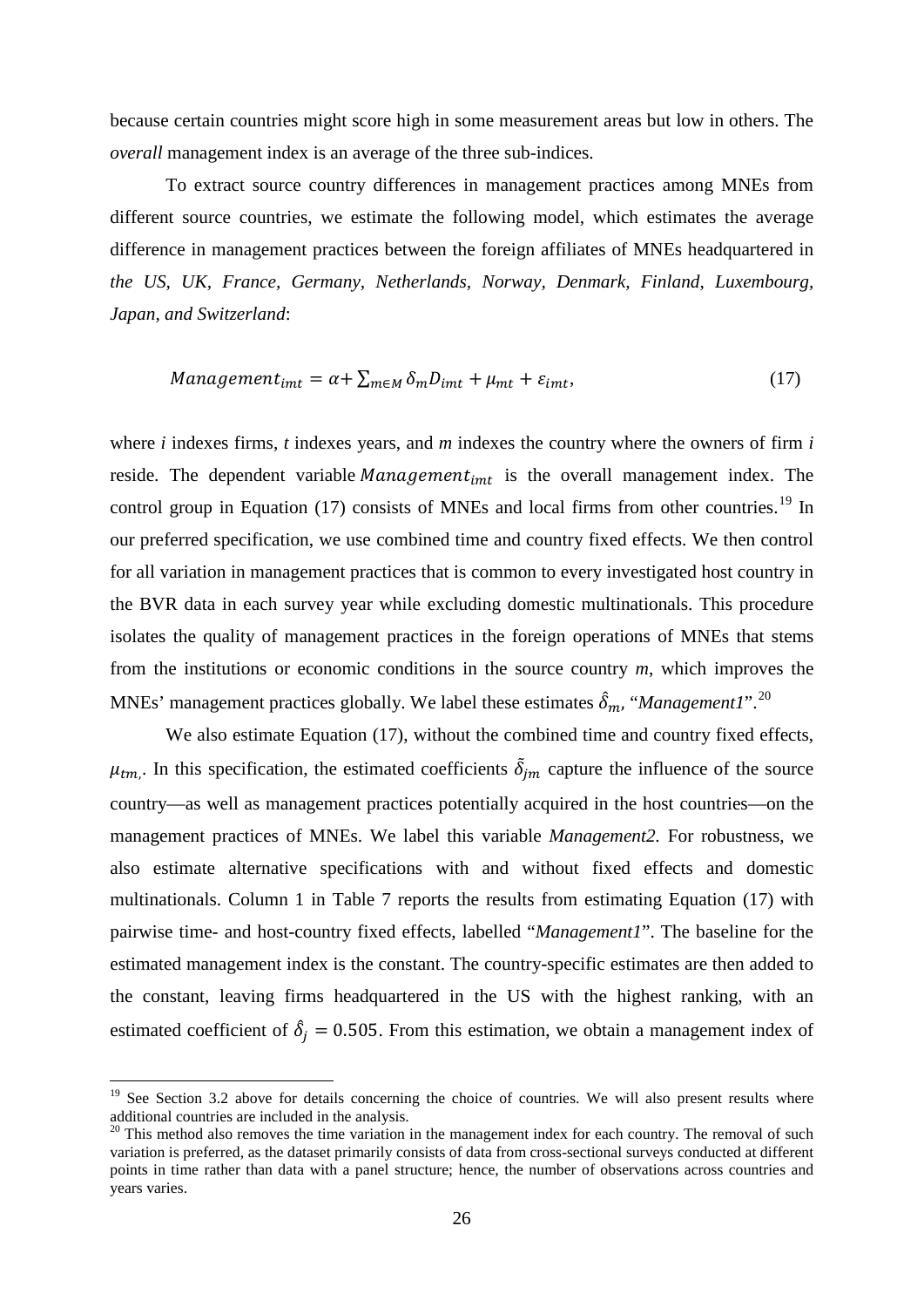3.536 for the US. US MNEs are then followed by MNEs from France, Japan, Switzerland, and Germany. MNEs headquartered in the Nordic countries and in Luxembourg are at the bottom of the distribution. As reported in the remaining columns in Table 7, the ranking of multinationals from different countries does not appear to be particularly sensitive to how source country-specific management is estimated: the US remains at the top and the Nordic countries at the bottom.<sup>[21](#page-27-0)</sup>

#### --Table 7 about here--

Finding that US MNEs score highest on the estimated management index and that the Nordic countries and Luxembourg score among the lowest hints at a correlation between the estimated source county MNE management index and our estimated average difference in labor productivity between MNEs from different source countries in Table 4. This correlation is also illustrated in Figure 5a, in which we plot estimated country coefficients for manufacturing firms from column 4 in Table 4 against the estimated source country *Management1* indices. The upper panel reveals a strong correlation between the average percentage difference in productivity in the manufacturing sector between foreign affiliates and Swedish firms and the estimated average management index for MNEs from the examined source countries.<sup>[22](#page-27-1)</sup> MNEs from source countries with a higher management index also have a higher average difference in labor productivity vis-à-vis Swedish firms.

In the lower panel, Figure 5b, we depict the correlation when we also include additional countries as a robustness check. The additionally selected countries are found in both the Swedish firm data and the WMS data set, although they are not as common in the data as the original countries. The additional countries are Australia, Austria, Belgium, Canada, India, Ireland, Italy, Singapore, and Spain. We find that the fit is slightly worse when we include the additional countries but that the correlation remains highly positive.

--Figure 5 about here--

<span id="page-27-0"></span><sup>&</sup>lt;sup>21</sup> Table A4 in the Appendix presents an additional estimation of the management index. This specification also includes the management index of local firms and domestic MNEs for the selected countries: the US, Sweden, Germany, the UK, and France. Again, the ranking of MNE source countries, which is our outcome of interest, is not affected by this alternative specification.

<span id="page-27-1"></span> $22$  The estimated Person correlation coefficient is 0.64.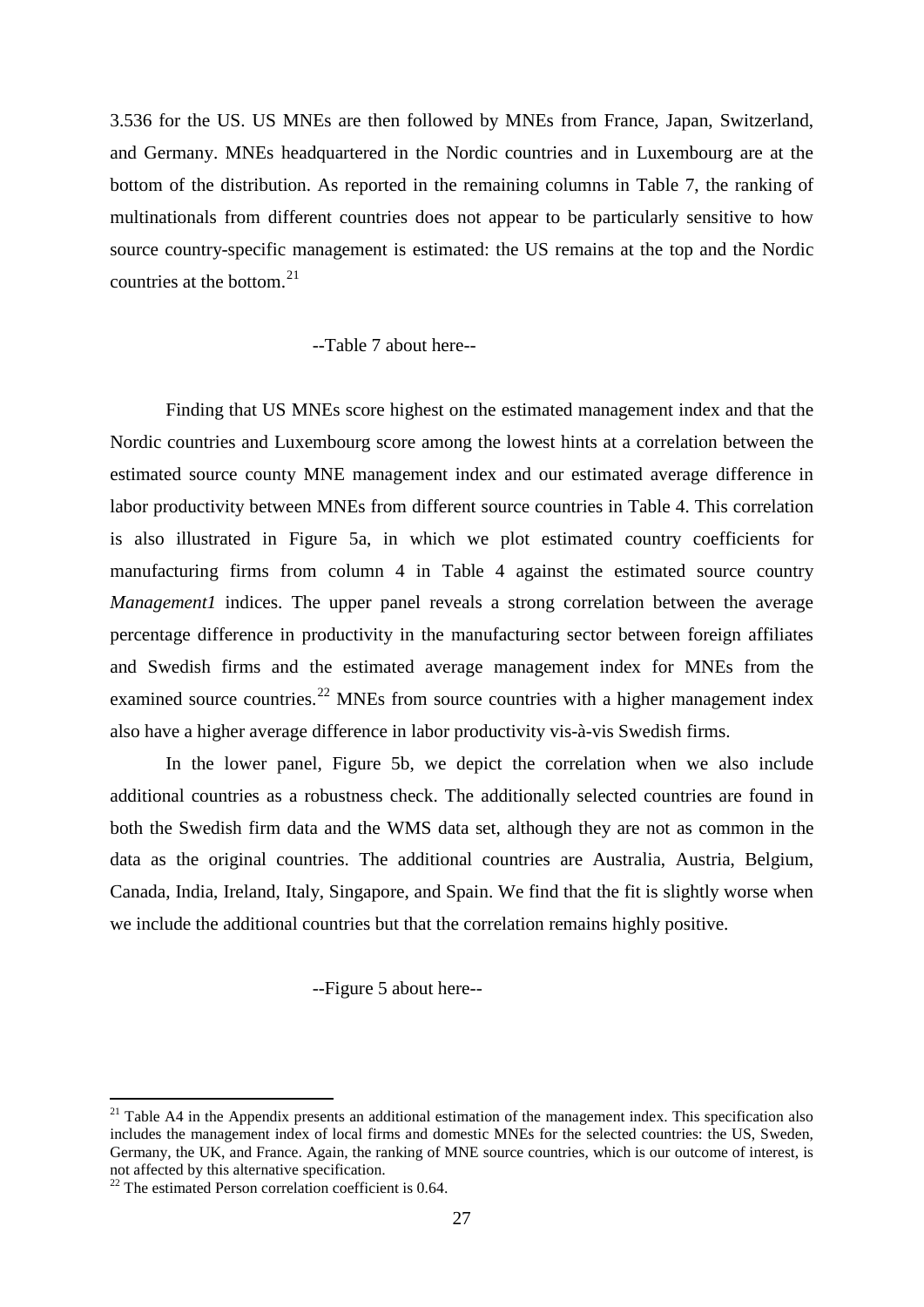## **5.2 Results**

Table 8 presents results from estimating Equation (16), in which the source country management variable *Management<sub>m</sub>* is included. The table reports results for which the management index is calculated in a number of different ways. *Management1* is the preferred measure, as described above.

Column 1 in Table 8 reports the unconditional effect of management practices on the productivity of foreign affiliates when we control for only pairwise industry and time-specific effects. Specification 2 adds firm controls, as discussed above.

#### --Table 8 about here--

Regardless of which controls are used, columns 1-2 indicate that source countryspecific management practices have a positive and statistically significant effect on the productivity of foreign affiliates in Sweden. The positive correlation between source countryspecific productivity and source country management practices, as illustrated in Figure 5, is thus statistically significant even after we control for a variety of firm controls and even after we include pairwise industry and year fixed effects.

In column 3 in Table 8, we add source country-specific controls. Somewhat surprisingly, we do not observe a statistically significant effect of geographical distance from the source country to Sweden. Only the source country's *Rule of Law* has a statistically significant effect on the productivity of foreign affiliates in Sweden. This result suggests that better legal institutions foster higher quality firm-specific assets in general, which increases affiliates' productivity. However, source country management remains statistically significant even when we control for these other source country variables.

Using our preferred specification 3 in Table 8, which includes firm and source country controls, we find that a one-unit change in the management index is associated with a  $0.353 * 100\% \approx 35\%$  increase in labor productivity. If we use the information in Table 7 and compare identical foreign affiliates where one is from the US and another is from Luxembourg, we would predict that the US affiliate should have a productivity advantage of  $0.5 * 0.353 * 100\% \approx 18\%$ . This figure is only slightly larger than the 11% average difference in productivity between affiliates found in Table 4, column 3. The same result also applies to a comparison between US-owned affiliates and Norwegian-owned affiliates , where we find that the same 18% productivity advantage from better management practices arises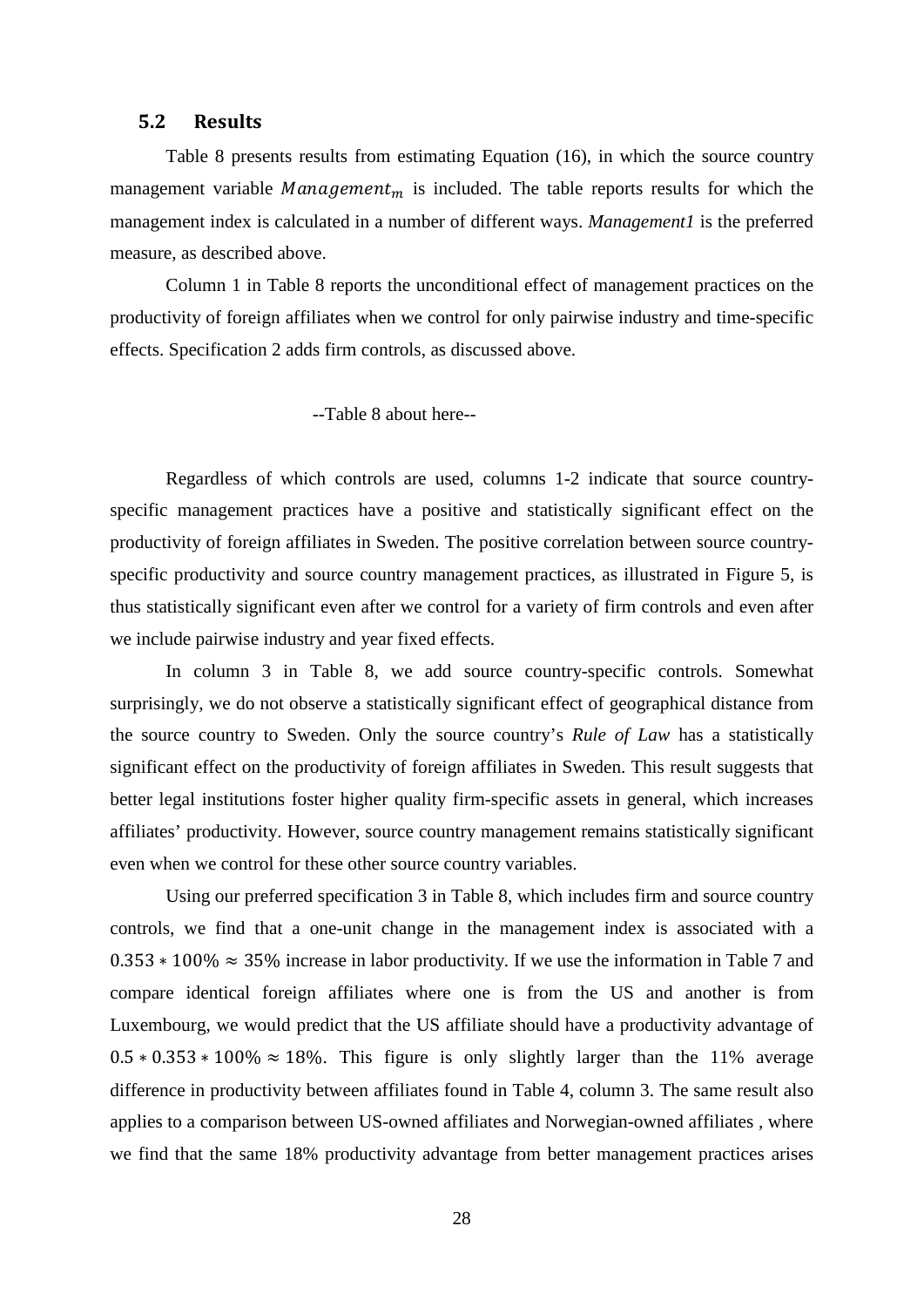even when we control for the Norway's geographical proximity to Sweden and the similarity between this difference in productivity and the 14% productivity gap between US and Norwegian firms shown in Table 4. This finding indicates that source country-specific management practices explain a large share of the differences in country specific productivity that we estimated in the previous section.

Studying the other specifications in Table 8, in which source country management is estimated in alternative ways, reveals that the relationship between the management practices of source country MNEs and the productivity of affiliates in Sweden is not dependent on our approach to estimating the source country management index (columns 4-9).

These results indicate that differences in management practises of MNEs are important for explaining differences in productivity between foreign affiliates. In the next section, we examine the robustness of these results in more detail.

## **5.3 Robustness**

#### *Additional countries*

As mentioned above in the discussion regarding Figure 5b, the particular countries that are included in the analysis might be important. To explore this possibility, we now extend the number of source countries in the regression analysis. Extending the number of source countries is feasible in this section because we do not need to estimate average differences between affiliates from each source country and Swedish firms, as in Section 4. The additional countries are Australia, Austria, Belgium, Canada, India, Ireland, Italy, Singapore, and Spain. The results from the extended source country sample are presented in Table 9.

## --Table 9 about her--

We re-estimate specifications 1-6 in Table 8 on the extended sample. When comparing the estimated coefficients for *Management1* and *Management2* in specifications 1- 6 in Table 9 with the corresponding specifications 1-6 in Table 8, we find that the results are not affected by the inclusion of additional source countries. Indeed, the estimated coefficients are very similar. The somewhat modest increase in the number of observations, from 8,464 to 9,111, again reflects the fact that most foreign affiliates in Sweden are headquartered in the original 11 source countries.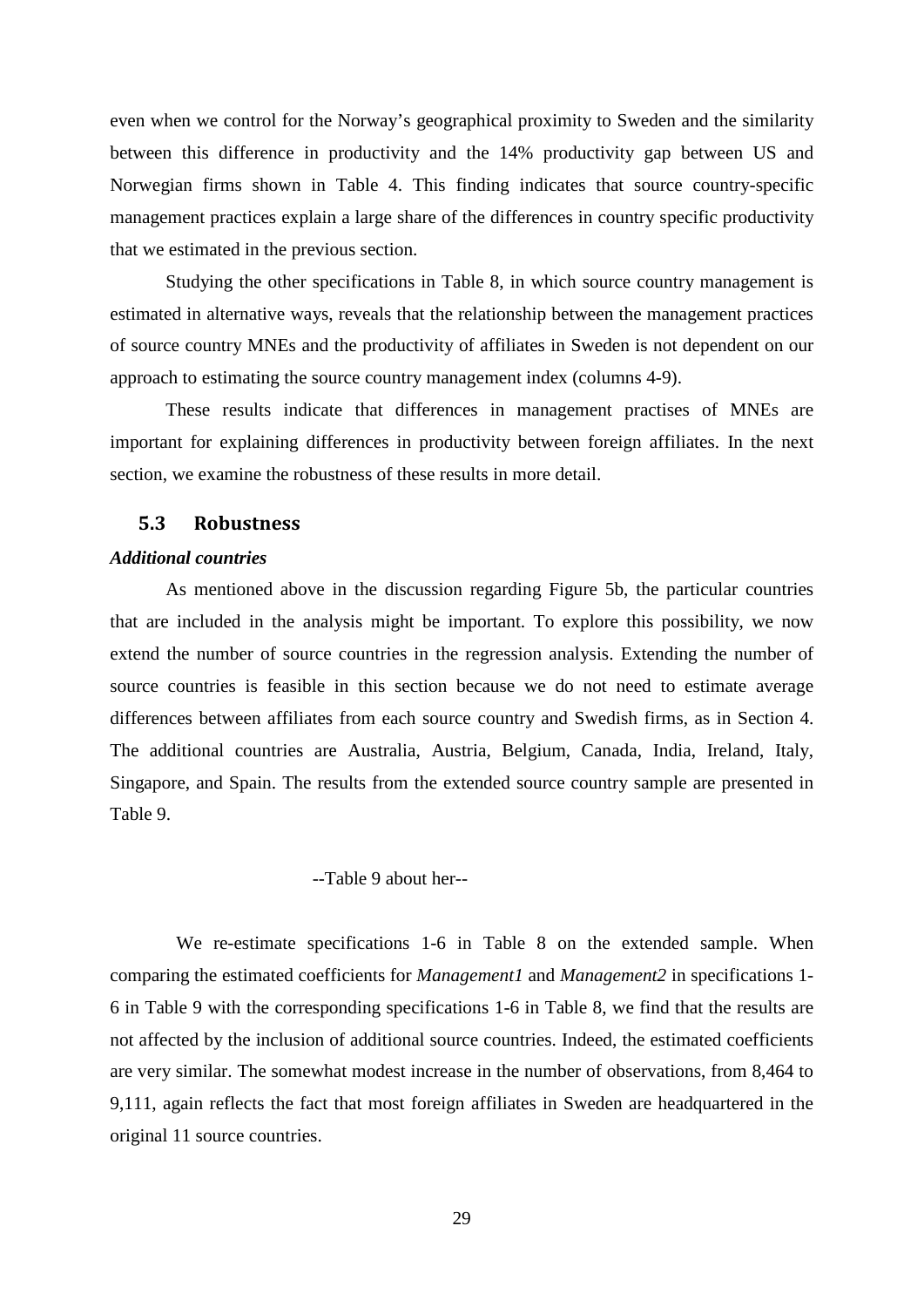#### *Sub-indices*

In Table 10, we use the same specification as in Table 8, column 3, but we disaggregate the effect of *Management1* into its sub-indices: *Monitoring, Targets* and *Incentives*. Beginning with *Monitoring*, which indicates how well firms observe internal activities and how well they use this information to make improvements, we find that monitoring is positively and significantly related to labor productivity.

The same result holds for the other two sub-indices. Column 2 reports the results for the incentive variable, *Targets*, which indicates whether a firm "sets the right targets, tracks the right outcome, and takes the right action". Finally, in column 3, we present the results for *Incentives*, which measures whether an organization promotes and rewards its employees based on performance and prioritized hiring while retaining its best workers.

--Table 10 about here--

#### *Additional source country characteristics*

We now continue to examine whether other characteristics of the country of origin influence the productivity of the foreign-owned MNEs and whether these variables affect the basic results presented thus far. To do so, we focus on a number of additional source country characteristics related to openness, trade, legal structure, and human capital. To conserve space, we focus on the impact of our estimated *Management1* index (from column 3 in Table 8) on labor productivity. The results are presented in Table 11.

#### --Table 11 about here--

We first consider the impact of globalization. If foreign ownership results from more internationally integrated countries or more productive economies, then foreign ownership might influence the relationship between the quality of management and labor productivity. To further account for this effect, we sequentially add variables related to economic integration. These variables are *Trade openness* from the Penn data set, *FDI inflow* (net inflows as a percentage of GDP) from the World Development Indicators (WDI), and *Freedom to trade internationally* from the Fraser Institute. As Table 11 shows, none of these controls affect the positive relationship between the management quality index and labor productivity (see columns 1-3). We find that only the freedom to trade variable has a positive and significant estimated coefficient. This result indicates that the degree of international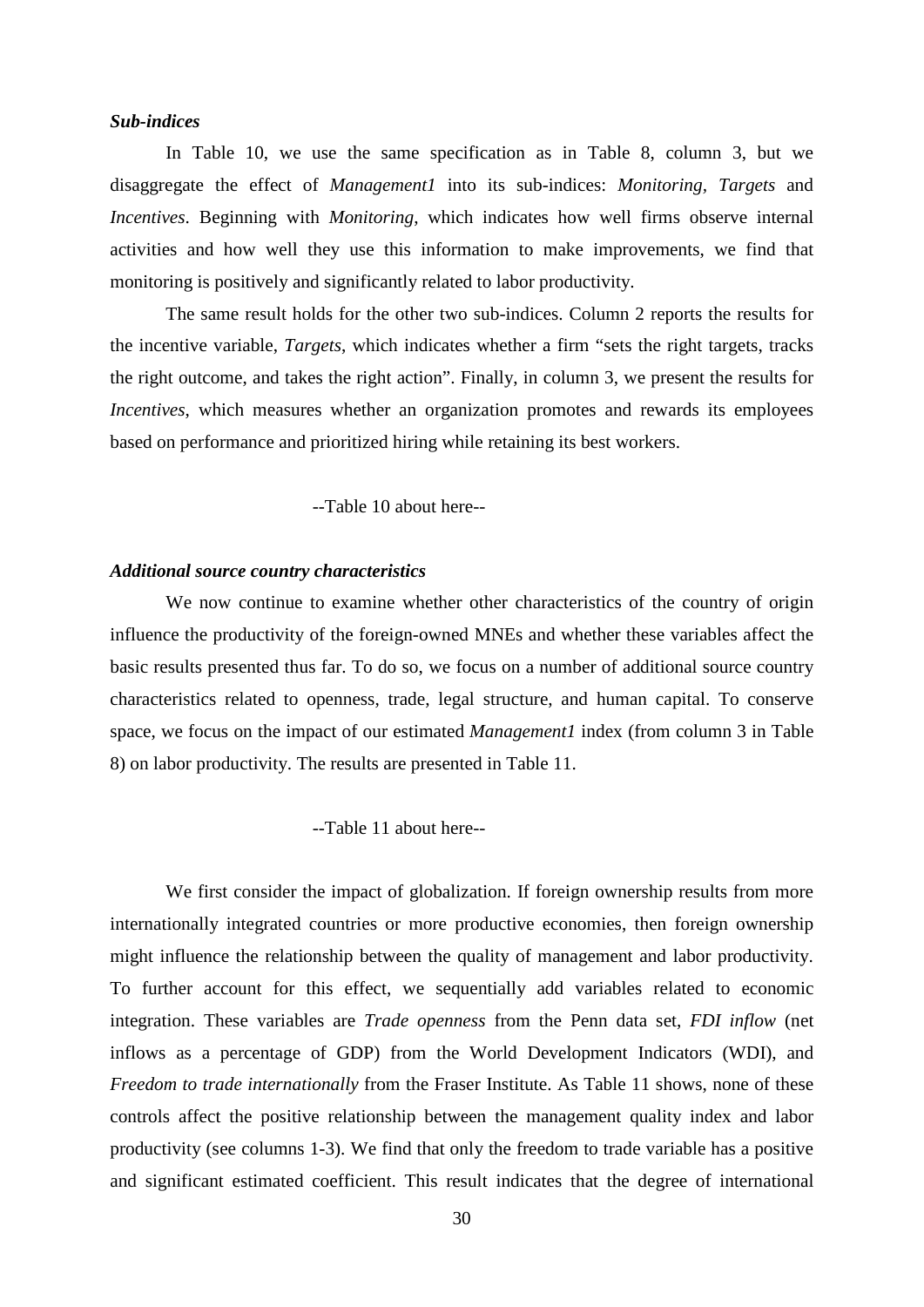integration, as measured by freedom to trade in the source country where the parent company is located, is positively related to the labor productivity of the affiliates located in Sweden.

Next, we consider country characteristics related to the legal structure of the country of origin of the foreign MNEs. These variables are *Legal Structure and Secure Property Rights* from the Fraser Institute (column 4) and *Property rights* collected from the Heritage Foundation (column 5). Adding these two variables has no impact on the estimated coefficient for management. We also find that only source country property rights are significantly related to labor productivity. This result suggests that secure source country property rights generate firm-specific assets that are also transferred to affiliates located in Sweden.

We also add variables from the Heritage Foundation associated with business freedom and corruption. We find that *Financial freedom* and *Investment freedom* in the country of origin of the foreign multinationals (columns 6 and 7) have no effect on the labor productivity of the Swedish affiliates, and we obtain similar results for the variable *Freedom from corruption* (column 8). Again, our baseline results regarding the association between the management quality index and labor productivity remain intact. Thus, this relationship is not affected by adding controls related to business freedom and corruption.

Another potentially important source country-specific characteristic is human capital accumulation. Columns 9 and 10 in Table 11 report the influence of the average number of years of education for males and females separately (collected from the Quality of Government Institute (QOG) at the University of Gothenburg). The results reveal no impact of the education levels in an MNE's country of origin and, again, no influence on the basic relationship between management quality and productivity.

In columns 11 and 12, we also include source country GDP per capita and the size of the source country measured by its population, both from Penn. We then find that larger source countries are associated with significantly higher affiliate labor productivity. We find no significant effect of the GDP per capita of the source country on affiliate productivity. However, adding GDP per capita as a source country control renders the *Management1* index for source country MNEs non-significant. This result is not particularly surprising: if the management practices of MNEs from different source countries increase the productivity of their Swedish affiliates, the same management practices will also increase the productivity of the parts of these firms located in the source country. In the Appendix, we examine the correlation between our measure of management practices and GDP per capita (see Tables A3a-A3e). Somewhat surprisingly, we find that source country management practices are negatively correlated with GDP per capita (Table A3a). However, if we exclude Luxembourg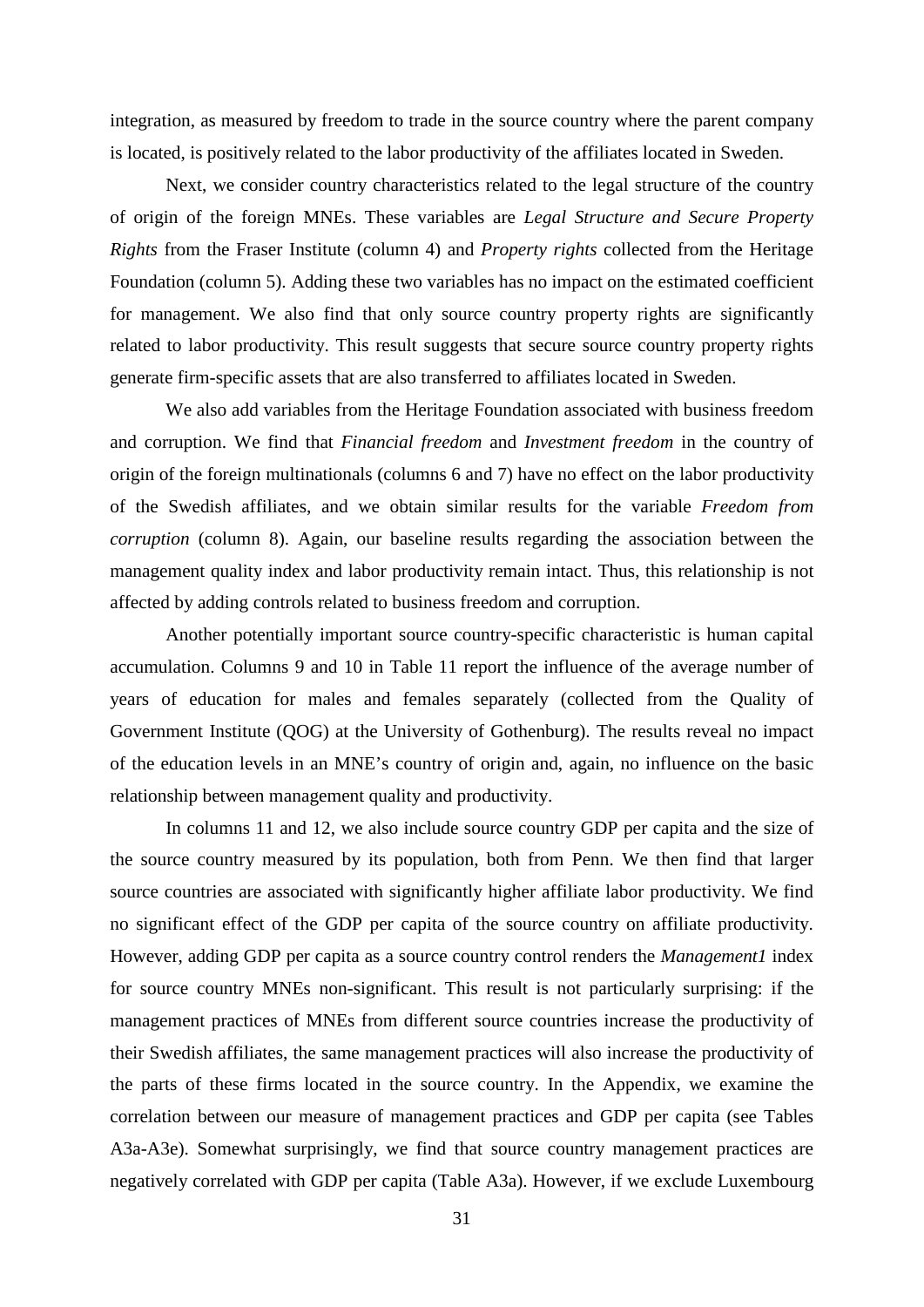and Norway (a tax haven and an oil rich country, respectively, and countries with high GDP per capita and low management), we find a large and positive correlation between source country management and GDP per capita (Table A3d).

Our final approach to analyzing the influence of other source country characteristics is to add two variables associated with cultural differences compared to Sweden. These variables originate from the World Value Survey database. One is the traditional vs. secular variable, which captures the contrasts between societies in which religion is important and those in which it is not, and the other is a survival vs. self-expression variable, which is associated with the transition from industrial to post-industrial societies. These two variables explain more than 70% of the cross-cultural variance on scores of more specific values according to the World Values Surveys. The results are presented in columns 13 and 14 in Table 11. Once again, we find that our basic results regarding a positive relationship between management practices and productivity remain unchanged.

#### *Entire economy*

Finally, in Table 12, we estimate our management-productivity regressions on the entire economy, instead of only on the manufacturing sector. The first two columns compare the impact of analyzing 11 vs. 20 countries. These columns can be compared to column 3 in Tables 8 and 9 separately. We find that the estimated coefficient on the management variable is stronger when only the manufacturing sector is studied. This result applies to both the 11 and the 20-country specifications. However, the larger sample size when both sectors are included increases the efficiency of our estimates.

In columns 3 and 4, we show that the larger sample size when we increase the sample from 11 to 20 source countries yields a significant estimate of the relationship between management practices by MNEs headquartered in the different source countries and affiliate labor productivity in Sweden, even when we control for the both distance and GDP per capita of the source country. The observed significance is due to the greater variation in the data when we use 20 countries. The impact of this approach can also be observed in the different correlation coefficients presented in Tables A3a-A3e in the Appendix.

--Table 12 about here—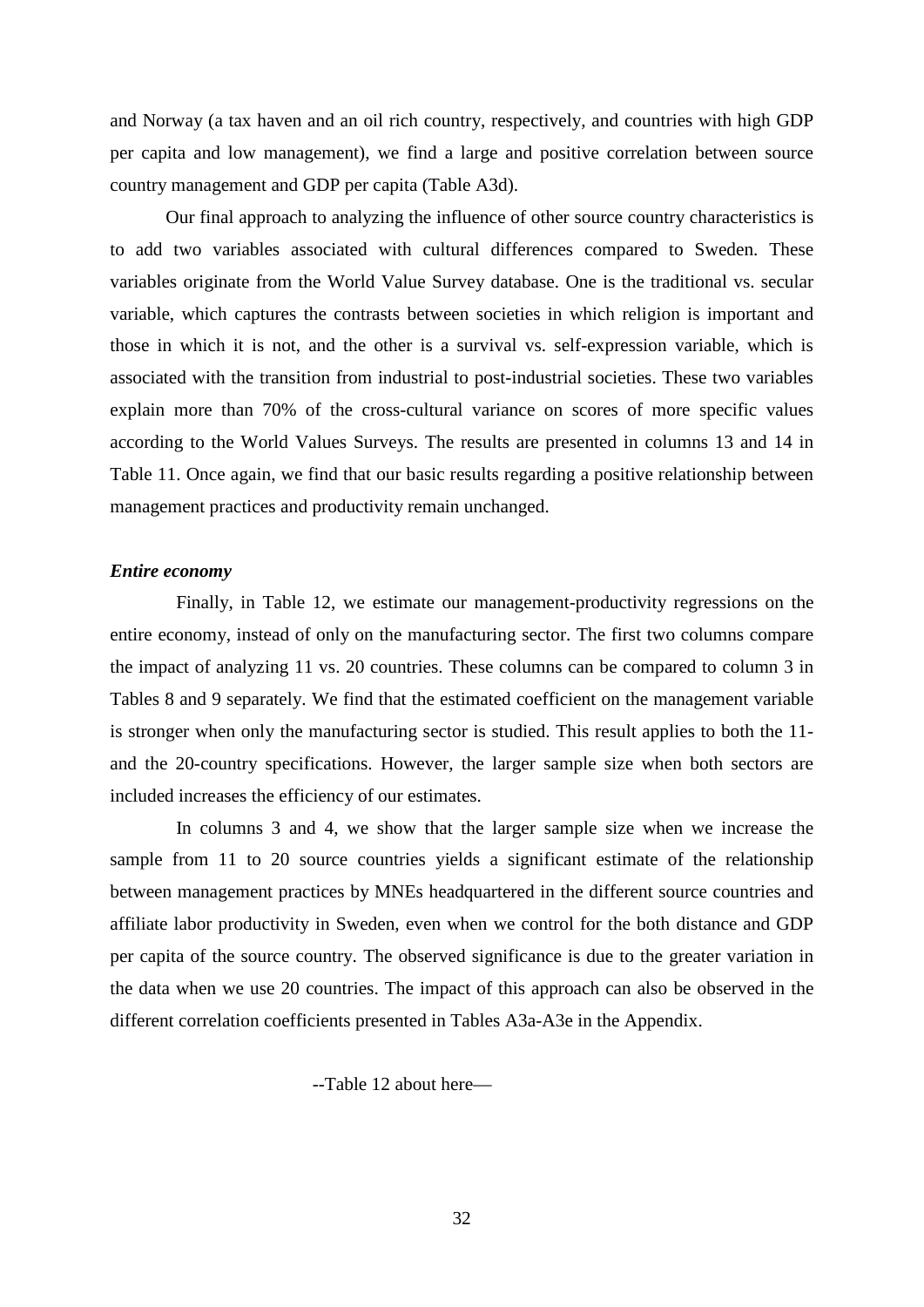Ultimately, we conclude that differences in the global management practices of MNEs from different source countries robustly explain productivity differences between their affiliates in Sweden.

#### **6. Summary and conclusions**

Is FDI from certain countries preferable to FDI from other countries? Are there differences in productivity between foreign affiliates with headquarters in different source countries? Do such differences originate from differences in management practices between source countries?

Our theoretical framework suggests that source country heterogeneity in affiliate performance can arise in several ways: Institutional factors may promote efficient organizations and management in a source country (such as intense product market competition), and such efficiency might spill over to MNEs' affiliates in host markets. Moreover, MNEs headquartered in source countries that are proximate to the host country may face lower barriers to entry and therefore might need to be less efficient to recoup investment costs. Foreign firms also frequently invest in a country by purchasing domestic firms, and market power effects or source country tax advantages may then affect the buyer's ability to acquire targets, which will affect post-takeover performance.

Using detailed Swedish firm-level data and information on foreign affiliates, we first demonstrate that the well-known foreign productivity premium masks significant source country heterogeneity in productivity between foreign affiliates from different source countries. This result holds regardless of whether source country differences in affiliate productivity are estimated along a cross-sectional dimension (comparing Swedish-owned firms with foreign affiliates from different source countries) or are estimated from foreign acquisitions (estimating the effect of a transfer from Swedish to foreign ownership in order to control for unobserved heterogeneity and so-called "cherry-picking").

For instance, we find that US affiliates are approximately three times more productive than affiliates with headquarters in Norway. This source country difference may arise because institutions may promote efficient management in US firms. Alternatively, the difference may indicate that Norwegian firms have better information on the culture in neighbouring Sweden, engendering a lower entry barrier for Norwegian firms. We therefore examine why source country differences arise by assessing the impact of numerous source country characteristics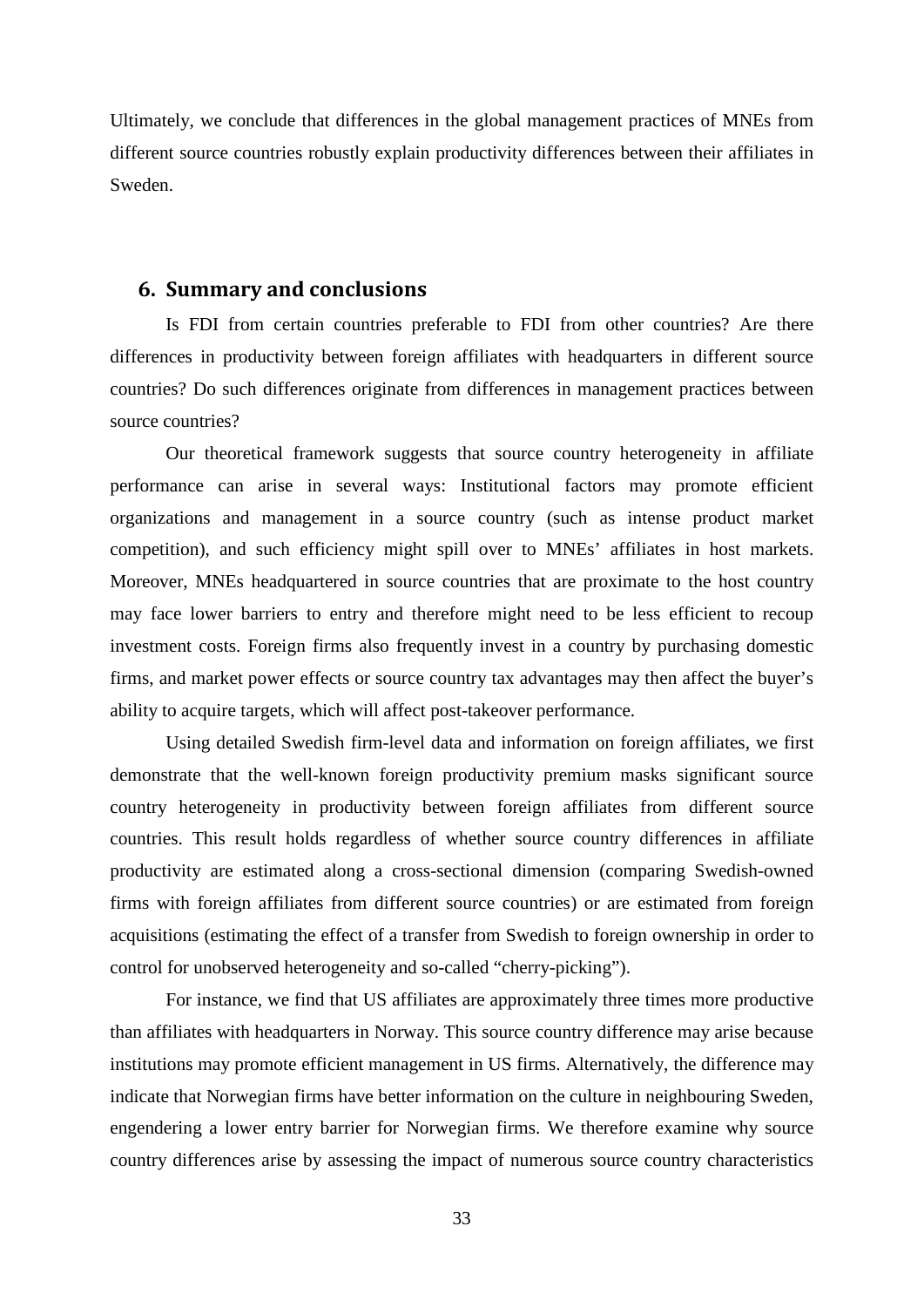on the performance of foreign affiliates. In particular, using newly available data from the WMS, we find that approximately one-third of the observed source country variation in productivity between foreign affiliates is explained by differences in foreign MNEs' global management practices.

In addition to presenting new and more extensive evidence on source country heterogeneity in FDI outcomes, our paper contributes to a growing literature stream on the impact on management quality and its relationship with observed variation in productivity across firms. We do so by investigating a new channel, namely, the impact of source country differences in MNE performance. Differences in management practices not only explain the variation in productivity but also correlate with the variation in the skill share, wages, and employment of foreign affiliates. Future research could contribute further knowledge on other aspects of firm internationalization and could examine the relation between such aspects and management practices. One such aspect is a firm's export behaviour, as recent evidence indicates that substantial variation exists across firms in terms of both the magnitude and the duration of exports.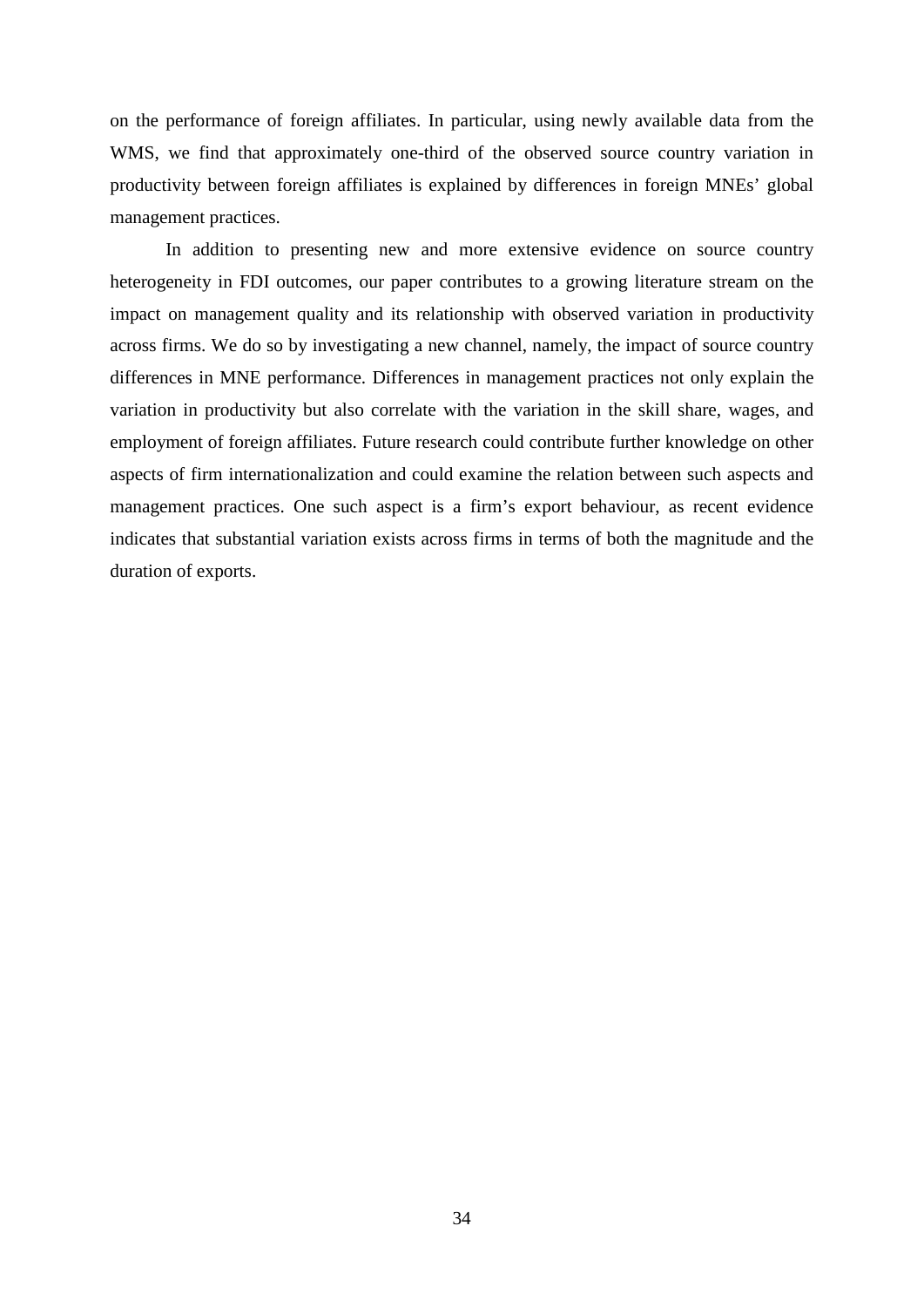## **References**

Barbosa, N. and H. Louri (2002), "On the determinants of multinationals' ownership preferences: evidence from Greece and Portugal", *International Journal of Industrial Organization*, *20*(4), 493-515.

Beugelsdijk, S., S. Brakman, H. Garretsen and C. Van Marrewijk (2013), "International economics and business: nations and firms in the global economy", Cambridge University Press.

Bloom, N. and J. Van Reenen (2007), ''Measuring and Explaining Management Practices across Firms and Countries'', *Quarterly Journal of Economics*, 122(4), 1351–1408.

Bloom, N. and J. Van Reenen (2010), "Why Do Management Practices Differ across Firms and Countries?", *The Journal of Economic Perspectives*, 24(1), 203-224.

Bloom, N., R. Sadum and J. Van Reenen (2012a), "The Organization of firms across countries", *Quarterly Journal of Economics*, 127(4), 1663–1705.

Bloom, N., C. Genakos, R. Sadum and J. Van Reenen (2012b), "Management Practices Across Firms and Countries", *Academy of Management Perspectives*, 26(1), 12-33.

Bloom, N., R. Sadun and J. Van Reenen, (2012c), *Management as a Technology*, LSE mimeo.

Bloom, N., R. Sadum and J. Van Reenen (2012d) "Americans do I.T. better: US multinationals and the productivity miracle", *American Economic Review*, 102(1), 167-201.

Bloom, N., R. Lemos, R. Sadun, D. Scur and J. Van Reenen (2014), "The New Empirical Economics of Management", *Journal of the Eurooean Economic Association,* 12(4), 835- 1126.

Conyon, M., S. Girma, S. Thompson and PW. Wright (2002), "The Productivity and Wage Effects of Foreign Acquisition in the United Kingdom", *Journal of Industrial Economics*, 50(1), 85-102.

Dunning, J. (1974), "Economic analysis and the multinational enterprise", Routledge.

Dunning, J. (1980), "Toward an Eclectic Theory of International Production: Some Empirical Tests", *Journal of International Business Studies*, 11(1), 9-31.

Dunning, J. (1985), "Multinational enterprises, economic structure, and international competitiveness", John Wiley & Sons Inc.

Dunning, J. (1988), "The Eclectic Paradigm of International Production: A Restatement and Some Possible Extensions", *Journal of International Business Studies*, 19(1), 1-31.

Griffith, R. and H. Simpson (2004), "Characteristics of Foreign-Owned Firms in British Manufacturing" in *Seeking a Premier Economy: The Economic Effects of British Economic Reforms, 1980-2000*, eds D. Card, R. Blundell and R. B. Freeman, University of Chicago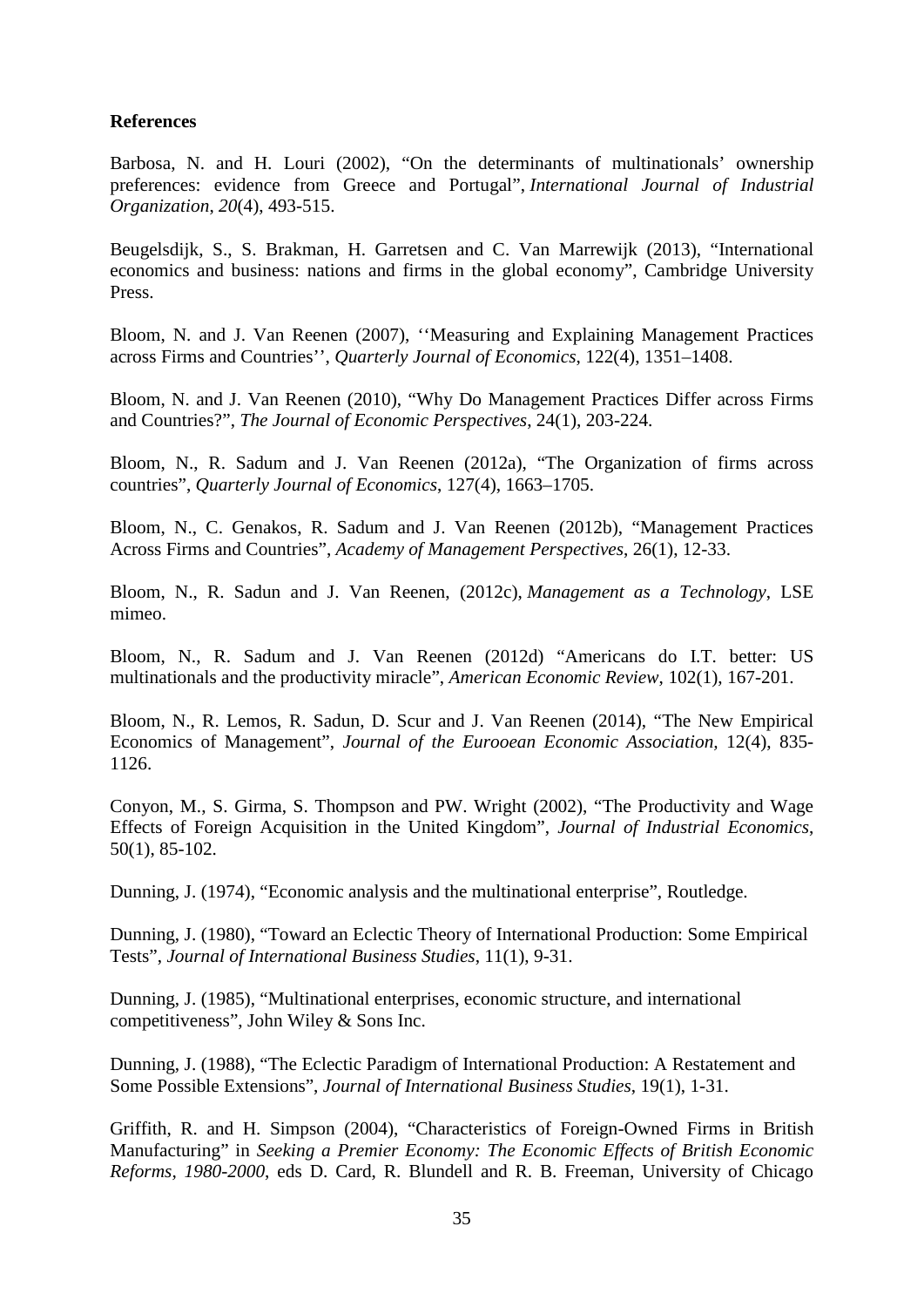Press.

Grima, S., D. Greenaway and K. Wakelin (1999), "*Wages, Productivity and Foreign Ownership in UK Manufacturing*", University of Nottingham.

Helpman, E., M. Melitz and S. Yeaple (2004), "Exports versus FDI with Heterogeneous Firms.", *American Economic Review* 94(1), 300-16.

Horn, H. and L. Persson (2001), "Endogenous mergers in concentrated markets", *International Journal of Industrial Organization*, 19(8), 1213-1244.

Huttunen, K. (2007), "The Effect of Foreign Acquisition on Employment and Wages: Evidence from Finnish Establishments", *Review of Economics and Statistics*, 89(3), 497-509.

Jehiel, P. and B. Moldovanu (2000), "Auctions with Downstream Interaction among Buyers", *The RAND Journal of Economics*, 31(4), 768-791.

Kaufman, D., A. Kraay and P. Zoido-Lobatón (1999), *Aggregating governance indicators* (Vol. 2195). World Bank Publications.

Markusen, J. (2001), "General-Equilibrium Approaches to the Multinational Firm: A Review of Theory and Evidence", *Journal of International Economics* 53(1), 189-204.

Mayer, T. and S. Zignago (2006), "Notes on CEPII's distance measures", MPRA Paper No. 26469.

Neary, JP. (2009), "Foreign direct investment: The OLI framework" in K.A. Reinert, R.S. Rajan, A.J. Glass and L.S. Davis (eds.): The Princeton Encyclopedia of the World Economy, Volume I, Princeton: Princeton University Press, 12, 472-477.

Neary, JP. (2007), "Cross-border Mergers as Instruments of Comparative Advantage", *Review of Economic Studies* 74(4): 1229-57.

Norbäck, PJ. and L. Persson (2007) "Investment Liberalization - Why a Restrictive Cross-Border Merger Policy Can Be Counterproductive", *Journal of International Economics*, 72(2), 366-380.

Salant, S., S. Switzer and R. Reynolds (1983), "Losses from Horizontal Merger: The Effects of an Exogenous Change in Industry Structure on Cournot-Nash Equilibrium*"*, *Quarterly Journal of Economics*, 98(2), 185-199.

Stevenson, B. and J. Wolfers (2006), "Bargaining in the Shadow of the Law: Divorce Laws and Family Distress", *Quarterly Journal of Economics,* 121(1), 267-288.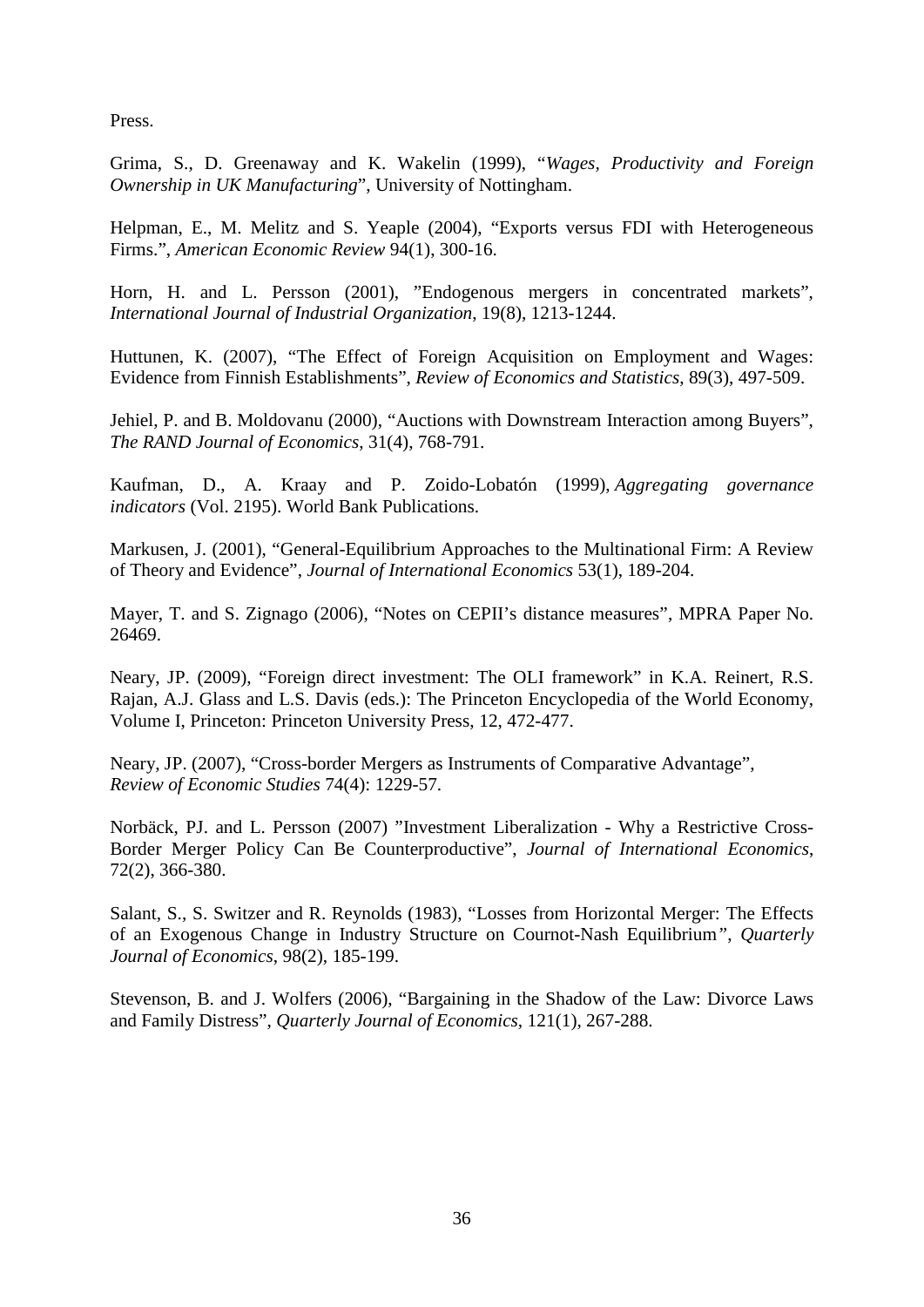

**Figure 1: Total employment and employment in foreign owned firms 1996-2009 (at least10 employees).**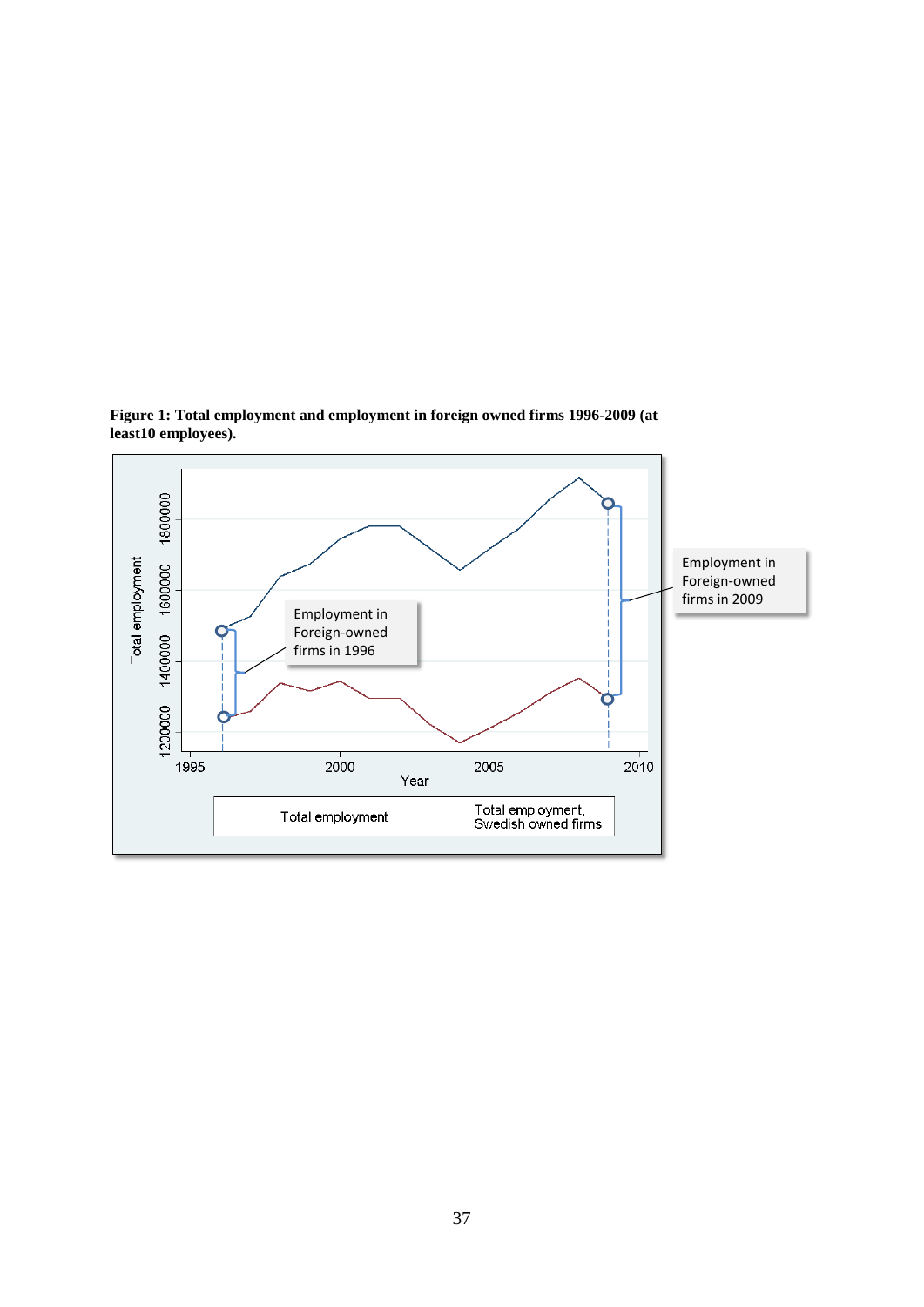|         |         | Number of firms |       | Acquisitions |                      |
|---------|---------|-----------------|-------|--------------|----------------------|
| Year    | Foreign | Sweden          | Total | Foreign      | Country of<br>origin |
| 1996    | 1826    | 22219           | 24045 |              | US.                  |
| 1997    | 1955    | 23495           | 25450 | 129          | UK                   |
| 1998    | 2137    | 24735           | 26872 | 205          | Finland              |
| 1999    | 2265    | 25005           | 27270 | 230          | Germany              |
| 2000    | 2624    | 25908           | 28532 | 497          | Norway               |
| 2001    | 3294    | 25914           | 29208 | 742          | Denmark              |
| 2002    | 3360    | 25739           | 29099 | 356          | Netherland:          |
| 2003    | 3503    | 25227           | 28730 | 364          | France               |
| 2004    | 3376    | 25069           | 28445 | 198          | Luxembour            |
| 2005    | 3586    | 25420           | 29006 | 358          | Switzerland          |
| 2006    | 3730    | 26574           | 30304 | 308          | Japan                |
| 2007    | 3951    | 27949           | 31900 | 405          | China                |
| 2008    | 4117    | 29019           | 33136 | 403          | Note: Table          |
| 2009    | 4260    | 28241           | 32501 | 386          |                      |
| Average | 3142    | 25751           | 28893 | 352          |                      |

**Table 1: Number of firms and foreign acquisitions of Swedish firms, 1996-2009 (at least 10 employees).**

| Table 2: Country specific share of total employment in foreign-owned firms |  |
|----------------------------------------------------------------------------|--|
| and the number of foreign firms, 1996-2009 (at least 10 employees).        |  |

|      | Number of firms |        |       | Acquisitions   | Share of employment  |               |                  |               |                          |                          |  |
|------|-----------------|--------|-------|----------------|----------------------|---------------|------------------|---------------|--------------------------|--------------------------|--|
| ır   | Foreign         | Sweden | Total | Foreign        | Country of<br>origin | 1996-<br>2000 | $2001 -$<br>2005 | 2006-<br>2009 | Average<br>1996-<br>2009 | Average<br>1996-<br>2009 |  |
| 1996 | 1826            | 22219  | 24045 | $\blacksquare$ | <b>US</b>            | 0,194         | 0,216            | 0,185         | 0,2                      | 519                      |  |
| 1997 | 1955            | 23495  | 25450 | 129            | UK                   | 0,102         | 0,105            | 0,12          | 0,11                     | 275                      |  |
| 1998 | 2137            | 24735  | 26872 | 205            | Finland              | 0,113         | 0,105            | 0,102         | 0,11                     | 280                      |  |
| 1999 | 2265            | 25005  | 27270 | 230            | Germany              | 0,079         | 0,082            | 0,096         | 0,09                     | 313                      |  |
| 2000 | 2624            | 25908  | 28532 | 497            | Norway               | 0,074         | 0,076            | 0,083         | 0,08                     | 370                      |  |
| 2001 | 3294            | 25914  | 29208 | 742            | Denmark              | 0,093         | 0,093            | 0,077         | 0,09                     | 307                      |  |
| 2002 | 3360            | 25739  | 29099 | 356            | Netherlands          | 0,097         | 0,098            | 0,077         | 0,09                     | 277                      |  |
| 2003 | 3503            | 25227  | 28730 | 364            | France               | 0,081         | 0,075            | 0,072         | 0,08                     | 146                      |  |
| 2004 | 3376            | 25069  | 28445 | 198            | Luxembourg           | 0,004         | 0,015            | 0,043         | 0,02                     | 86                       |  |
| 2005 | 3586            | 25420  | 29006 | 358            | Switzerland          | 0,111         | 0,052            | 0,043         | 0,07                     | 150                      |  |
| 2006 | 3730            | 26574  | 30304 | 308            | Japan                | 0,013         | 0,013            | 0,013         | 0,01                     | 72                       |  |
| 2007 | 3951            | 27949  | 31900 | 405            | China                | $\mathbf{0}$  | $\overline{0}$   | 0,001         | $\overline{0}$           | 2                        |  |
|      |                 |        |       |                |                      |               |                  |               |                          |                          |  |

Note: Table sorted on average of employment share.

Note: See section 3.1 for details on measuring foreign acquisitions.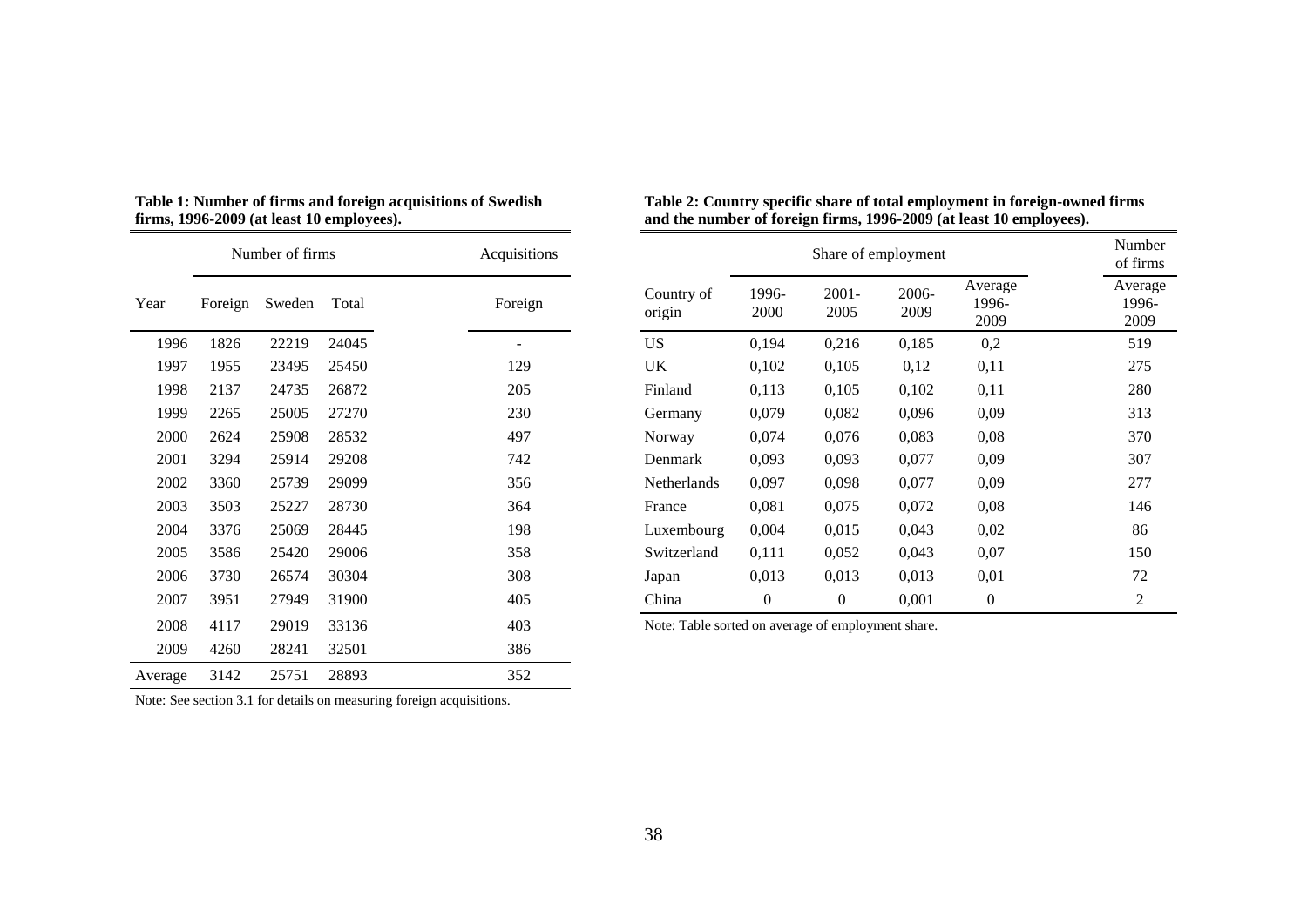**Table 3: Firm characteristics of performance variables, averages 1996-2009 (at least 10 employees).** 

| Country            | Productivity | Firm size | Wage | Share skill high |
|--------------------|--------------|-----------|------|------------------|
| Foreign            | 610          | 142       | 476  | 0.34             |
| <b>USA</b>         | 720          | 166       | 558  | 0,44             |
| France             | 640          | 221       | 494  | 0,36             |
| Switzerland        | 620          | 179       | 478  | 0,34             |
| UK                 | 570          | 172       | 473  | 0.4              |
| Finland            | 600          | 163       | 457  | 0,28             |
| Luxembourg         | 660          | 112       | 491  | 0,36             |
| Japan              | 640          | 77        | 519  | 0,36             |
| Germany            | 630          | 118       | 478  | 0,31             |
| Netherlands        | 610          | 140       | 443  | 0,31             |
| Denmark            | 540          | 122       | 423  | 0,28             |
| Norway             | 530          | 91        | 435  | 0,27             |
| Swedish            | 460          | 50        | 356  | 0,21             |
| <b>Swedish MNE</b> | 610          | 359       | 446  | 0,3              |
| Swedish local      | 450          | 40        | 353  | 0,21             |

Note: Productivity – Value added per employee in 1000 SEK. Employment – Number of employees. Mean wage – Mean wage cost per employee in 1000 SEK. Share of high skilled workers – Share of total number of employees with higher education*.*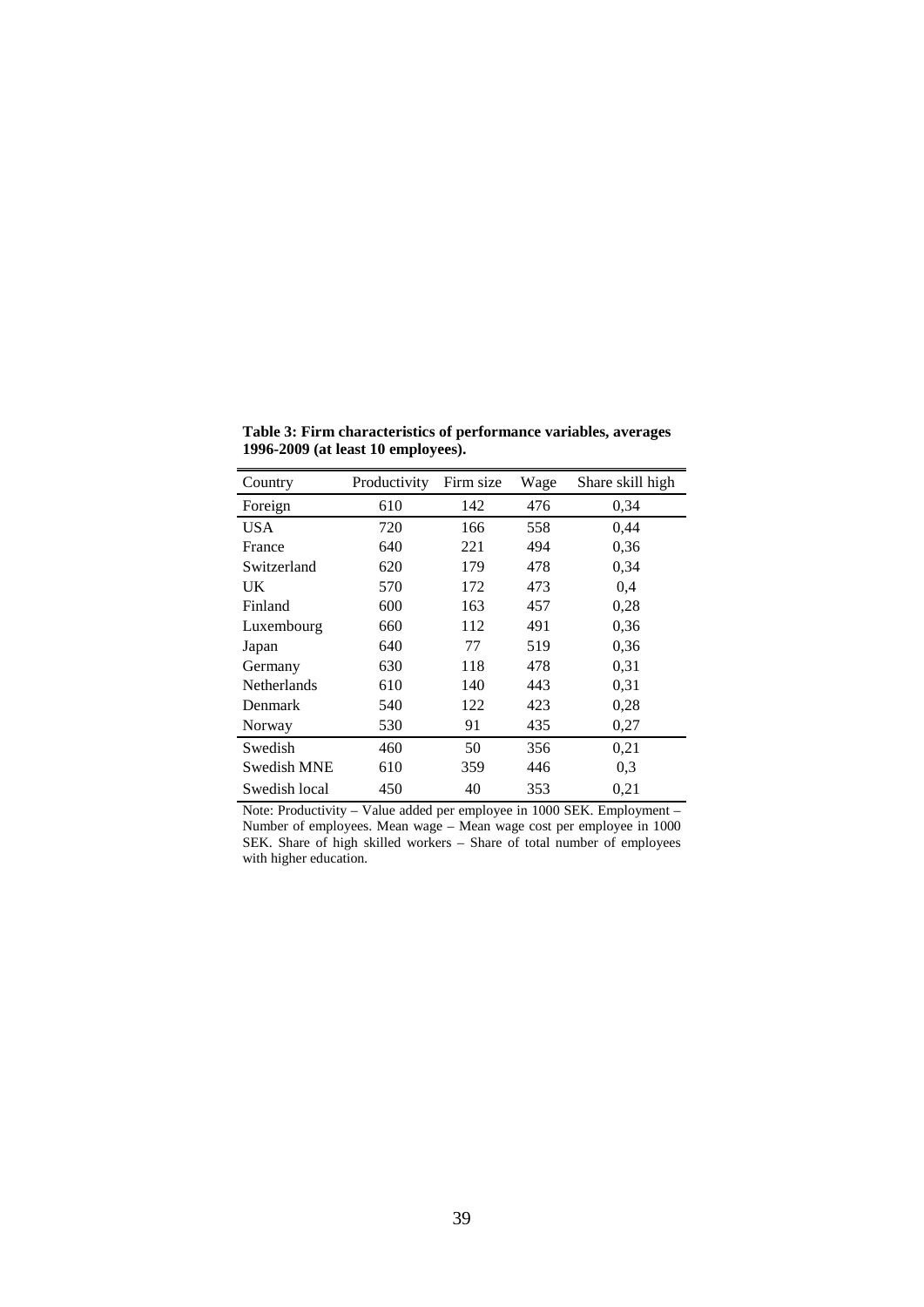

**Figure 2: Affiliate performance and source country origin: means of different firm characteristics (affiliates with at least 10 employees), 2000-2009.**

Note: The figure explores how source country origin affects affiliate characteristics and how different affiliate characteristics are related. Affiliate performance are measured as the average productivity, employment, mean wages and share of skilled workers for affiliates with ownership in different source countries during the period 2000-2009. For instance, inspecting the second graph in the top row, there is a clear positive relationship between the average productivity and the mean wage of affiliates with ownership in different source countries. It is also clear that US firms have on average the highest productivity and pay the highest wage.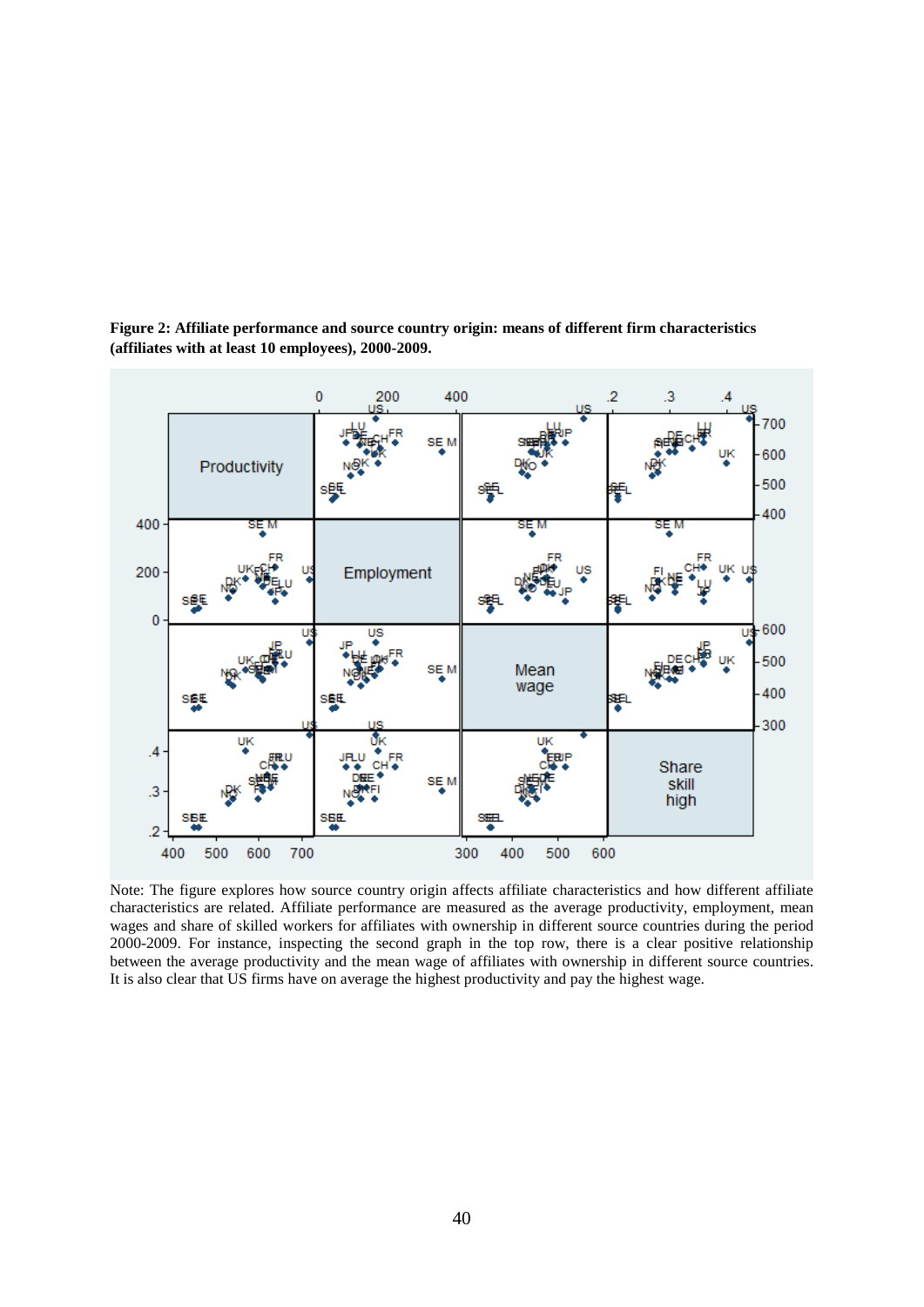|                  | All firms             | All firms  | All firms  | Manu.      | Service    | Local firms | <b>MNE</b>  |
|------------------|-----------------------|------------|------------|------------|------------|-------------|-------------|
|                  | (1)                   | (2)        | (3)        | (4)        | (5)        | (6)         | (7)         |
| Foreign          | $0.182***$<br>(0.007) |            |            |            |            |             |             |
| Japan            |                       | $0.216***$ | $0.138***$ | $-0.016$   | $0.175***$ | $0.152***$  | $-0.046$    |
|                  |                       | (0.044)    | (0.039)    | (0.062)    | (0.044)    | (0.039)     | (0.038)     |
| <b>US</b>        |                       | $0.305***$ | $0.214***$ | $0.163***$ | $0.232***$ | $0.231***$  | $0.045***$  |
|                  |                       | (0.016)    | (0.015)    | (0.028)    | (0.017)    | (0.015)     | (0.016)     |
| Denmark          |                       | $0.085***$ | $0.048***$ | 0.038      | $0.053***$ | $0.061***$  | $-0.104***$ |
|                  |                       | (0.019)    | (0.017)    | (0.026)    | (0.020)    | (0.017)     | (0.018)     |
| <b>UK</b>        |                       | $0.160***$ | $0.086***$ | $0.089***$ | $0.084***$ | $0.103***$  | $-0.072***$ |
|                  |                       | (0.017)    | (0.016)    | (0.027)    | (0.019)    | (0.016)     | (0.018)     |
| Germany          |                       | $0.190***$ | $0.105***$ | $0.088***$ | $0.112***$ | $0.121***$  | $-0.054***$ |
|                  |                       | (0.016)    | (0.015)    | (0.030)    | (0.018)    | (0.015)     | (0.017)     |
| France           |                       | $0.202***$ | $0.139***$ | 0.043      | $0.175***$ | $0.157***$  | $-0.016$    |
|                  |                       | (0.026)    | (0.024)    | (0.038)    | (0.030)    | (0.024)     | (0.025)     |
| Norway           |                       | $0.102***$ | $0.073***$ | $-0.023$   | $0.114***$ | $0.085***$  | $-0.085***$ |
|                  |                       | (0.015)    | (0.014)    | (0.023)    | (0.017)    | (0.014)     | (0.016)     |
| Netherlands      |                       | $0.187***$ | $0.113***$ | $0.086***$ | $0.126***$ | $0.128***$  | $-0.032*$   |
|                  |                       | (0.019)    | (0.017)    | (0.025)    | (0.021)    | (0.017)     | (0.018)     |
| Luxembourg       |                       | $0.178***$ | $0.105***$ | $-0.035$   | $0.157***$ | $0.119***$  | $-0.061*$   |
|                  |                       | (0.036)    | (0.034)    | (0.048)    | (0.041)    | (0.034)     | (0.035)     |
| Finland          |                       | $0.141***$ | $0.094***$ | $0.090***$ | $0.090***$ | $0.111***$  | $-0.045**$  |
|                  |                       | (0.018)    | (0.017)    | (0.023)    | (0.024)    | (0.017)     | (0.018)     |
| Switzerland      |                       | $0.224***$ | $0.146***$ | $0.137***$ | $0.154***$ | $0.163***$  | $-0.007$    |
|                  |                       | (0.022)    | (0.019)    | (0.029)    | (0.024)    | (0.019)     | (0.020)     |
| Log(K/L)         |                       |            | $0.114***$ | $0.112***$ | $0.115***$ | $0.114***$  | $0.110***$  |
|                  |                       |            | (0.001)    | (0.003)    | (0.001)    | (0.001)     | (0.004)     |
| Log(L)           |                       |            | $0.017***$ | $0.022***$ | $0.016***$ | $0.009***$  | 0.000       |
|                  |                       |            | (0.002)    | (0.004)    | (0.002)    | (0.002)     | (0.004)     |
| Share skill high |                       |            | $0.579***$ | $0.447***$ | $0.599***$ | $0.563***$  | $0.703***$  |
|                  |                       |            | (0.010)    | (0.027)    | (0.010)    | (0.010)     | (0.028)     |
| Firm controls    | $\rm No$              | $\rm No$   | Yes        | Yes        | Yes        | Yes         | Yes         |
| Observations     | 381,403               | 381,403    | 381,403    | 94,344     | 286,268    | 370,797     | 46,815      |
| R-squared        | 0.178                 | 0.180      | 0.303      | 0.203      | 0.324      | 0.303       | 0.219       |

**Table 4: Productivity differences between foreign and Swedish firms, 1996-2009 (at least 10 employees).**

Note: The dependent variable is logged value added per employee. Reference group consists of Swedish firms; "All", "MNEs" (multinational domestic firms), or "Local" (non-multinational domestic firms). Firm controls are logged capital per employee, logged number of employees, and share of skilled workers at firm. "Manu." refers to the manufacturing sector and "Service" is the service sector. All regressions include interacted and individual time and industry controls. Standard errors are clustered by firm. \*\*\*, \*\*, \* show significance at the 1%, 5%, and 10% level, respectively.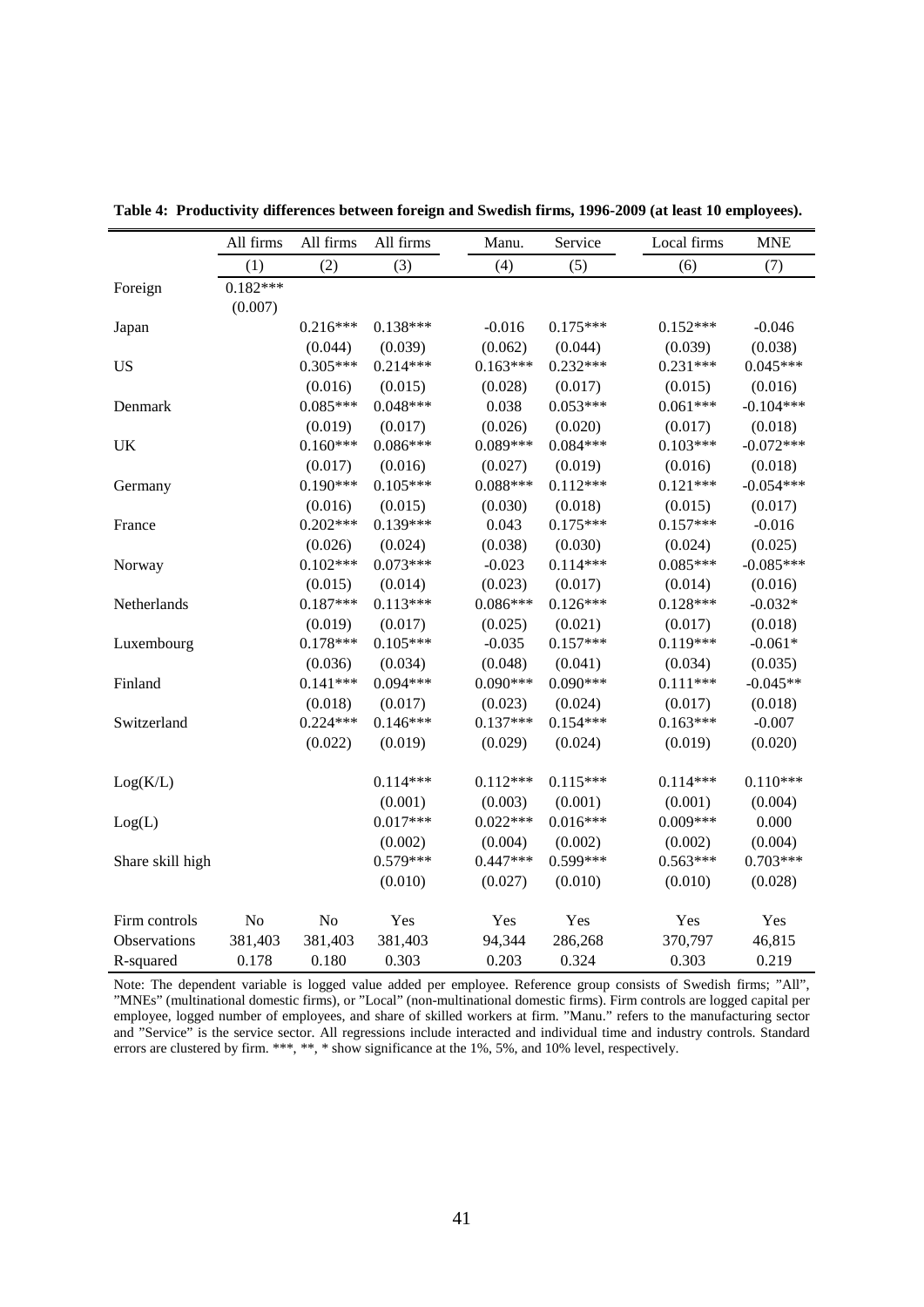#### **Figure 3: Foreign ownership and foreign acquisitions compared to all Swedish firms, 1996-2009, dependent variable logged value added per employee (at least 10 employees).**

Panel I - Productivity differences between foreign and. Swedish firms (Visual display of Table 4, column 3. Point estimates of Equation (15) together with 95% confidence intervals).



Panel II - Productivity differences after acquisitions of Swedish firms by foreign firms (Visual display of Table 5, column 3. Point estimates of Equation (16) together with 95% confidence intervals).

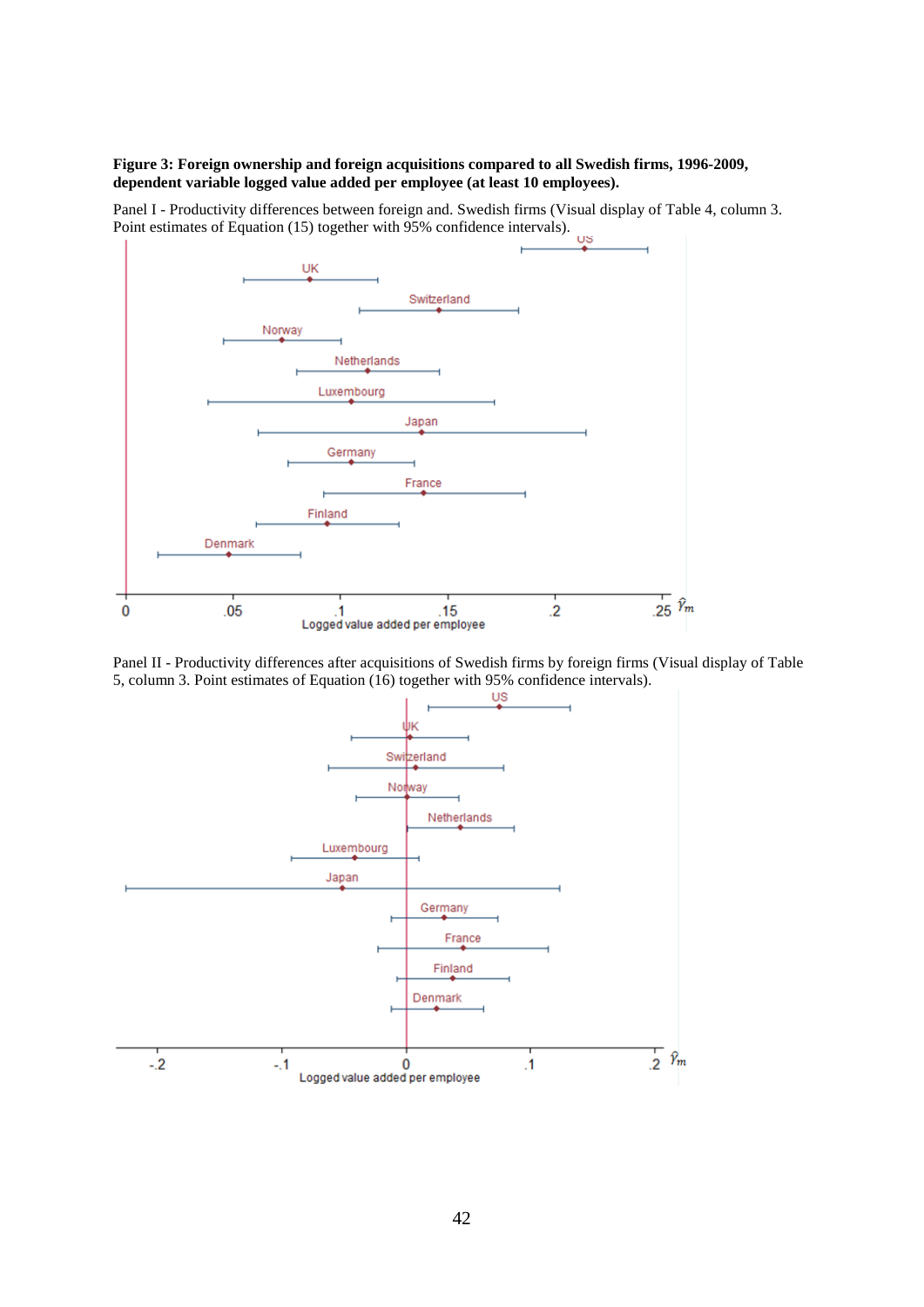**Figure 4: Foreign ownership and foreign acquisitions compared to Swedish local firms and MNEs, 1996-2009, dependent variable logged value added per employee (at least 10 employees).** 

Panel I - Productivity differences between foreign and Swedish local firms (Visual display of Table 4, column 6, point estimates and 95% confidence intervals).



Panel III - Productivity differences after acquisitions of Swedish local firms by foreign firms (Visual display of Table 5, column 6, point estimates and 95% confidence intervals).



Panel II - Productivity differences between foreign firms and Swedish MNEs (Visual display of Table 4, column 7, point estimates and 95% confidence intervals).



Panel IV - Productivity differences after acquisitions of Swedish MNEs by foreign firms (Visual display of Table 5, column 7, point estimates and 95% confidence intervals).

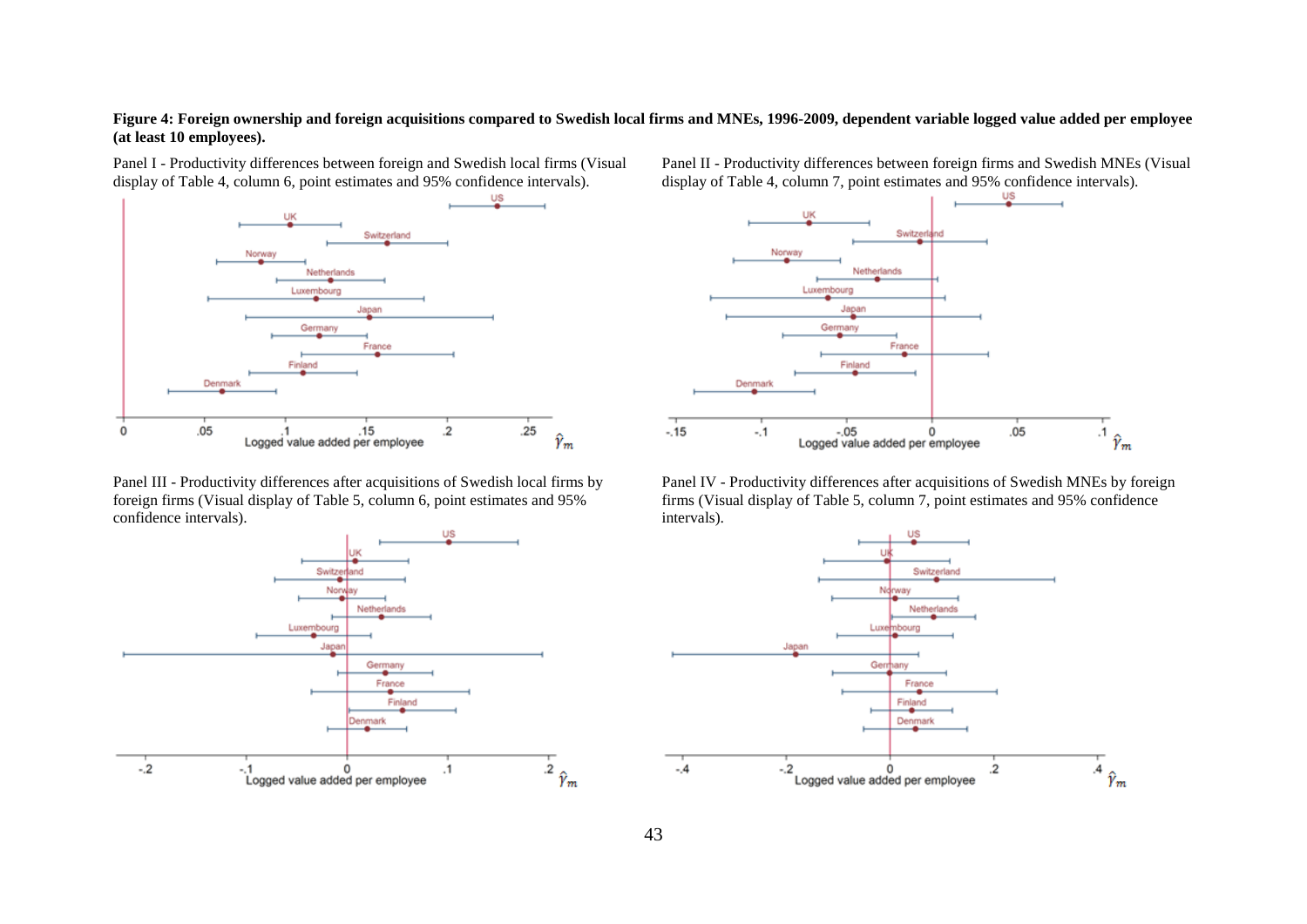|                  | All firms | All firms | All firms   | Manu.       | Service     | Local firms | <b>MNEs</b> |
|------------------|-----------|-----------|-------------|-------------|-------------|-------------|-------------|
|                  | (1)       | (2)       | (3)         | (4)         | (5)         | (6)         | (7)         |
| Foreign          | $0.022**$ |           |             |             |             |             |             |
|                  | (0.009)   |           |             |             |             |             |             |
| Japan            |           | $-0.037$  | $-0.051$    | 0.051       | $-0.071$    | $-0.014$    | $-0.182$    |
|                  |           | (0.083)   | (0.089)     | (0.129)     | (0.110)     | (0.106)     | (0.121)     |
| <b>US</b>        |           | $0.050*$  | $0.075***$  | $0.075*$    | $0.066*$    | $0.101***$  | 0.046       |
|                  |           | (0.029)   | (0.029)     | (0.040)     | (0.038)     | (0.035)     | (0.054)     |
| Denmark          |           | 0.023     | 0.025       | 0.039       | 0.018       | 0.020       | 0.049       |
|                  |           | (0.019)   | (0.019)     | (0.029)     | (0.026)     | (0.020)     | (0.051)     |
| UK               |           | $-0.012$  | 0.003       | $-0.049$    | 0.013       | 0.008       | $-0.006$    |
|                  |           | (0.024)   | (0.024)     | (0.044)     | (0.028)     | (0.027)     | (0.062)     |
| Germany          |           | 0.031     | 0.031       | 0.044       | 0.026       | 0.038       | $-0.001$    |
|                  |           | (0.022)   | (0.022)     | (0.042)     | (0.028)     | (0.024)     | (0.056)     |
| France           |           | 0.032     | 0.046       | $-0.042$    | $0.059*$    | 0.043       | 0.057       |
|                  |           | (0.035)   | (0.035)     | (0.095)     | (0.034)     | (0.040)     | (0.076)     |
| Norway           |           | 0.003     | 0.001       | $-0.099**$  | 0.020       | $-0.005$    | 0.010       |
|                  |           | (0.021)   | (0.021)     | (0.043)     | (0.025)     | (0.022)     | (0.062)     |
| Netherlands      |           | $0.048**$ | $0.044**$   | 0.032       | $0.053*$    | 0.034       | $0.084**$   |
|                  |           | (0.023)   | (0.022)     | (0.037)     | (0.028)     | (0.025)     | (0.041)     |
| Luxembourg       |           | $-0.042$  | $-0.041$    | $-0.078$    | $-0.059**$  | $-0.033$    | 0.010       |
|                  |           | (0.026)   | (0.026)     | (0.053)     | (0.029)     | (0.029)     | (0.057)     |
| Finland          |           | 0.028     | $0.038*$    | 0.004       | $0.076**$   | $0.055**$   | 0.042       |
|                  |           | (0.023)   | (0.023)     | (0.032)     | (0.034)     | (0.027)     | (0.040)     |
| Switzerland      |           | 0.011     | 0.008       | $-0.022$    | 0.044       | $-0.007$    | 0.090       |
|                  |           | (0.036)   | (0.036)     | (0.062)     | (0.043)     | (0.033)     | (0.116)     |
| Log(K/L)         |           |           | $0.074***$  | $0.090***$  | $0.068***$  | $0.071***$  | $0.077***$  |
|                  |           |           | (0.007)     | (0.025)     | (0.006)     | (0.010)     | (0.020)     |
| Log(L)           |           |           | $-0.109***$ | $-0.105***$ | $-0.126***$ | $-0.094***$ | $-0.139***$ |
|                  |           |           | (0.012)     | (0.021)     | (0.016)     | (0.015)     | (0.029)     |
| Share skill high |           |           | 0.059       | $-0.030$    | 0.053       | 0.088       | 0.085       |
|                  |           |           | (0.056)     | (0.114)     | (0.065)     | (0.067)     | (0.210)     |
| Firm controls    | $\rm No$  | $\rm No$  | Yes         | Yes         | Yes         | Yes         | Yes         |
| Observations     | 39,369    | 39,369    | 39,369      | 11,889      | 25,594      | 25,664      | 5,660       |
| R-squared        | 0.032     | 0.033     | 0.058       | 0.056       | 0.058       | 0.057       | 0.076       |

**Table 5: Productivity differences after acquisitions of Swedish firms by foreign firms 1996-2009 (at least 10 employees).**

Note: The dependent variable is logged value added per employee. Reference group consists of Swedish firms; "All", "MNEs" (multinational domestic firms), or "Local" (non-multinational domestic firms). Firm controls are logged capital per employee, logged number of employees, and share of skilled workers at firm. "Manu." refers to the manufacturing sector and "Service" is the service sector. All regressions include interacted and individual time and industry controls. Standard errors are clustered by firm. \*\*\*, \*\*, \* show significance at the 1%, 5%, and 10% level, respectively.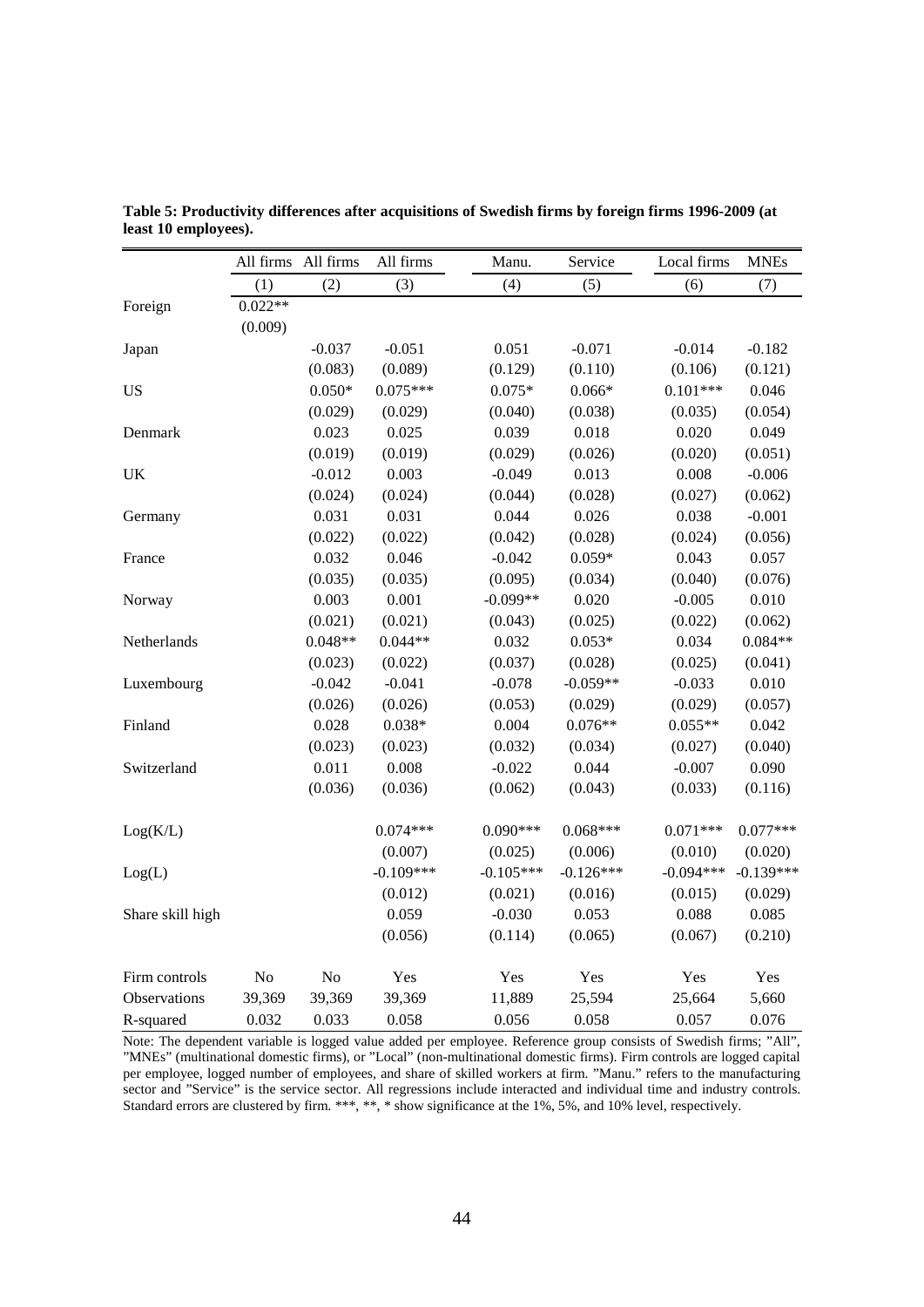|                  |            | <b>FOF</b>          |            | <b>ACQ</b> |                     |            |  |  |
|------------------|------------|---------------------|------------|------------|---------------------|------------|--|--|
|                  | Log(L)     | Share<br>skill high | Log(w)     | Log(L)     | Share<br>skill high | Log(w)     |  |  |
|                  | (1)        | (2)                 | (3)        | (4)        | (5)                 | (6)        |  |  |
| Japan            | $0.552***$ | $0.140***$          | $0.201***$ | $-0.032$   | 0.016               | $-0.005$   |  |  |
|                  | (0.092)    | (0.018)             | (0.020)    | (0.057)    | (0.014)             | (0.035)    |  |  |
| <b>US</b>        | $0.802***$ | $0.138***$          | $0.206***$ | $0.112***$ | 0.004               | $0.094***$ |  |  |
|                  | (0.040)    | (0.007)             | (0.009)    | (0.029)    | (0.004)             | (0.020)    |  |  |
| Denmark          | $0.626***$ | $0.043***$          | $0.085***$ | $0.071***$ | 0.004               | $0.025**$  |  |  |
|                  | (0.046)    | (0.008)             | (0.008)    | (0.021)    | (0.004)             | (0.010)    |  |  |
| UK               | $0.801***$ | 0.098***            | $0.105***$ | $0.085***$ | $-0.002$            | $0.039**$  |  |  |
|                  | (0.052)    | (0.008)             | (0.010)    | (0.026)    | (0.004)             | (0.019)    |  |  |
| Germany          | $0.683***$ | $0.089***$          | $0.139***$ | 0.044      | $-0.006$            | $0.030**$  |  |  |
|                  | (0.049)    | (0.008)             | (0.009)    | (0.028)    | (0.005)             | (0.015)    |  |  |
| France           | 1.053***   | 0.098***            | $0.154***$ | 0.047      | 0.007               | $0.058**$  |  |  |
|                  | (0.087)    | (0.011)             | (0.013)    | (0.046)    | (0.007)             | (0.024)    |  |  |
| Norway           | $0.570***$ | $0.028***$          | $0.135***$ | $-0.002$   | $-0.004$            | $0.018**$  |  |  |
|                  | (0.038)    | (0.005)             | (0.008)    | (0.023)    | (0.004)             | (0.009)    |  |  |
| Netherlands      | $0.685***$ | $0.078***$          | $0.103***$ | $0.047*$   | 0.004               | $0.050***$ |  |  |
|                  | (0.054)    | (0.007)             | (0.010)    | (0.025)    | (0.003)             | (0.015)    |  |  |
| Luxembourg       | $0.534***$ | $0.076***$          | $0.125***$ | 0.020      | $-0.005$            | 0.008      |  |  |
|                  | (0.069)    | (0.013)             | (0.017)    | (0.028)    | (0.005)             | (0.015)    |  |  |
| Finland          | $0.869***$ | 0.049***            | $0.135***$ | 0.030      | 0.003               | $0.019*$   |  |  |
|                  | (0.054)    | (0.007)             | (0.008)    | (0.029)    | (0.004)             | (0.011)    |  |  |
| Switzerland      | $0.850***$ | $0.104***$          | $0.156***$ | 0.018      | $-0.000$            | 0.009      |  |  |
|                  | (0.071)    | (0.012)             | (0.012)    | (0.036)    | (0.007)             | (0.018)    |  |  |
|                  |            |                     |            |            |                     |            |  |  |
| Firm<br>controls | Yes        | Yes                 | Yes        | Yes        | Yes                 | Yes        |  |  |
| Observations     | 386,816    | 386,816             | 385,934    | 40,534     | 40,534              | 40,424     |  |  |
| R-squared        | 0.126      | 0.471               | 0.296      | 0.099      | 0.108               | 0.162      |  |  |

**Table 6: Differences in other performance variables for foreign vs. Swedish firms (FOF) and acquisition of Swedish firms (ACQ) 1996-2009 (at least 10 employees).**

Note: The dependent variables are logged capital per employee, share of skilled workers at firm, and logged wage cost per employee. Reference group consists of all Swedish firms. Firm controls are logged capital per employee, logged number of employees, and share of skilled workers at the firm. All regressions include firm and year fixed effects. Standard errors are clustered by firm. \*\*\*, \*\*, \* show significance at the 1%, 5%, and 10% level, respectively.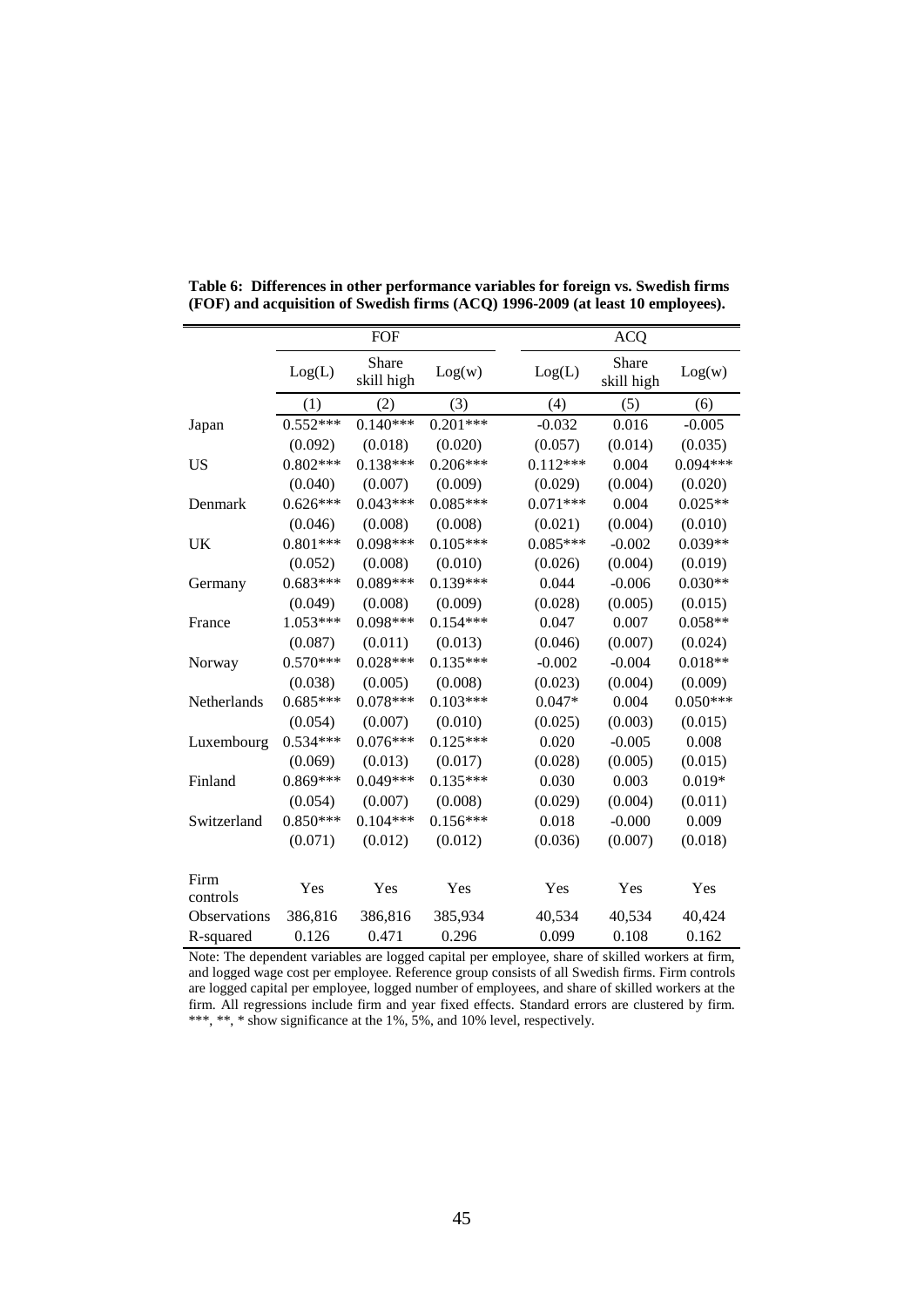|                     | <b>Management2</b><br><b>Management1</b> |            | Management3 |            | Management4 Management5 | Management6 | Management7 |
|---------------------|------------------------------------------|------------|-------------|------------|-------------------------|-------------|-------------|
|                     | (1)                                      | (2)        | (3)         | (4)        | (5)                     | (6)         | (7)         |
|                     |                                          |            |             |            |                         |             |             |
| <b>US</b>           | $0.505***$                               | $0.478***$ | $0.511***$  | $0.412***$ | $0.487***$              | $0.500***$  | $0.446***$  |
| Japan               | $0.420***$                               | $0.393***$ | $0.412***$  | $0.371***$ | $0.412***$              | $0.419***$  | $0.326***$  |
| Switzerland         | $0.414***$                               | $0.411***$ | $0.397***$  | $0.391***$ | $0.414***$              | $0.428***$  | $0.383***$  |
| Germany             | $0.387***$                               | $0.363***$ | $0.352***$  | $0.290***$ | $0.380***$              | $0.392***$  | $0.305***$  |
| Netherlands         | $0.386***$                               | $0.347***$ | $0.333***$  | $0.354***$ | $0.370***$              | $0.386***$  | $0.388***$  |
| France              | $0.476***$                               | $0.452***$ | $0.332***$  | $0.358***$ | $0.466***$              | $0.473***$  | $0.419***$  |
| Finland             | $0.201**$                                | $0.264***$ | $0.249***$  | $0.165*$   | $0.175**$               | $0.188**$   | 0.105       |
| Denmark             | $0.270***$                               | $0.264***$ | $0.249**$   | $0.249**$  | $0.239**$               | $0.243**$   | $0.230**$   |
| <b>UK</b>           | $0.374***$                               | $0.425***$ | $0.136***$  | $0.136***$ | $0.359***$              | $0.370***$  | $0.331***$  |
| Norway              | 0.148                                    | 0.165      | 0.150       | 0.112      | 0.130                   | 0.145       | 0.071       |
| Luxembourg          | $-0.089$                                 | 0.002      | $-0.012$    | $-0.095$   | $-0.118$                | $-0.096$    | $-0.138$    |
| Constant            | $3.031***$                               | $2.865***$ | $2.880***$  | $3.024***$ | $2.691***$              | $3.083***$  | $3.990***$  |
| <b>Observations</b> | 6,789                                    | 6,789      | 8,550       | 8,550      | 6,789                   | 6,789       | 6,789       |
| R-squared           | 0.204                                    | 0.075      | 0.079       | 0.182      | 0.171                   | 0.177       | 0.256       |

**Table 7: WMS management index calculated in different ways 2000-2009.**

Note: Management1 - w/o domestic multinationals, controls for year and country effect integrated. Management2 - w/o domestic multinationals. Management3 - with domestic multinationals, also equal to average index by country across the entire period. Management4 - with domestic multinationals, controls for year and country effect integrated. Management5 - w/o domestic multinationals, controls for country effect only. Management6 - w/o domestic multinationals, controls for year and country effect separately. Management7 - w/o domestic multinationals, controls for year and country effect integrated, also controls for industry effects. Reference group consists of index for all other foreign MNEs, local domestic firms, and with or without domestic multinationals dependent on specification. \*\*\*, \*\*, \* show significance at the 1%, 5%, and 10% level, respectively.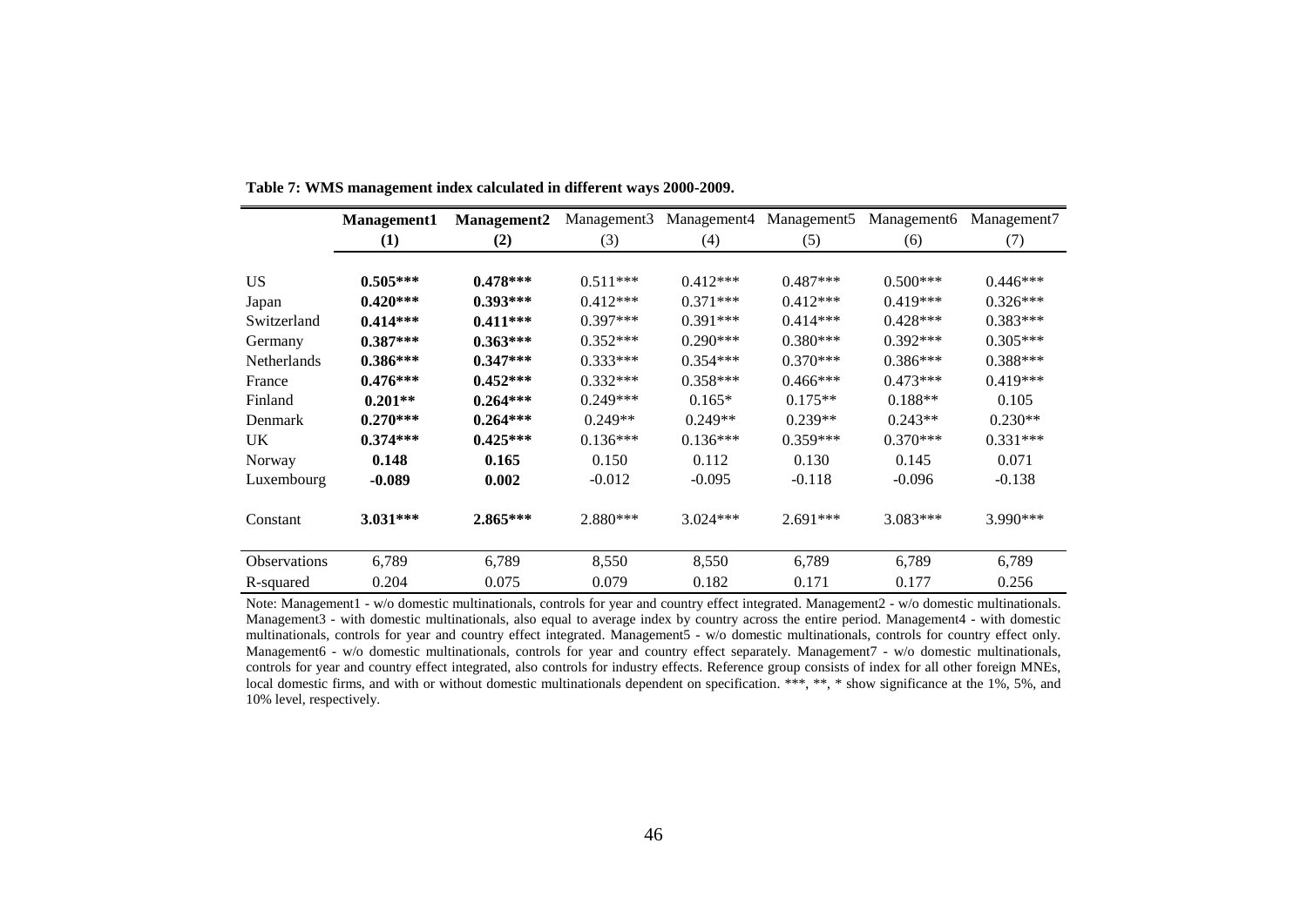**Figure 5a: Plotted estimates from regression model on productivity differences between foreign and Swedish firms for 11 countries for firms in the manufacturing sector (Table 4, column 4) against the Management1 index regression (Table 7, column 1). The figure also includes correlations and fitted linear regression equation.**



**Figure 5b: Plotted estimates for 20 countries from regression model on productivity differences between foreign and Swedish firms for 11 countries for firms in the manufacturing sector (Table 4, column 4) against the Management1 index regression (Table 7, column 1). The figure also includes correlations and fitted linear regression equation.**

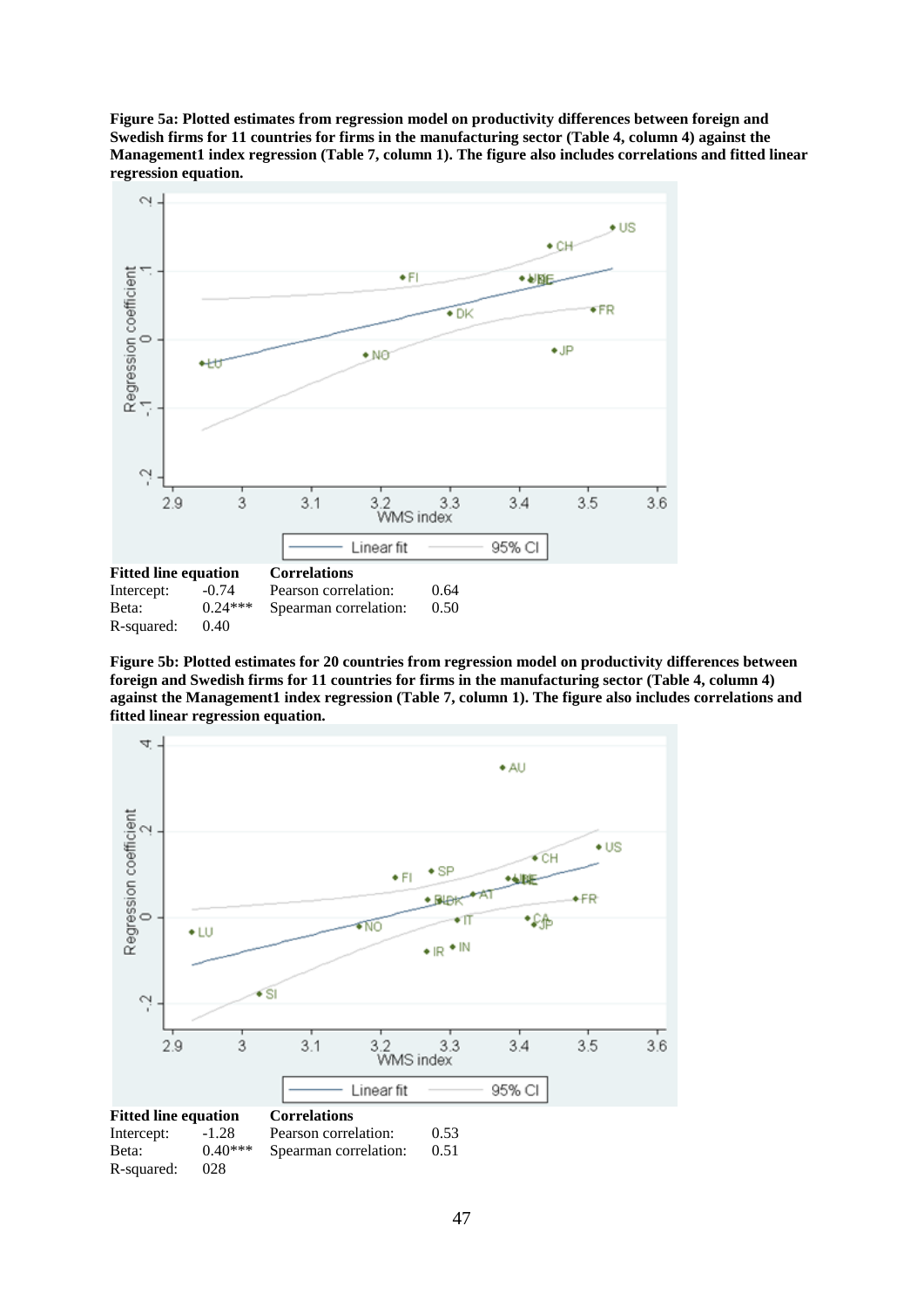|                         |           | Management1 |            |            | Management2 |            | Management3 | Management4 | Management7 |
|-------------------------|-----------|-------------|------------|------------|-------------|------------|-------------|-------------|-------------|
|                         | (1)       | (2)         | (3)        | (4)        | (5)         | (6)        | (7)         | (8)         | (9)         |
|                         |           |             |            |            |             |            |             |             |             |
| Management              | $0.451**$ | $0.290**$   | $0.353***$ | $0.600***$ | $0.399***$  | $0.517***$ | $0.376**$   | $0.249**$   | $0.261**$   |
|                         | (0.152)   | (0.112)     | (0.107)    | (0.159)    | (0.114)     | (0.134)    | (0.135)     | (0.104)     | (0.101)     |
| Log(K/L)                |           | $0.118***$  | $0.118***$ |            | $0.118***$  | $0.119***$ | $0.118***$  | $0.118***$  | $0.118***$  |
|                         |           | (0.012)     | (0.012)    |            | (0.012)     | (0.012)    | (0.012)     | (0.012)     | (0.012)     |
| Log(L)                  |           | $0.028*$    | $0.028*$   |            | $0.026*$    | $0.026*$   | $0.028*$    | $0.028*$    | $0.028*$    |
|                         |           | (0.013)     | (0.014)    |            | (0.013)     | (0.014)    | (0.014)     | (0.014)     | (0.014)     |
| Share skill high        |           | $0.678***$  | $0.677***$ |            | $0.674***$  | $0.675***$ | $0.685***$  | $0.681***$  | $0.674***$  |
|                         |           | (0.106)     | (0.104)    |            | (0.107)     | (0.104)    | (0.104)     | (0.104)     | (0.104)     |
| Weighted distance       |           | 0.000       |            |            | 0.000       | $-0.000$   | 0.000       | 0.000       |             |
|                         |           |             | (0.000)    |            |             | (0.000)    | (0.000)     | (0.000)     | (0.000)     |
| Rule of Law             |           |             | $0.119**$  |            |             | $0.139**$  | 0.024       | 0.041       | $0.094**$   |
|                         |           |             | (0.042)    |            |             | (0.048)    | (0.055)     | (0.053)     | (0.040)     |
| <b>Business freedom</b> |           |             | 0.004      |            |             | $-0.003$   | 0.015       | 0.014       | 0.007       |
|                         |           |             | (0.016)    |            |             | (0.013)    | (0.020)     | (0.020)     | (0.017)     |
| Freedom to trade        |           |             | $-0.081$   |            |             | $-0.080$   | $-0.029$    | $-0.041$    | $-0.071$    |
|                         |           |             | (0.117)    |            |             | (0.103)    | (0.115)     | (0.127)     | (0.119)     |
| Observations            | 8,464     | 8,464       | 8,464      | 8,464      | 8,464       | 8,464      | 8,464       | 8,464       | 8,464       |
| R-squared               | 0.050     | 0.154       | 0.155      | 0.052      | 0.156       | 0.157      | 0.157       | 0.154       | 0.154       |

**Table 8: Management and productivity, 2000-2009 (at least 10 employees). Comparing different management indices.**

Note: The dependent variable is logged value added per employee. Management1 - w/o domestic multinationals, controls for year and country effect integrated. Management2 - w/o domestic multinationals. Management3 - with domestic multinationals, also equal to average index by country across the entire period. Management4 - with domestic multinationals, controls for year and country effect integrated. Management7 - w/o domestic multinationals, controls for year and country effect integrated, also controls for industry effects. Firm controls are logged capital per employee, logged number of employees, and share of skilled workers at firm. Country controls include; CEPII population weighted distance measure, WGIs level of legal institutions "Rule of Law", and the Heritage foundation measures of economic freedom. All regressions include interacted and individual time and industry controls as well as clustered standard errors on country id. \*\*\*, \*\*, \* show significance at the 1%, 5%, and 10% level, respectively.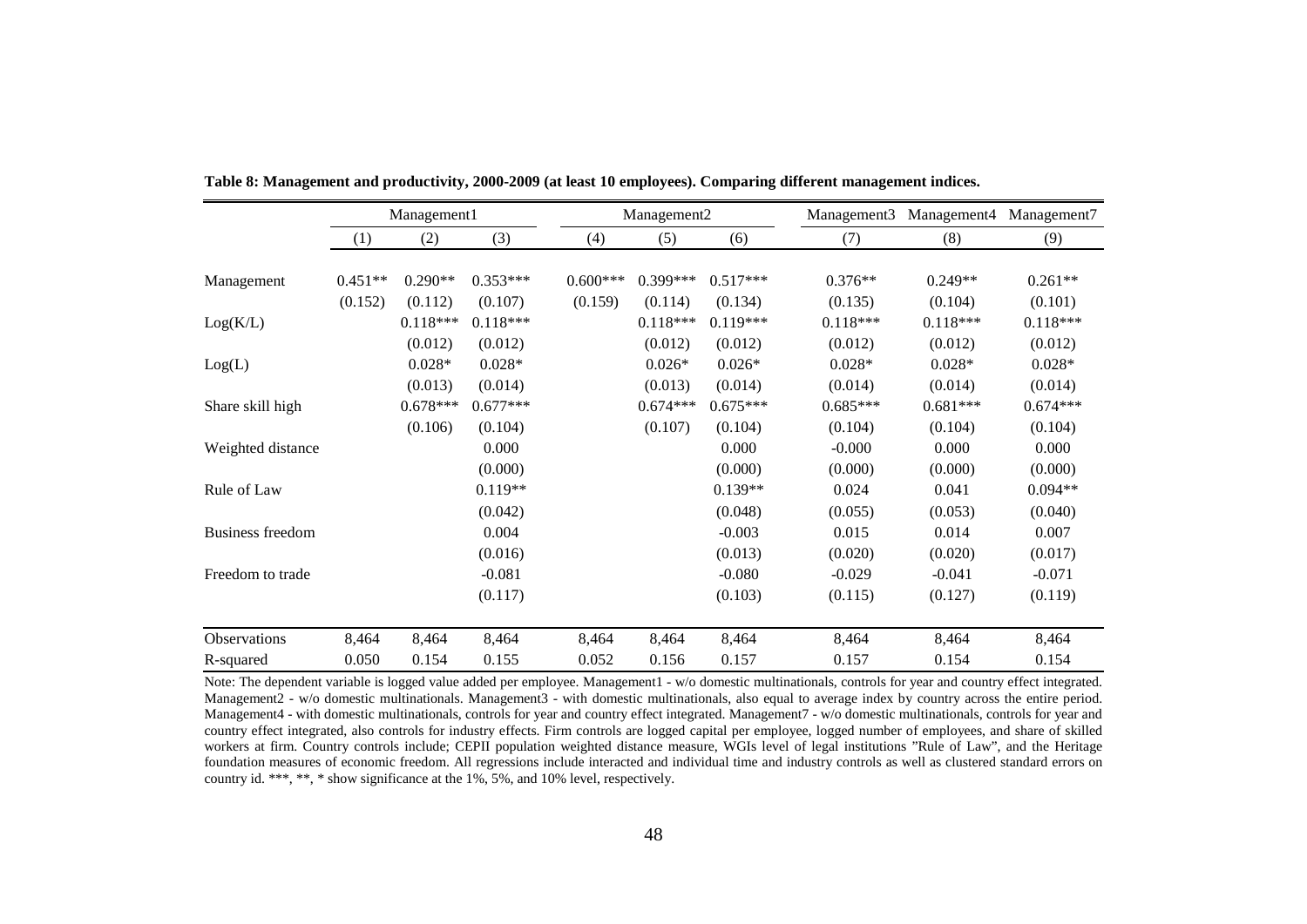|                     |                | Management1    |            | Management2    |            |            |  |  |
|---------------------|----------------|----------------|------------|----------------|------------|------------|--|--|
|                     | (1)            | (2)            | (3)        | (4)            | (5)        | (6)        |  |  |
| Management          | $0.466***$     | $0.307**$      | $0.324***$ | $0.571***$     | $0.388***$ | $0.391***$ |  |  |
|                     | (0.148)        | (0.108)        | (0.098)    | (0.148)        | (0.104)    |            |  |  |
|                     |                |                |            |                |            |            |  |  |
| Firm controls       | No             | Yes            | Yes        | N <sub>0</sub> | Yes        | Yes        |  |  |
| Country controls    | N <sub>0</sub> | N <sub>0</sub> | Yes        | N <sub>0</sub> | No         | Yes        |  |  |
| <b>Observations</b> | 9,111          | 9,111          | 9,111      | 9,111          | 9,111      | 9,111      |  |  |
| R-squared           | 0.061          | 0.161          | 0.162      | 0.062          | 0.162      | 0.163      |  |  |

**Table 9: Management and productivity, 2000-2009 (at least 10 employees). Impact of additional countries.** 

Note: Additional countries include; Australia, Austria, Belgium, Canada, India, Ireland, Italy, Singapore, and Spain. Management1 - w/o domestic multinationals, controls for year and country effect integrated. Management2 - w/o domestic multinationals. Firm controls are logged capital per employee, logged number of employees, and share of skilled workers at firm. Country controls include; CEPII population weighted distance measure, GDP per capita from the Penn dataset, WGIs level of legal institutions "Rule of Law", and the Heritage foundation's measures of economic freedom. All regressions include interacted and individual time and industry controls as well as clustered standard errors on country id. \*\*\*, \*\*, \* show significance at the 1%, 5%, and 10% level, respectively.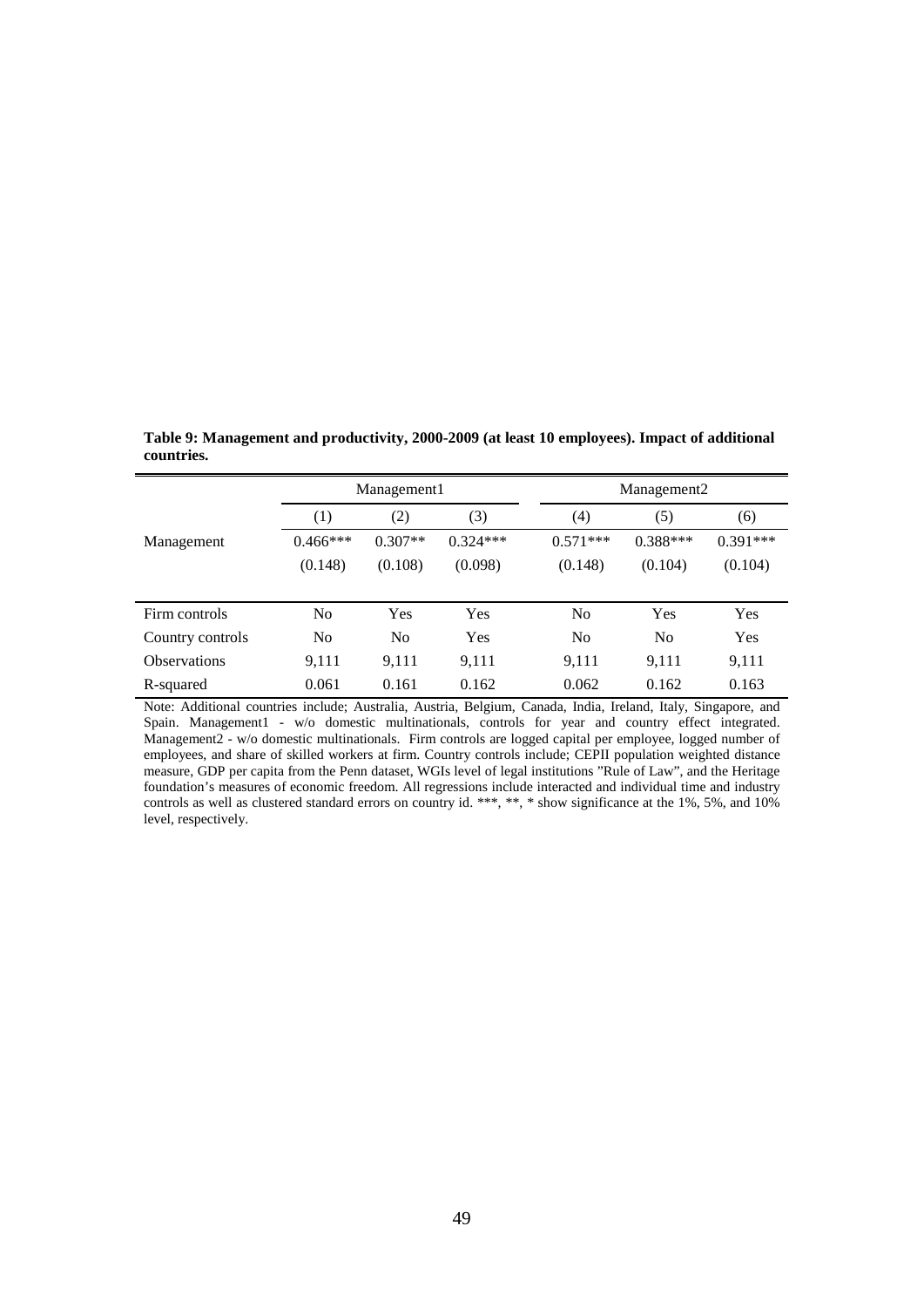|                     |                      | Management1-specification |                      |
|---------------------|----------------------|---------------------------|----------------------|
|                     | (1)                  | (2)                       | (3)                  |
| Monitor             | $0.245**$<br>(0.093) |                           |                      |
| People              |                      | $0.364***$<br>(0.099)     |                      |
| Target              |                      |                           | $0.325**$<br>(0.138) |
| Firm controls       | Yes                  | Yes                       | Yes                  |
| Country controls    | Yes                  | Yes                       | Yes                  |
| <b>Observations</b> | 8,464                | 8,464                     | 8,464                |
| R-squared           | 0.166                | 0.167                     | 0.165                |

**Table 10: Management and productivity, 2000-2009 (at least 10 employees). Impact of different subindex.**

Note: The dependent variable is logged value added per employee. Subindex according to Management1 structure, i.e. index with year and host country controls, without domestic MNEs. Firm controls are logged capital per employee, logged number of employees, and share of skilled workers at firm. Country controls include; CEPII population weighted distance measure, WGIs level of legal institutions "Rule of Law", and the Heritage foundation measures of economic freedom. All regressions include interacted and individual time and industry controls as well as clustered standard errors on country id. \*\*\*, \*\*, \* show significance at the 1%, 5%, and 10% level, respectively.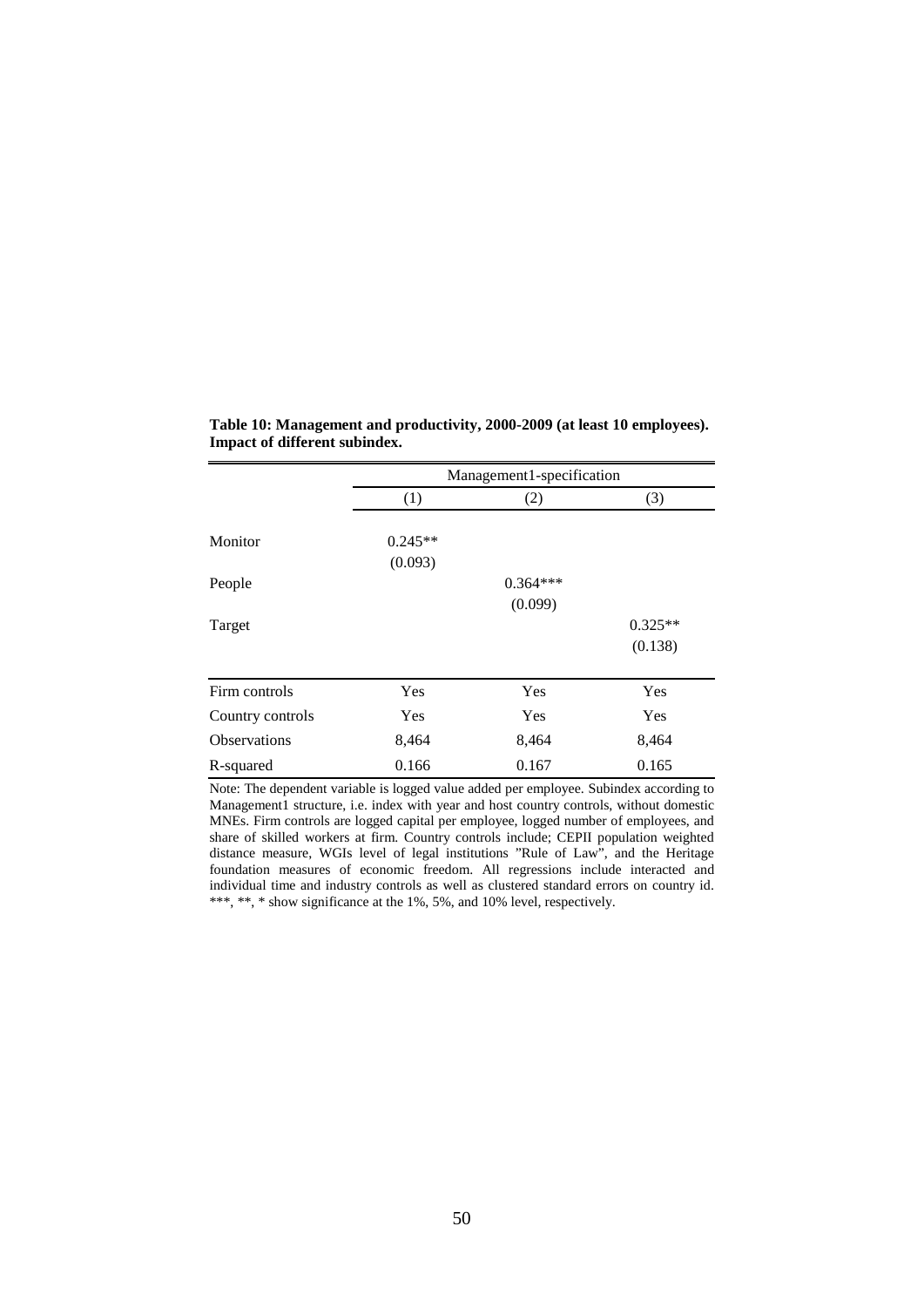|                             | Openness                                 | <b>FDI</b><br>inflow                     | Trade<br>Free. Int.                           | Legal Str.<br>& Prop.<br>Rights           | Prop.<br>Rights                               | Inv.<br>Free.                             | Fin.<br>Free.                             | Corr.<br>Free.                           | Mean<br>Edu. F.                                  | Mean<br>Edu. M.                              | <b>GDP</b><br>per<br>capita          | Pop                                            | Trad.<br>Cult.<br>Diff.                       | Surv.<br>Cult.<br>Diff.                        |
|-----------------------------|------------------------------------------|------------------------------------------|-----------------------------------------------|-------------------------------------------|-----------------------------------------------|-------------------------------------------|-------------------------------------------|------------------------------------------|--------------------------------------------------|----------------------------------------------|--------------------------------------|------------------------------------------------|-----------------------------------------------|------------------------------------------------|
|                             | (1)                                      | (2)                                      | (3)                                           | (4)                                       | (5)                                           | (6)                                       | (7)                                       | (8)                                      | (9)                                              | (10)                                         | (11)                                 | (12)                                           | (13)                                          | (14)                                           |
| Mng1<br>Country<br>controls | $0.386**$<br>(0.154)<br>0.000<br>(0.000) | $0.463**$<br>(0.176)<br>0.000<br>(0.000) | $0.291***$<br>(0.057)<br>$0.048**$<br>(0.020) | $0.351***$<br>(0.105)<br>0.019<br>(0.017) | $0.312***$<br>(0.085)<br>$0.055**$<br>(0.022) | $0.316***$<br>(0.061)<br>0.010<br>(0.007) | $0.329***$<br>(0.082)<br>0.005<br>(0.006) | $0.346**$<br>(0.113)<br>0.027<br>(0.025) | $0.362***$<br>(0.087)<br>$-0.000$ ***<br>(0.000) | $0.400***$<br>(0.099)<br>$-0.031$<br>(0.018) | 0.073<br>(0.135)<br>0.000<br>(0.000) | $0.308***$<br>(0.095)<br>$0.000***$<br>(0.000) | $0.351***$<br>(0.076)<br>$-0.066*$<br>(0.036) | $0.420***$<br>(0.102)<br>$-0.056**$<br>(0.025) |
| Firm<br>controls            | Yes                                      | Yes                                      | Yes                                           | Yes                                       | Yes                                           | Yes                                       | Yes                                       | Yes                                      | Yes                                              | Yes                                          | Yes                                  | Yes                                            | Yes                                           | Yes                                            |
| Country<br>controls         | Yes                                      | Yes                                      | Yes                                           | Yes                                       | Yes                                           | Yes                                       | Yes                                       | Yes                                      | Yes                                              | Yes                                          | Yes                                  | Yes                                            | Yes                                           | Yes                                            |
| Obs.                        | 8,464                                    | 8,464                                    | 8,464                                         | 8,464                                     | 8,464                                         | 8,464                                     | 8,464                                     | 8,464                                    | 8,464                                            | 8,464                                        | 8,464                                | 8,464                                          | 8,464                                         | 8,464                                          |
| R <sub>2</sub>              | 0.167                                    | 0.167                                    | 0.168                                         | 0.167                                     | 0.168                                         | 0.167                                     | 0.167                                     | 0.167                                    | 0.167                                            | 0.168                                        | 0.169                                | 0.168                                          | 0.167                                         | 0.168                                          |

**Table 11: Management and productivity, with additional source country controls, 2000-2009 (at least 10 employees).**

Note: Mng1 is Management1. The dependent variable is logged value added per employee. Management1 - w/o domestic multinationals, controls for year and country effect integrated. The additional country control variables consists of; "Openness" from the Penn dataset (1), the inflow of FDI comes from WDI (2), "Legal structure and property rights" and "International trade freedom" comes from the Fraser Institute (3)-(4) , the economic freedom variables and legal structure variables (5)-(8) comes from the Heritage Foundation, Human capital accumulation is collected from QOG (9)-(10), and finally GDP per capita and population from the Penn dataset (11)-(12). Traditional/Secular-rational cultural differences and Survival/Self-expression cultural differences from the World Value Survey, average across values for 2000 and 2005 (13)-(14). Firm controls are logged capital per employee, logged number of employees, and share of skilled workers at firm. Country controls include; CEPII population weighted distance measure, WGIs level of legal institutions "Rule of Law", and the Heritage foundation's measures of economic freedom. All regressions include interacted and individual time and industry controls as well as clustered standard errors on country id. \*\*\*, \*\*, \* show significance at the 1%, 5%, and 10% level, respectively.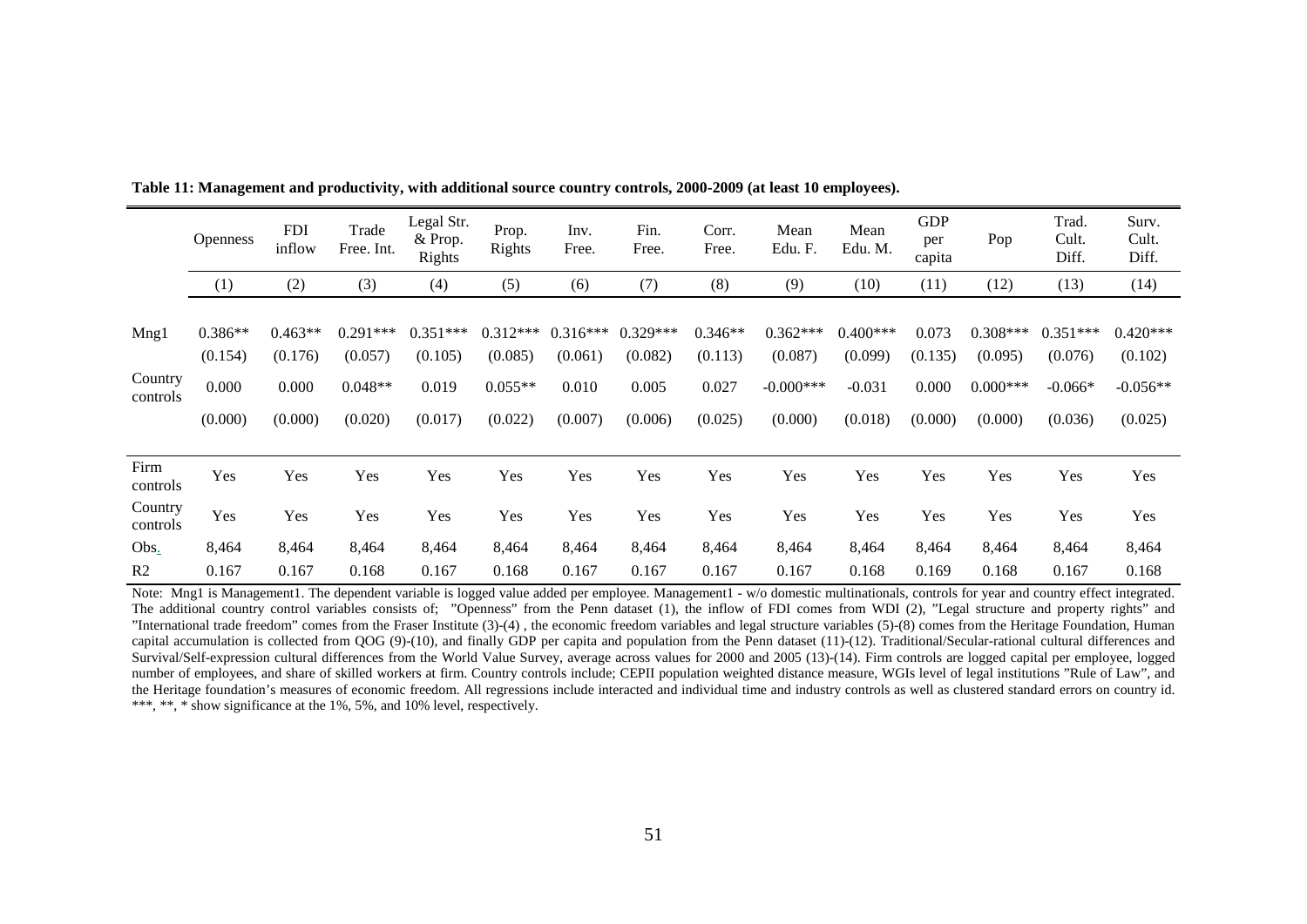|                     | 11 countries,<br>distance only | 20 countries.<br>distance only | 11 countries, distance $\&$<br>GDP per capita | 20 countries, distance $\&$<br>GDP per capita |
|---------------------|--------------------------------|--------------------------------|-----------------------------------------------|-----------------------------------------------|
|                     | 1)                             | (2)                            | (3)                                           | (4)                                           |
| Management1         | $0.141*$                       | $0.190**$                      | 0.033                                         | $0.193*$                                      |
|                     | (0.075)                        | (0.082)                        | (0.135)                                       | (0.101)                                       |
|                     |                                |                                |                                               |                                               |
| Firm controls       | <b>Yes</b>                     | Yes                            | Yes                                           | Yes                                           |
| Country controls    | Yes                            | Yes                            | Yes                                           | Yes                                           |
| <b>Observations</b> | 29,440                         | 31,161                         | 29,440                                        | 31,161                                        |
| R-squared           | 0.165                          | 0.161                          | 0.165                                         | 0.161                                         |

**Table 12: Management and productivity, 2000-2009 (at least 10 employees). Entire economy.** 

Note: Additional countries include; Australia, Austria, Belgium, Canada, India, Ireland, Italy, Singapore, and Spain. Management1 - w/o domestic multinationals, controls for year and country effect integrated. Management2 - w/o domestic multinationals. Firm controls are logged capital per employee, logged number of employees, and share of skilled workers at firm. Country controls include; CEPII population weighted distance measure, GDP per capita from the Penn dataset, WGIs level of legal institutions "Rule of Law", and the Heritage foundation's measures of economic freedom. All regressions include interacted and individual time and industry controls as well as clustered standard errors on country id. \*\*\*, \*\*, \* show significance at the 1%, 5%, and 10% level, respectively.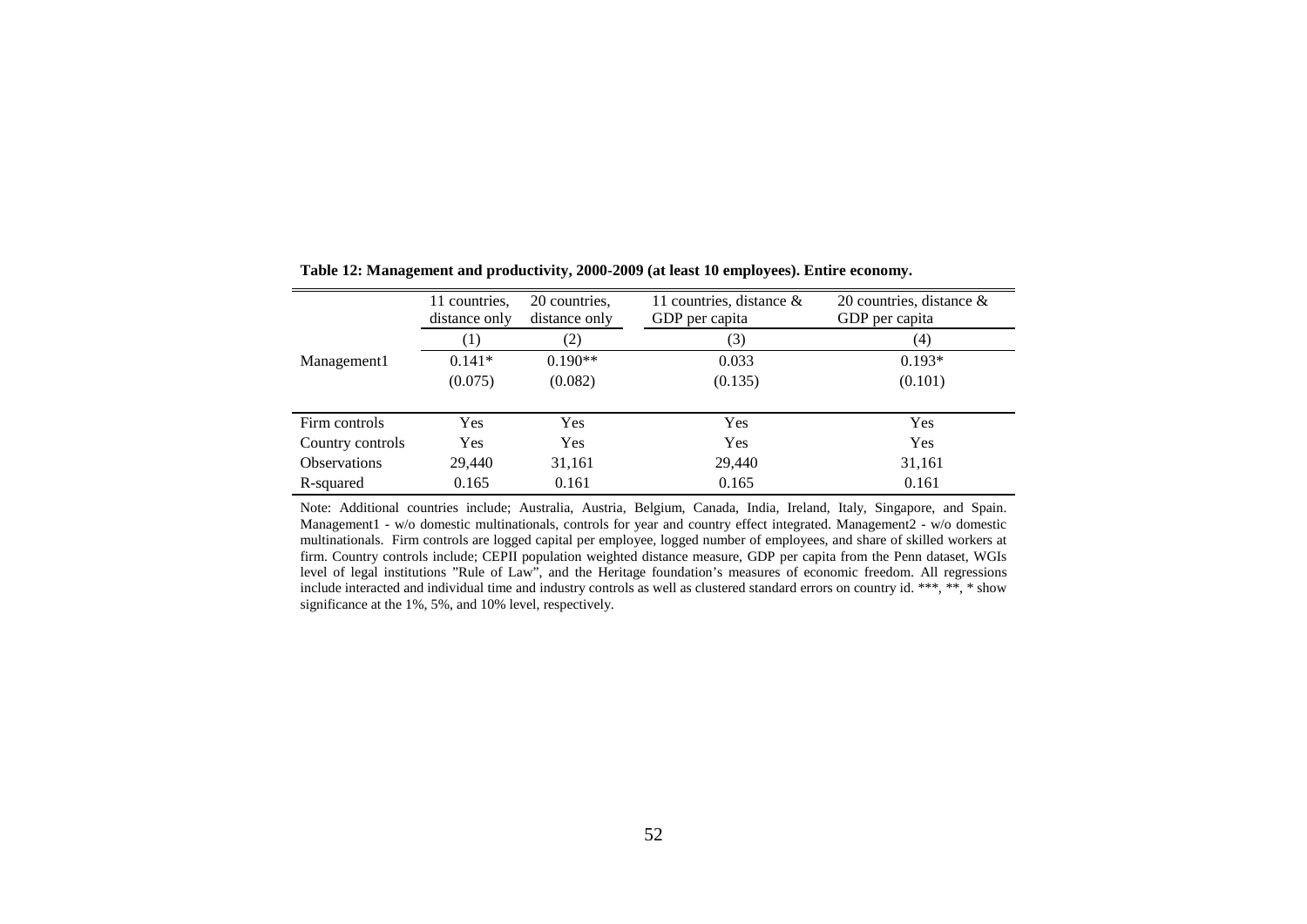# **Appendix**

| Table A1: Wald tests of estimates from Table 4 (specifications with firm controls) – Reference group: |
|-------------------------------------------------------------------------------------------------------|
| Swedish firms; All, Manufacturing, Service, MNEs, Local.                                              |

| All firms                | Finland | Luxembourg | Netherlands | Norway       | France       | Germany      | UK           | Denmark      | US           | Japan        |
|--------------------------|---------|------------|-------------|--------------|--------------|--------------|--------------|--------------|--------------|--------------|
| Switzerland              | 0,03    | 0,29       | 0,18        | 0,00         | 0,82         | 0,08         | 0,01         | 0,00         | 0,00         | 0,84         |
| Finland                  |         | 0,76       | 0,40        | 0,33         | 0,12         | 0,60         | 0,72         | 0,05         | 0,00         | 0,30         |
| Luxembourg               |         |            | 0,83        | 0,37         | 0,42         | 1,00         | 0,60         | 0,13         | 0,00         | 0,53         |
| Netherland               |         |            |             | 0,06         | 0,37         | 0,73         | 0,22         | 0,01         | 0,00         | 0,56         |
| Norway                   |         |            |             |              | 0,02         | 0,11         | 0,53         | 0,25         | 0,00         | 0,12         |
| France                   |         |            |             |              |              | 0,23         | 0,06         | 0,00         | 0,01         | 0,97         |
| Germany                  |         |            |             |              |              |              | 0,36         | 0,01         | 0,00         | 0,44         |
| UK<br>Denmark            |         |            |             |              |              |              |              | 0.09         | 0,00<br>0,00 | 0,22<br>0,03 |
| <b>US</b>                |         |            |             |              |              |              |              |              |              | 0,06         |
| Manu. firms              | Finland | Luxembourg | Netherlands | Norway       | France       | Germany      | UK           | Denmark      | US           | Japan        |
| Switzerland              | 0,19    | 0,00       | 0,16        | 0,00         | 0,05         | 0,23         | 0,22         | 0,01         | 0,52         | 0,02         |
| Finland                  |         | 0,02       | 0,90        | 0,00         | 0,28         | 0,96         | 0,98         | 0,12         | 0,04         | 0,11         |
| Luxembourg               |         |            | 0,02        | 0,82         | 0,20         | 0,03         | 0,02         | 0,18         | 0,00         | 0,81         |
| Netherland               |         |            |             | 0,00         | 0,34         | 0,95         | 0,93         | 0,17         | 0,03         | 0,12         |
| Norway                   |         |            |             |              | 0,13         | 0,00         | 0,00         | 0,07         | 0,00         | 0,92         |
| France                   |         |            |             |              |              | 0,33         | 0,32         | 0,90         | 0,01         | 0,41         |
| Germany                  |         |            |             |              |              |              | 0,98         | 0,18         | 0,06         | 0,12         |
| UK                       |         |            |             |              |              |              |              | 0,16         | 0,05         | 0,12         |
| Denmark                  |         |            |             |              |              |              |              |              | 0,00         | 0,42         |
| <b>US</b>                |         |            |             |              |              |              |              |              |              | 0,01         |
| <b>Service</b><br>firms  | Finland | Luxembourg | Netherlands | Norway       | France       | Germany      | UK           | Denmark      | US           | Japan        |
| Switzerland              | 0,09    | 0,92       | 0,37        | 0,19         | 0,37         | 0,18         | 0,03         | 0,00         | 0,01         | 0,64         |
| Finland                  |         | 0,26       | 0,36        | 0,53         | 0,02         | 0,55         | 0,84         | 0,17         | 0,00         | 0,10         |
| Luxembourg               |         |            | 0,60        | 0,44         | 0,44         | 0,44         | 0,19         | 0,03         | 0,06         | 0,64         |
| Netherland               |         |            |             | 0,70         | 0,08         | 0,68         | 0,20         | 0,01         | 0,00         | 0,28         |
| Norway                   |         |            |             |              | 0,03         | 0,98         | 0,32         | 0,02         | 0,00         | 0,18         |
| France                   |         |            |             |              |              | 0,03         | 0,00         | 0,00         | 0,17         | 0,83         |
| Germany                  |         |            |             |              |              |              | 0,34         | 0,02         | 0,00         | 0,17         |
| UK                       |         |            |             |              |              |              |              | 0,17         | 0,00         | 0,06         |
| Denmark<br>US            |         |            |             |              |              |              |              |              | 0,00         | 0,01<br>0,21 |
| <b>MNE</b> firms         | Finland | Luxembourg | Netherlands |              | France       |              | UK           | Denmark      | US           |              |
|                          |         |            |             | Norway       |              | Germany      |              |              |              | Japan        |
| Switzerland              | 0,13    | 0,17       | 0,31        | 0,00         | 0,77         | 0,05         | 0,01         | 0,00         | 0,02         | 0,35         |
| Finland                  |         | 0,67       | 0,56        | 0,07         | 0,32         | 0,68         | 0,23         | 0,01         | 0,00         | 0,98         |
| Luxembourg<br>Netherland |         |            | 0,44        | 0,51<br>0,01 | 0,29<br>0,59 | 0,86<br>0,31 | 0,76<br>0,07 | 0,25<br>0,00 | 0,00<br>0,00 | 0,77<br>0,72 |
| Norway                   |         |            |             |              | 0,02         | 0,14         | 0,55         | 0,36         | 0,00         | 0,34         |
| France                   |         |            |             |              |              | 0,18         | 0.05         | 0,00         | 0,03         | 0,50         |
| Germany                  |         |            |             |              |              |              | 0,41         | 0,02         | 0,00         | 0,84         |
| UK                       |         |            |             |              |              |              |              | 0,16         | 0,00         | 0,53         |
| Denmark                  |         |            |             |              |              |              |              |              | 0,00         | 0,16         |
| <b>US</b>                |         |            |             |              |              |              |              |              |              | 0,02         |
| <b>Local firms</b>       | Finland | Luxembourg | Netherlands | Norway       | France       | Germany      | UK           | Denmark      | US           | Japan        |
| Switzerland              | 0,04    | 0,25       | 0,16        | 0,00         | 0,84         | 0,07         | 0,01         | 0,00         | 0,00         | 0,80         |
| Finland                  |         | 0,83       | 0,46        | 0,22         | 0,12         | 0,68         | 0,70         | 0,03         | 0,00         | 0,33         |
| Luxembourg               |         |            | 0,80        | 0,35         | 0,36         | 0,97         | 0,66         | 0,12         | 0,00         | 0,52         |
| Netherland               |         |            |             | 0,04         | 0,32         | 0,73         | 0,26         | 0,00         | 0,00         | 0,57         |
| Norway                   |         |            |             |              | 0,01         | 0,08         | 0,39         | 0,27         | 0,00         | 0,10         |
| France                   |         |            |             |              |              | 0,20         | 0,06         | 0,00         | 0,01         | 0,92         |
| Germany                  |         |            |             |              |              |              | 0,40         | 0,01         | 0,00         | 0,44         |
| UK<br>Denmark            |         |            |             |              |              |              |              | 0,06         | 0,00<br>0,00 | 0,24<br>0,03 |
| US                       |         |            |             |              |              |              |              |              |              | 0,05         |

Note: Numbers in red indicate significant values, i.e. that the coefficients compared are significantly different from another at the 10 % level or lower.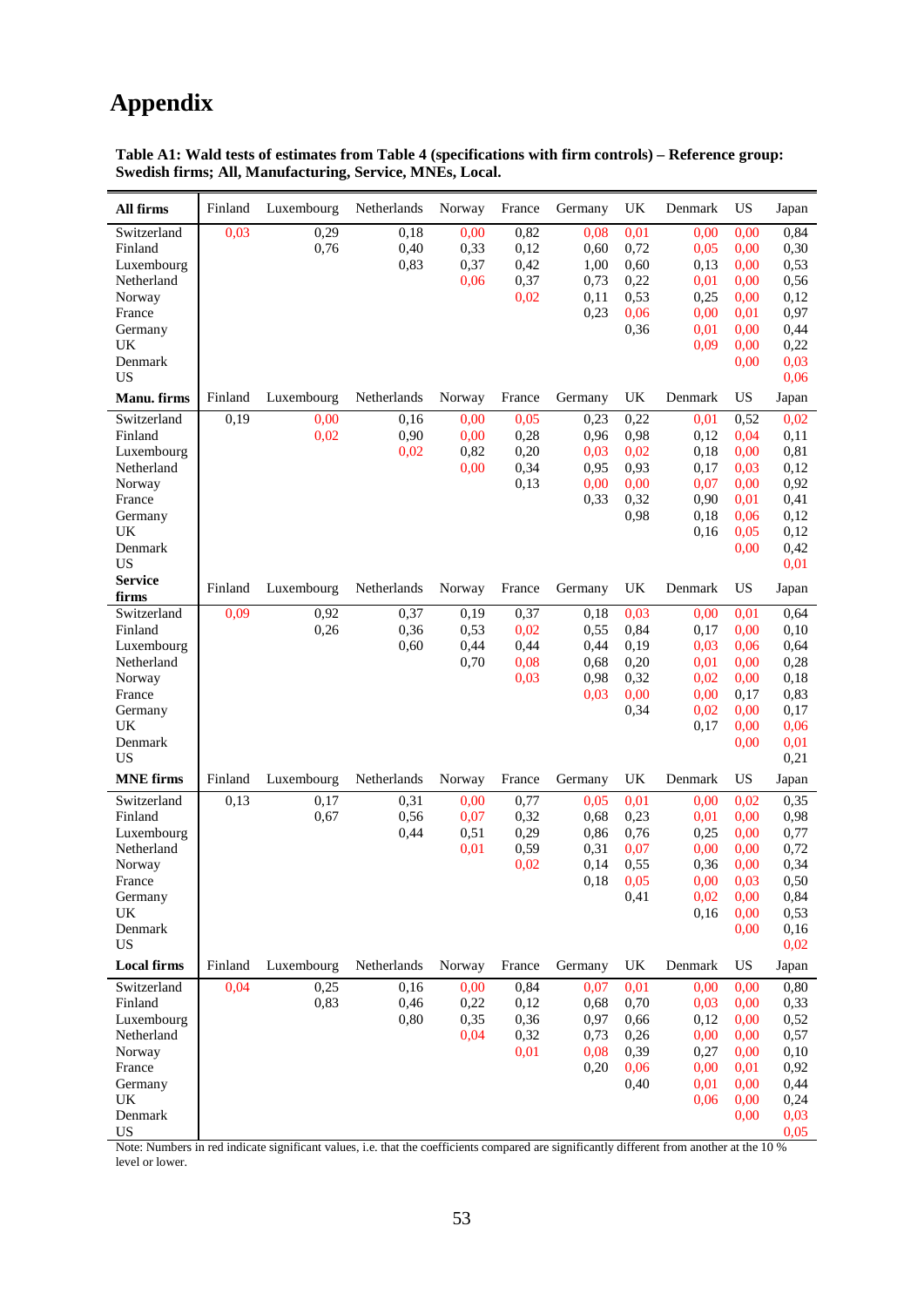| All firms              | Finland | Luxembourg | Netherlands  | Norway       | France       | Germany      | UK           | Denmark      | US           | Japan        |
|------------------------|---------|------------|--------------|--------------|--------------|--------------|--------------|--------------|--------------|--------------|
| Switzerland            | 0,48    | 0,27       | 0,39         | 0,87         | 0,45         | 0,57         | 0,92         | 0,67         | 0,14         | 0,54         |
| Finland                |         | 0,02       | 0,83         | 0,24         | 0,84         | 0,84         | 0,31         | 0,68         | 0,31         | 0,34         |
| Luxembourg             |         |            | 0,01         | 0,20         | 0,05         | 0,03         | 0,21         | 0,04         | 0,00         | 0,91         |
| Netherland             |         |            |              | 0,16         | 0,97         | 0,68         | 0,21         | 0,51         | 0,40         | 0,30         |
| Norway                 |         |            |              |              | 0,27         | 0,31         | 0,95         | 0,39         | 0,04         | 0,57         |
| France                 |         |            |              |              |              | 0,72         | 0,32         | 0,60         | 0,52         | 0,31         |
| Germany                |         |            |              |              |              |              | 0,39         | 0,83         | 0,23         | 0,37         |
| UK<br>Denmark          |         |            |              |              |              |              |              | 0,48         | 0,06<br>0,15 | 0,56<br>0,40 |
| <b>US</b>              |         |            |              |              |              |              |              |              |              | 0,18         |
| Manu. firms            | Finland | Luxembourg | Netherlands  | Norway       | France       | Germany      | UK           | Denmark      | US           | Japan        |
| Switzerland            | 0,71    | 0,49       | 0,46         | 0,31         | 0,86         | 0,37         | 0,73         | 0,37         | 0,19         | 0,61         |
| Finland                |         | 0,19       | 0,58         | 0,06         | 0,65         | 0,44         | 0,33         | 0,41         | 0,17         | 0,72         |
| Luxembourg             |         |            | 0,09         | 0,76         | 0,74         | 0,07         | 0,67         | 0,05         | 0,02         | 0,36         |
| Netherland             |         |            |              | 0,02         | 0,47         | 0,82         | 0,16         | 0,87         | 0,43         | 0,89         |
| Norway                 |         |            |              |              | 0,58         | 0.02         | 0,41         | 0,01         | 0,00         | 0,27         |
| France                 |         |            |              |              |              | 0,41         | 0,95         | 0,41         | 0,26         | 0,56         |
| Germany                |         |            |              |              |              |              | 0,12         | 0,92         | 0,60         | 0,96         |
| UK                     |         |            |              |              |              |              |              | 0,09         | 0,04         | 0,46         |
| Denmark<br><b>US</b>   |         |            |              |              |              |              |              |              | 0,47         | 0,93<br>0,86 |
| <b>Service</b>         | Finland | Luxembourg | Netherlands  | Norway       | France       | Germany      | UK           | Denmark      | US           | Japan        |
| firms                  |         |            |              |              |              |              |              |              |              |              |
| Switzerland<br>Finland | 0,57    | 0,04       | 0,87         | 0,62         | 0,78         | 0,71         | 0,53         | 0,60         | 0,70         | 0,33         |
| Luxembourg             |         | 0,00       | 0,61<br>0,00 | 0,19<br>0,03 | 0,74<br>0,01 | 0,26<br>0,03 | 0,16<br>0,07 | 0,18<br>0,04 | 0,85<br>0,01 | 0,20<br>0,92 |
| Netherland             |         |            |              | 0,37         | 0,88         | 0,49         | 0,31         | 0,35         | 0,78         | 0,27         |
| Norway                 |         |            |              |              | 0,34         | 0,87         | 0,84         | 0,96         | 0,30         | 0,42         |
| France                 |         |            |              |              |              | 0,44         | 0,29         | 0,33         | 0,89         | 0,26         |
| Germany                |         |            |              |              |              |              | 0,74         | 0,84         | 0,39         | 0,39         |
| <b>UK</b>              |         |            |              |              |              |              |              | 0,88         | 0,25         | 0,46         |
| Denmark                |         |            |              |              |              |              |              |              | 0,29         | 0,43         |
| <b>US</b>              |         |            |              |              |              |              |              |              |              | 0,24         |
| <b>MNE</b> firms       | Finland | Luxembourg | Netherlands  | Norway       | France       | Germany      | UK           | Denmark      | US           | Japan        |
| Switzerland            | 0,70    | 0,54       | 0,97         | 0,54         | 0,81         | 0,47         | 0,47         | 0,74         | 0,74         | 0,10         |
| Finland                |         | 0,66       | 0,47         | 0,66         | 0,86         | 0,51         | 0,52         | 0,92         | 0,95         | 0,08         |
| Luxembourg             |         |            | 0,29         | 0,99         | 0,63         | 0,88         | 0,85         | 0,61         | 0,65         | 0,15         |
| Netherland             |         |            |              | 0,32         | 0,75         | 0,21         | 0,22         | 0,58         | 0,58         | 0,04         |
| Norway                 |         |            |              |              | 0,63         | 0,89         | 0,86         | 0,64         | 0,66         | 0,15         |
| France                 |         |            |              |              |              | 0,53         | 0,53<br>0,96 | 0,93<br>0,49 | 0,91<br>0,53 | 0,09<br>0,16 |
| Germany<br>UK          |         |            |              |              |              |              |              | 0,50         | 0,52         | 0,19         |
| Denmark                |         |            |              |              |              |              |              |              | 0,98         | 0,08         |
| <b>US</b>              |         |            |              |              |              |              |              |              |              | 0,08         |
| <b>Local firms</b>     | Finland | Luxembourg | Netherlands  | Norway       | France       | Germany      | UK           | Denmark      | US           | Japan        |
| Switzerland            | 0,15    | 0,55       | 0,32         | 0,95         | 0,34         | 0,27         | 0,73         | 0,48         | 0,02         | 0,95         |
| Finland                |         | 0,03       | 0,57         | 0,09         | 0,80         | 0,63         | 0,22         | 0,30         | 0,30         | 0,53         |
| Luxembourg             |         |            | 0,08         | 0,43         | 0,12         | 0,06         | 0,30         | 0,13         | 0,00         | 0,86         |
| Netherland             |         |            |              | 0,25         | 0,85         | 0,92         | 0,48         | 0,66         | 0,12         | 0,66         |
| Norway                 |         |            |              |              | 0,30         | 0,20         | 0,72         | 0,41         | 0,01         | 0,93         |
| France                 |         |            |              |              |              | 0,91         | 0,47         | 0,61         | 0,27         | 0,62         |
| Germany                |         |            |              |              |              |              | 0,41         | 0,57         | 0,14         | 0,63         |
| UK                     |         |            |              |              |              |              |              | 0,71         | 0,03         | 0,84         |
| Denmark<br>US          |         |            |              |              |              |              |              |              | 0,04         | 0,75         |
|                        |         |            |              |              |              |              |              |              |              | 0,30         |

**Table A2: Wald tests of estimates from Table 5 (specifications with firm controls) – Reference group: Swedish firms; All, Manufacturing, Service, MNEs, Local.**

Note: Numbers in red indicate significant values, i.e. that the coefficients compared are significantly different from another at the 10 % level or lower.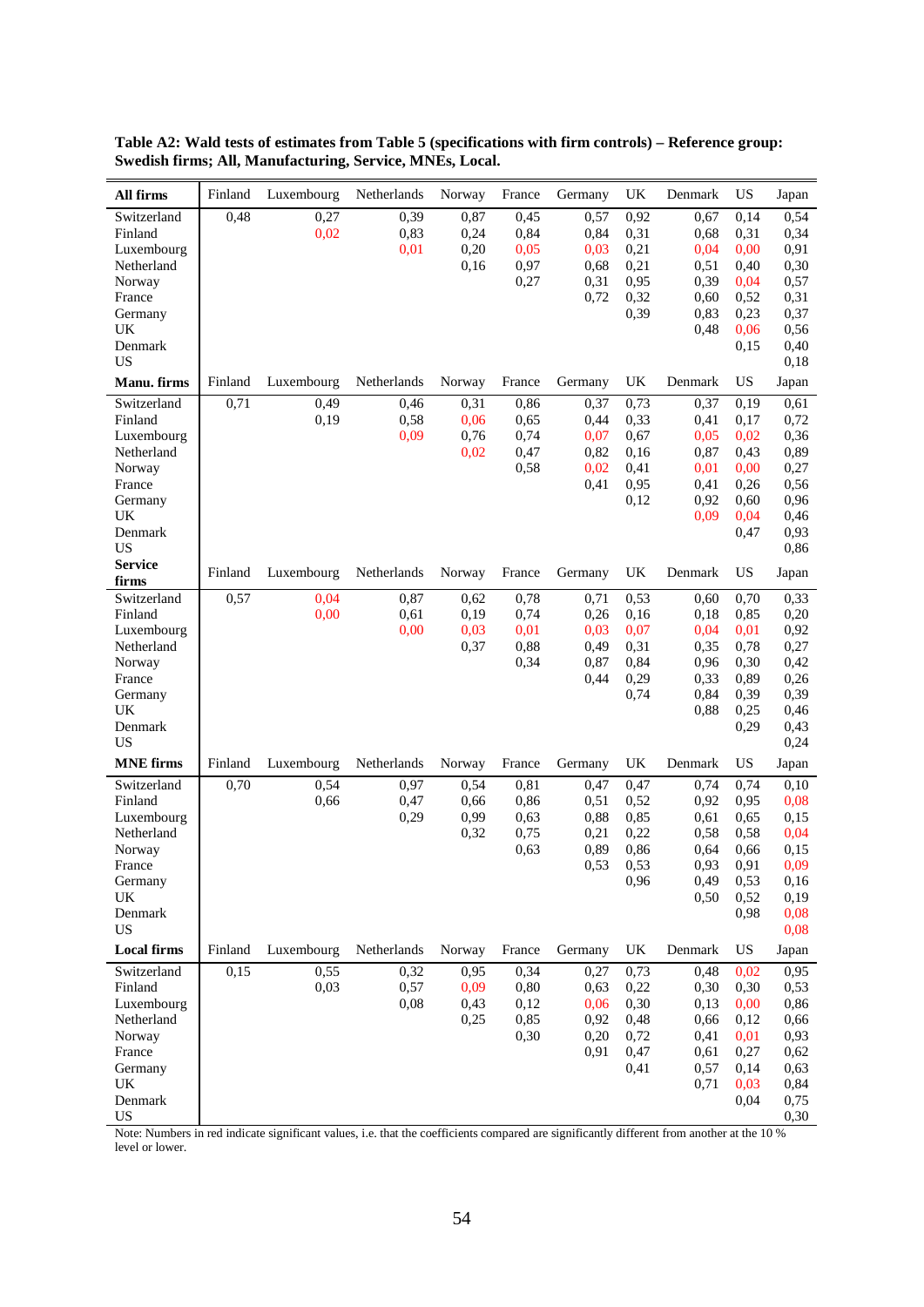| Table A3a: Correlation matrix of selected variables (obs.=8464).                            |                        |                         |                        |                        |                     |                     |                     |                            |                     |          |
|---------------------------------------------------------------------------------------------|------------------------|-------------------------|------------------------|------------------------|---------------------|---------------------|---------------------|----------------------------|---------------------|----------|
|                                                                                             | Mng1                   | Log(VA/L)               | Log(K)                 | Log(L)                 | Share skill<br>high | GDP per<br>capita   | Rule of<br>law      | <b>Business</b><br>freedom | Freedom<br>of trade | Distance |
| Management1                                                                                 | 1.0000                 |                         |                        |                        |                     |                     |                     |                            |                     |          |
| Log(VA/L)                                                                                   | 0.1144                 | 1.0000                  |                        |                        |                     |                     |                     |                            |                     |          |
| Log(K)                                                                                      | $-0.0293$              | 0.2580                  | 1.0000                 |                        |                     |                     |                     |                            |                     |          |
| Log(L)                                                                                      | 0.0943                 | 0.1358                  | 0.2450                 | 1.0000                 |                     |                     |                     |                            |                     |          |
| Share skill high<br>GDP per capita                                                          | 0.1835<br>$-0.3311$    | 0.1933<br>$-0.0323$     | $-0.1890$<br>$-0.0650$ | 0.0083<br>$-0.0423$    | 1.0000<br>0.0338    | 1.0000              |                     |                            |                     |          |
| Rule of law                                                                                 | $-0.7435$              | $-0.0761$               | 0.0263                 | $-0.1010$              | $-0.1828$           | 0.1584              | 1.0000              |                            |                     |          |
| <b>Business freedom</b>                                                                     | 0.0120                 | 0.0745                  | $-0.0136$              | 0.0067                 | 0.0624              | 0.0565              | 0.1292              | 1.0000                     |                     |          |
| Freedom of trade                                                                            | $-0.1520$              | 0.0457                  | $-0.0299$              | $-0.0546$              | 0.0606              | 0.3629              | 0.2627              | 0.4514                     | 1.0000              |          |
| Distance                                                                                    | 0.6341                 | 0.0930                  | $-0.0482$              | 0.0983                 | 0.1806              | 0.3411              | $-0.6593$           | 0.1174                     | $-0.0527$           | 1.0000   |
| Table A3b: Correlation matrix of selected variables, w/o the US (obs.=6975).                |                        |                         |                        |                        |                     |                     |                     |                            |                     |          |
|                                                                                             | Mng1                   | Log(VA/L) Log(K) Log(L) |                        |                        | Share               | GDP per             | Rule of             |                            | Business Freedom    | Distance |
|                                                                                             |                        |                         |                        |                        | skill high          | capita              | law                 | freedom                    | of trade            |          |
| Management1                                                                                 | 1.0000                 |                         |                        |                        |                     |                     |                     |                            |                     |          |
| Log(VA/L)                                                                                   | 0.0817                 | 1.0000                  |                        |                        |                     |                     |                     |                            |                     |          |
| Log(K)                                                                                      | $-0.0055$              | 0.2764                  | 1.0000                 |                        |                     |                     |                     |                            |                     |          |
| Log(L)                                                                                      | 0.0570                 | 0.1599                  | 0.2429                 | 1.0000                 |                     |                     |                     |                            |                     |          |
| Share skill high<br>GDP per capita                                                          | 0.1429<br>$-0.6830$    | 0.1547<br>$-0.0816$     | $-0.1986$<br>$-0.0555$ | 0.0064<br>$-0.0851$    | 1.0000<br>$-0.0204$ | 1.0000              |                     |                            |                     |          |
| Rule of law                                                                                 | $-0.6468$              | $-0.0374$               | 0.0052                 | $-0.0721$              | $-0.1482$           | 0.4105              | 1.0000              |                            |                     |          |
| <b>Business freedom</b>                                                                     | $-0.1236$              | 0.0556                  | $-0.0005$              | $-0.0079$              | 0.0329              | $-0.0206$           | 0.2715              | 1.0000                     |                     |          |
| Freedom of trade                                                                            | $-0.1989$              | 0.0359                  | $-0.0216$              | $-0.0529$              | 0.0478              | 0.3974              | 0.3162              | 0.4534                     | 1.0000              |          |
| Distance                                                                                    | 0.3316                 | 0.0147                  | $-0.0221$              | 0.0399                 | 0.1530              | 0.0811              | $-0.5894$           | $-0.1635$                  | $-0.1403$           | 1.0000   |
| Table A3c: Correlation matrix of selected variables, w/o the US and Japan (obs.=6833).      |                        |                         |                        |                        |                     |                     |                     |                            |                     |          |
|                                                                                             |                        |                         |                        |                        | Share               | GDP per             | Rule of             | <b>Business</b>            | Freedom             |          |
|                                                                                             | Mng1                   | Log(VA/L) Log(K) Log(L) |                        |                        | skill high          | capita              | law                 | freedom                    | of trade            | Distance |
| Management1                                                                                 | 1.0000                 |                         |                        |                        |                     |                     |                     |                            |                     |          |
| Log(VA/L)                                                                                   | 0.0855                 | 1.0000                  |                        |                        |                     |                     |                     |                            |                     |          |
| Log(K)                                                                                      | $-0.0046$              | 0.2783                  | 1.0000                 |                        |                     |                     |                     |                            |                     |          |
| Log(L)                                                                                      | 0.0574                 | 0.1626                  | 0.2504                 | 1.0000                 |                     |                     |                     |                            |                     |          |
| Share skill high                                                                            | 0.1327                 | 0.1593                  | $-0.2040$              | 0.0218                 | 1.0000              |                     |                     |                            |                     |          |
| GDP per capita                                                                              | $-0.7213$              | $-0.0824$               | $-0.0556$              | $-0.0884$              | $-0.0382$           | 1.0000              |                     |                            |                     |          |
| Rule of law<br><b>Business freedom</b>                                                      | $-0.6493$<br>$-0.1170$ | $-0.0463$               | 0.0027<br>$-0.0016$    | $-0.0766$<br>$-0.0079$ | $-0.1235$<br>0.0336 | 0.5192              | 1.0000<br>0.2682    | 1.0000                     |                     |          |
| Freedom of trade                                                                            | $-0.1868$              | 0.0557<br>0.0349        | $-0.0228$              | $-0.0534$              | 0.0589              | $-0.0141$<br>0.4205 | 0.3017              | 0.4539                     | 1.0000              |          |
| Distance                                                                                    | 0.5822                 | 0.0752                  | $-0.0465$              | 0.1029                 | 0.1817              | $-0.1825$           | $-0.6949$           | $-0.3190$                  | $-0.1278$           | 1.0000   |
| Table A3d: Correlation matrix of selected variables, w/o Luxembourg and Norway (obs.=8827). |                        |                         |                        |                        |                     |                     |                     |                            |                     |          |
|                                                                                             |                        |                         |                        |                        | Share               | GDP per             | Rule of             |                            | Business Freedom    |          |
|                                                                                             | Mng1                   | Log(VA/L) Log(K) Log(L) |                        |                        | skill high capita   |                     | law                 | freedom                    | of trade            | Distance |
| Management1                                                                                 | 1.0000                 |                         |                        |                        |                     |                     |                     |                            |                     |          |
| Log(VA/L)                                                                                   | 0.0662                 | 1.0000                  |                        |                        |                     |                     |                     |                            |                     |          |
| Log(K)                                                                                      | $-0.0605$              | 0.2743                  | 1.0000                 |                        |                     |                     |                     |                            |                     |          |
| Log(L)                                                                                      | 0.0522                 | 0.1237                  | 0.2524                 | 1.0000                 |                     |                     |                     |                            |                     |          |
| Share skill high                                                                            | 0.1940                 | 0.1872                  | $-0.1728$              | $-0.0080$              | 1.0000              |                     |                     |                            |                     |          |
| GDP per capita                                                                              | 0.4656                 | 0.0566                  | $-0.0918$              | 0.0253                 | 0.1437              | 1.0000              |                     |                            |                     |          |
| Rule of law                                                                                 | $-0.7934$              | $-0.0410$               | 0.0318                 | $-0.0727$              | $-0.1581$           | $-0.1624$           | 1.0000              |                            |                     |          |
| <b>Business freedom</b>                                                                     | $-0.2385$              | 0.0471                  | $-0.0255$              | $-0.0206$              | 0.0369              | 0.3040              | 0.2217              | 1.0000<br>0.5131           | 1.0000              |          |
| Freedom of trade<br>Distance                                                                | 0.0216<br>0.7254       | 0.0855<br>0.0713        | $-0.0458$<br>$-0.0540$ | $-0.0357$<br>0.0797    | 0.1119<br>0.1623    | 0.2910<br>0.7656    | 0.1740<br>$-0.6344$ | 0.0745                     | 0.0206              | 1.0000   |
| Table A3e: Correlation matrix of selected variables with additional countries (obs.=9111).  |                        |                         |                        |                        |                     |                     |                     |                            |                     |          |
|                                                                                             |                        |                         |                        |                        | Share               | GDP per             | Rule of             | <b>Business</b>            | Freedom             |          |
|                                                                                             | Mng1                   | Log(VA/L) Log(K) Log(L) |                        |                        | skill high          | capita              | law                 | freedom                    | of trade            | Distance |
| Management1                                                                                 | 1.0000                 |                         |                        |                        |                     |                     |                     |                            |                     |          |
| Log(VA/L)                                                                                   | 0.1122                 | 1.0000                  |                        |                        |                     |                     |                     |                            |                     |          |
| Log(K)                                                                                      | $-0.0292$              | 0.2434                  | 1.0000                 |                        |                     |                     |                     |                            |                     |          |
| Log(L)                                                                                      | 0.0925                 | 0.1306                  | 0.2439                 | 1.0000                 |                     |                     |                     |                            |                     |          |
| Share skill high                                                                            | 0.1722                 | 0.1996                  | $-0.1989$              | 0.0004                 | 1.0000              |                     |                     |                            |                     |          |
| GDP per capita                                                                              | $-0.2928$              | $-0.0222$               | $-0.0591$              | $-0.0385$              | 0.0275              | 1.0000              |                     |                            |                     |          |
| Rule of law                                                                                 | $-0.4810$              | $-0.0393$               | 0.0099                 | $-0.0640$              | $-0.1194$           | 0.3124              | 1.0000              |                            |                     |          |
| <b>Business freedom</b>                                                                     | 0.0240                 | 0.0785                  | $-0.0149$              | 0.0110                 | 0.0690              | 0.1301              | 0.2276              | 1.0000                     |                     |          |
| Freedom of trade<br>Distance                                                                | $-0.1286$              | 0.0529                  | $-0.0226$              | $-0.0454$              | 0.0605              | 0.3921              | 0.3198              | 0.4809                     | 1.0000              |          |
|                                                                                             | 0.5929                 | 0.0903                  | $-0.0440$              | 0.1066                 | 0.1790              | 0.2589              | $-0.4448$           | 0.1197                     | $-0.0722$           | 1.0000   |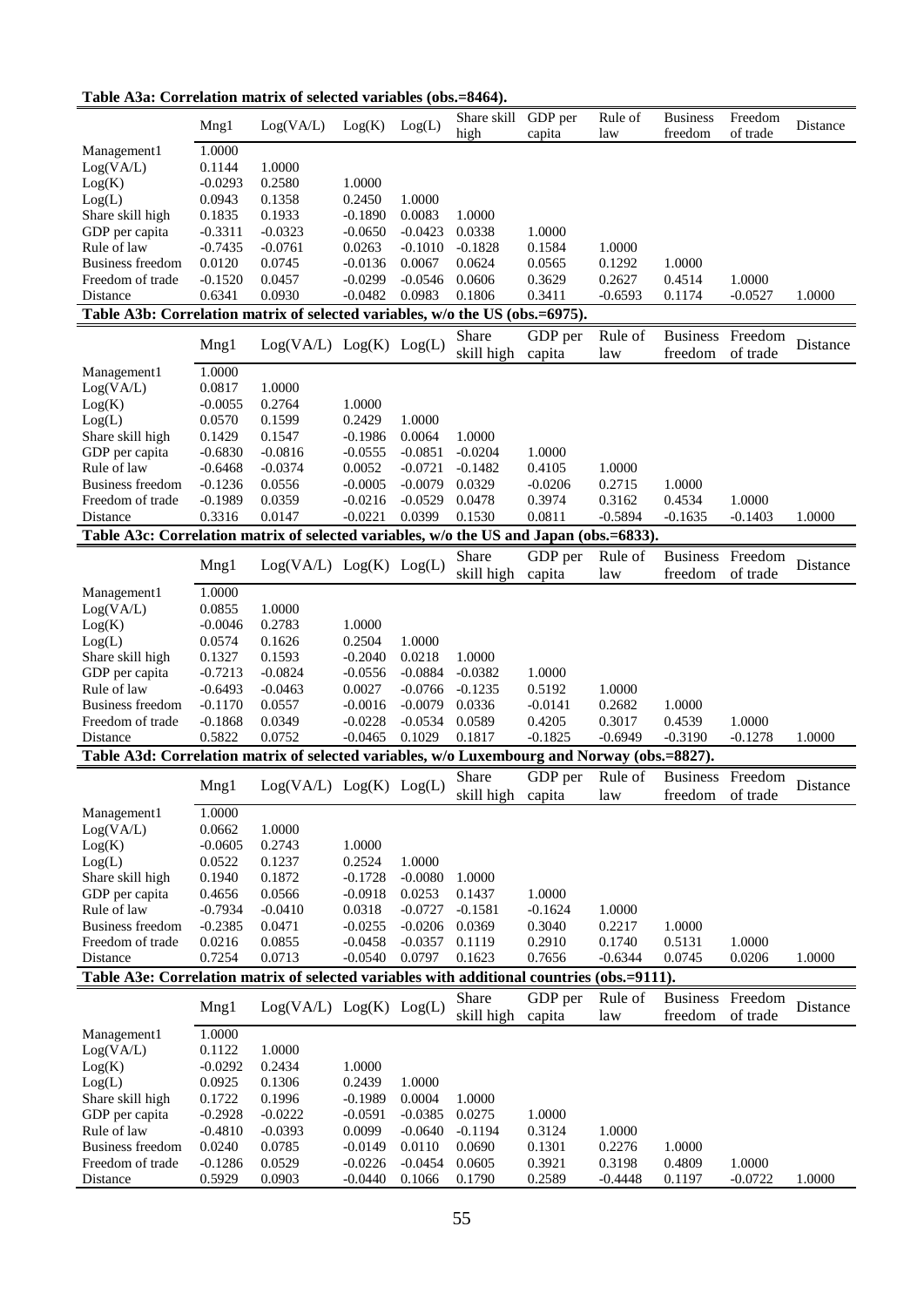|              | <b>MNE</b> Coefficients | <b>Local Coefficients</b> | <b>Domestic MNE Coefficients</b> |
|--------------|-------------------------|---------------------------|----------------------------------|
|              |                         |                           |                                  |
| Constant     | 2.898***                |                           |                                  |
|              | (0.015)                 |                           |                                  |
| <b>US</b>    | $0.475***$              | 0.024                     | $0.271***$                       |
|              | (0.029)                 | (0.062)                   | (0.066)                          |
| Sweden       | $0.230***$              | $0.265***$                | $0.206***$                       |
|              | (0.072)                 | (0.082)                   | (0.080)                          |
| Germany      | $0.363***$              | 0.057                     | $0.180***$                       |
|              | (0.040)                 | (0.067)                   | (0.069)                          |
| <b>UK</b>    | $0.351***$              | $-0.026$                  | 0.034                            |
|              | (0.055)                 | (0.051)                   | (0.047)                          |
| France       | $0.452***$              | $-0.052$                  | $0.238***$                       |
|              | (0.051)                 | (0.067)                   | (0.067)                          |
| Switzerland  | $0.391***$              |                           |                                  |
|              | (0.059)                 |                           |                                  |
| Finland      | $0.179**$               |                           |                                  |
|              | (0.087)                 |                           |                                  |
| Denmark      | $0.253***$              |                           |                                  |
|              | (0.098)                 |                           |                                  |
| Norway       | 0.126                   |                           |                                  |
|              | (0.100)                 |                           |                                  |
| Netherlands  | $0.445***$              |                           |                                  |
|              | (0.073)                 |                           |                                  |
| Luxembourg   | $-0.102$                |                           |                                  |
|              | (0.146)                 |                           |                                  |
| Japan        | $0.393***$              |                           |                                  |
|              | (0.048)                 |                           |                                  |
| Observations |                         | 8,769                     |                                  |
| R-squared    |                         | 0.187                     |                                  |

**Table A4: Management index calculated for foreign and domestic MNEs as well as local firms 2000 - 2009.**

Note: Management1 - w/o domestic multinationals, controls for year and country effect integrated. Reference group consists of index for all other foreign MNEs, local domestic firms, and without domestic multinationals. \*\*\*, \*\*, \* show significance at the 1%, 5%, and 10% level, respectively.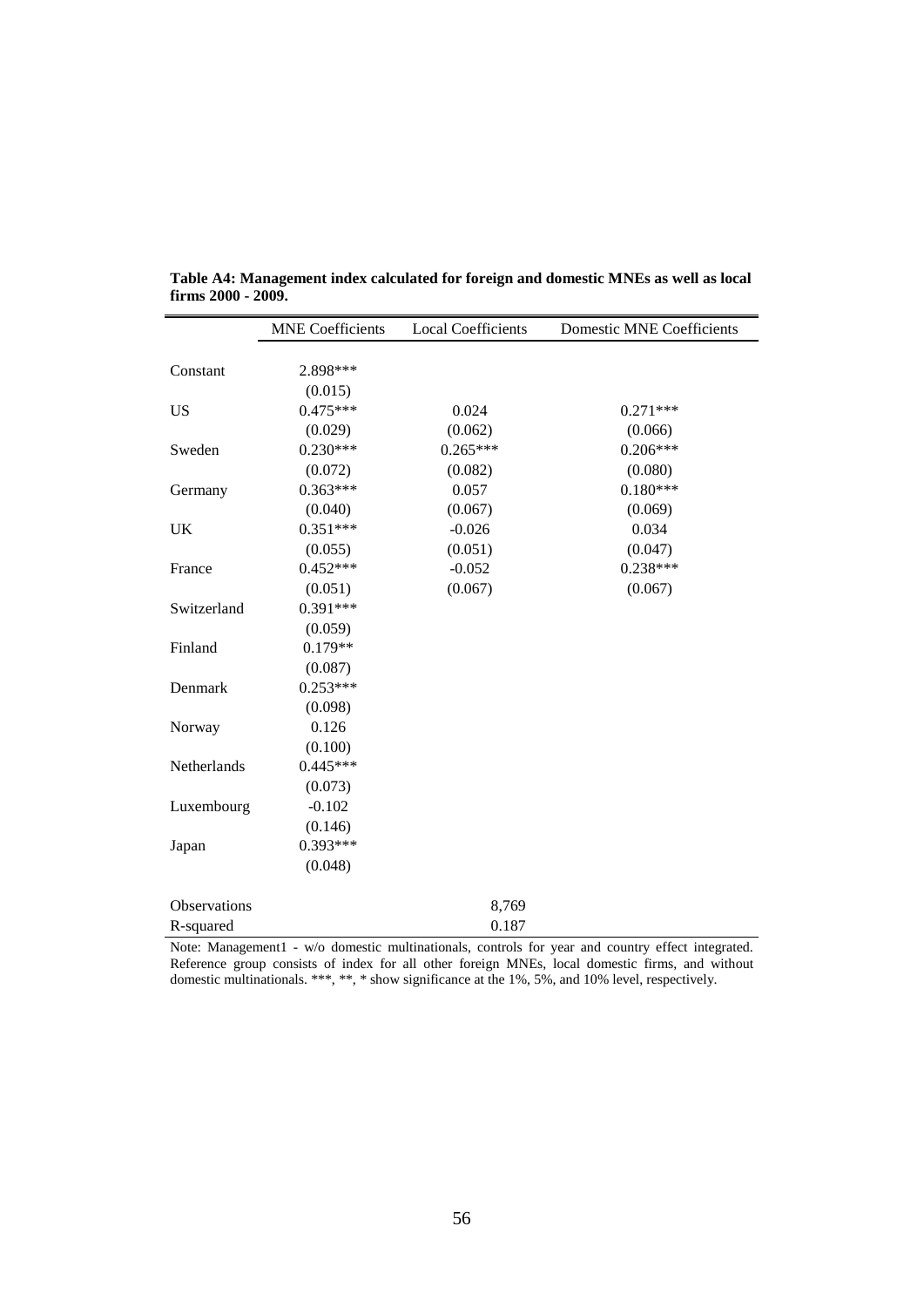| <b>Firm variables:</b> | Definition:                                                | All firms | All<br>Swedish<br>firms | Local<br>Swedish<br>firms | Swedish<br><b>MNEs</b> | Service<br>firms | Manufacturing<br>firms | Foreign firms<br>$(11$ countries) | Source:                    |
|------------------------|------------------------------------------------------------|-----------|-------------------------|---------------------------|------------------------|------------------|------------------------|-----------------------------------|----------------------------|
| Productivity           | Value added per employee (MSEK)                            | 0.47      | 0.46                    | 0.45                      | 0.61                   | 0.48             | 0.46                   | 0.61                              | Swedish firm data<br>(SCB) |
|                        |                                                            | (0.43)    | (0.41)                  | (0.40)                    | (0.58)                 | (0.47)           | (0.31)                 | (0.56)                            |                            |
| Capital intensity      | Capital divided by labor ratio                             | 0.47      | 0.48                    | 0.49                      | 0.37                   | 0.54             | 0.27                   | 0.33                              |                            |
|                        |                                                            | (2.81)    | (2.88)                  | (2.91)                    | (1.85)                 | (3.38)           | (1.00)                 | (2.01)                            |                            |
| Firm size              | Number of employees                                        | 58.68     | 49.62                   | 39.77                     | 360.35                 | 51.16            | 85.33                  | 143.57                            | $\overline{\phantom{a}}$   |
|                        |                                                            | (383.14)  | (365.27)                | (297.70)                  | (1203.13)              | (368.39)         | (460.69)               | (513.83)                          |                            |
| Share skill high       | Percentage share of employees with a higher education 0.22 |           | 0.21                    | 0.21                      | 0.30                   | 0.27             | 0.28                   | 0.34                              | $\overline{\phantom{a}}$   |
|                        |                                                            | (0.24)    | (0.24)                  | (0.24)                    | (0.24)                 | (0.27)           | (0.27)                 | (0.25)                            |                            |

**Table A5a: Definitions and descriptive statistics (means and standard deviations). Firms with at least 10 employees 1996-2009.**